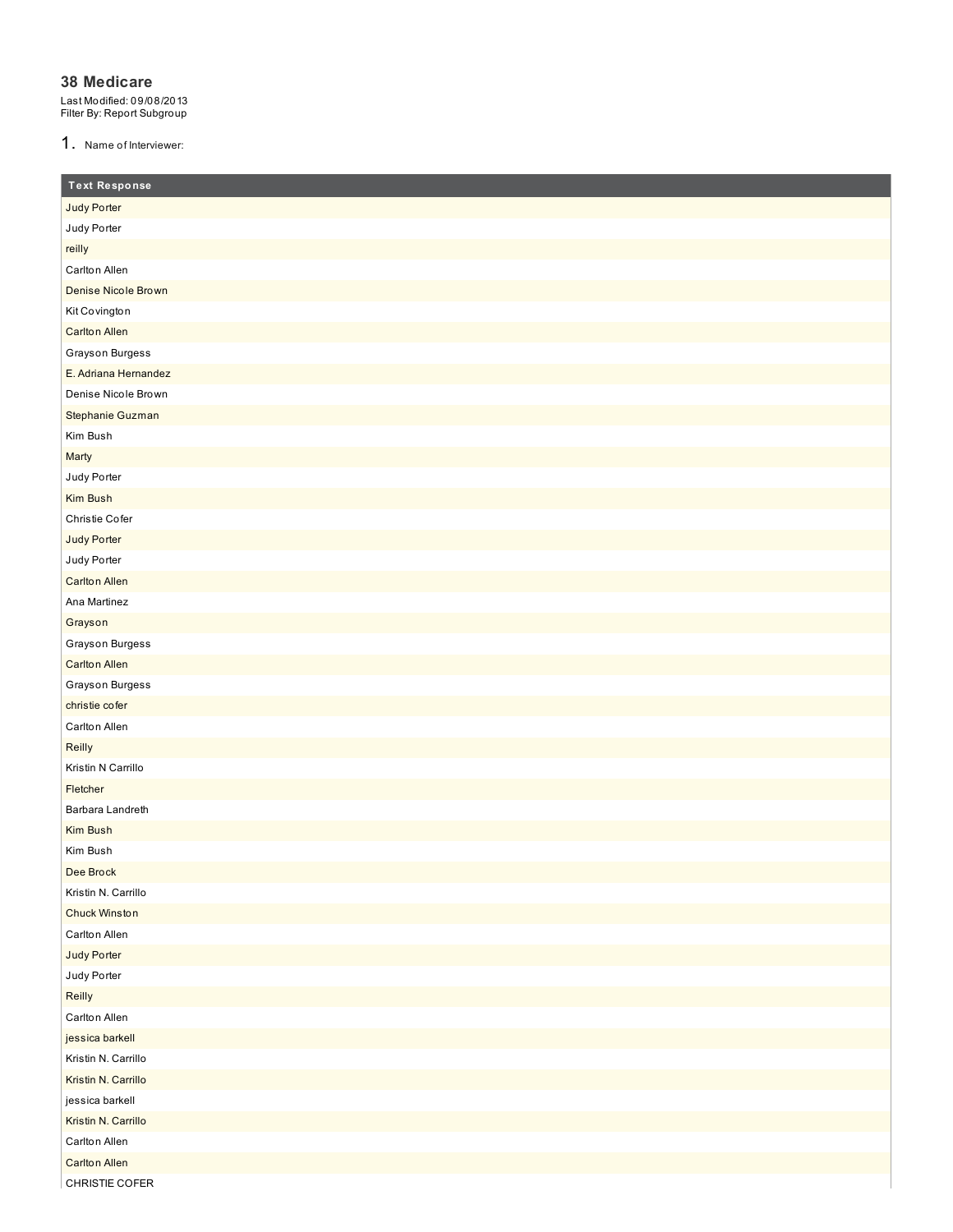| <b>Carlton Allen</b>   |       |
|------------------------|-------|
| Carlton Allen          |       |
| Kim Bush               |       |
| Kim Bush               |       |
| Reilly                 |       |
| Kim Bush               |       |
| Kim Bush               |       |
| Kim Bush               |       |
| reilly                 |       |
| Chuck Winston          |       |
|                        |       |
| Statistic              | Value |
| <b>Total Responses</b> | 58    |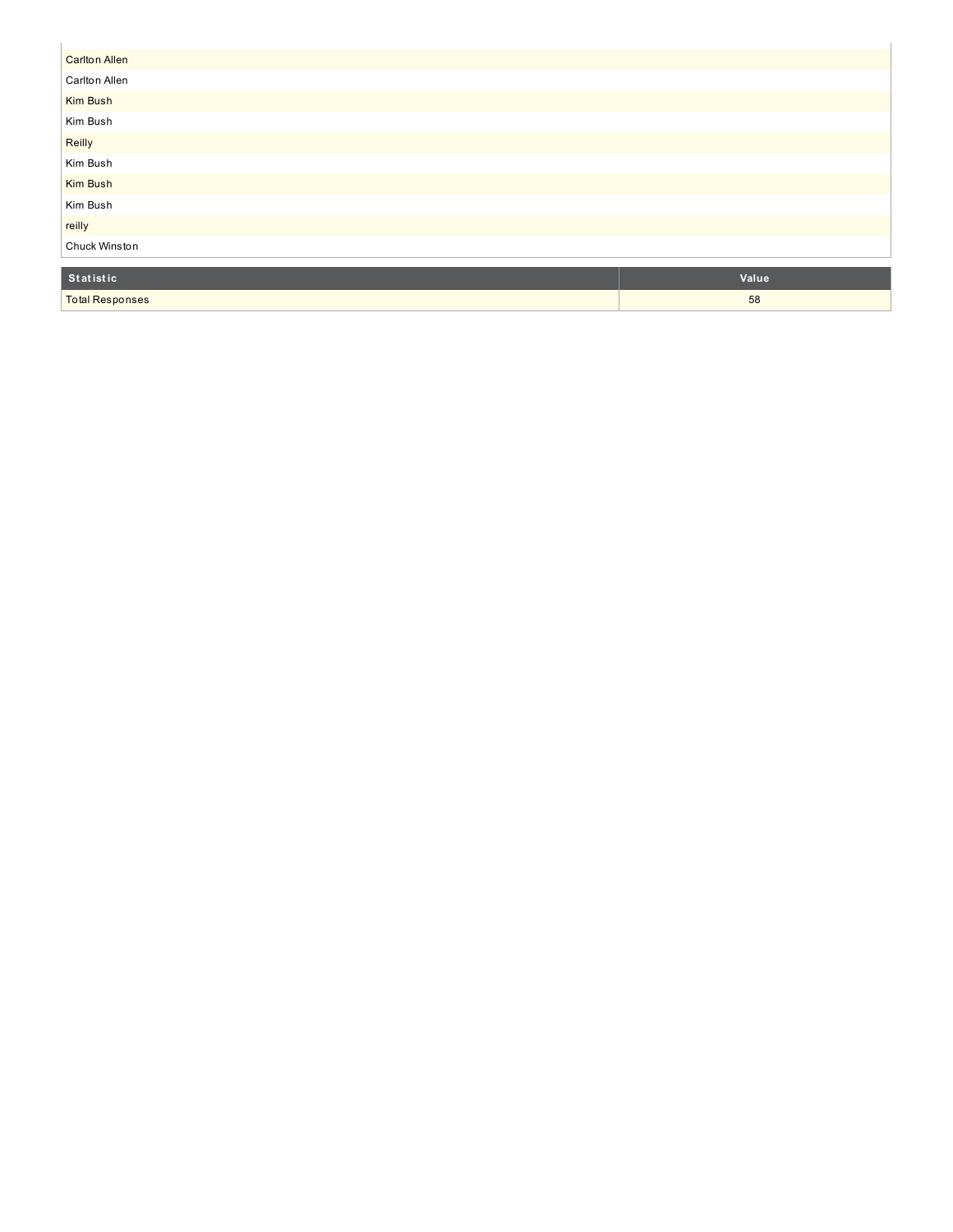2. My name is (name of interviewer), and I am a/an (student, volunteer, staff member) at (name of institution/facility). I am inviting you to participate in a research study. Involvement in the study is voluntary, so you may choose to participate or not. I am going to explain the study to you. Please feel free to ask any questions that you may have about the research; I will be happy to explain anything in greater detail. I am interested in learning more about your family's resources and needs. You will be asked to answer survey questions that include education, employment, housing, healthcare, and other basic needs. This will take approximately 30 - 45 minutes of your time. All information will be kept anonymous. This means that your name will not appear anywhere and no one except me will know about your specific answers. The benefit of this research is that you will be helping the East Texas Human Needs Network to better understand our community needs, the resources available, and the services that are still needed. This information will help us to work together to address services that are needed the most. There are no risks to you for participating in this study, and no penalty for not participating. If you do not wish to continue, you have the right to stop, at any time.Before we begin, I want to make sure that you understand the information I have told you about this project and your rights. Please tell me in your own words what you understand about this project and your rights as a participant. (if they are unsure or unclear about any elements of information, tell them again, and ask again that they tell you what they understand.)Now that you understand the study, are you willing to help me with this survey?

| # | Answer                    | <b>Bar</b> | Response | $\%$ |
|---|---------------------------|------------|----------|------|
| 4 | Yes                       |            | 88       | 99%  |
| w | No                        |            |          | 1%   |
| 6 | Already completed. Where? |            |          | 0%   |
|   | Total                     |            | 89       |      |

| Already completed. Where? |                |  |  |
|---------------------------|----------------|--|--|
| Statistic                 | Value          |  |  |
| Min Value                 | $\overline{4}$ |  |  |
| Max Value                 | 5              |  |  |
| Mean                      | 4.01           |  |  |
| Variance                  | 0.01           |  |  |
| <b>Standard Deviation</b> | 0.11           |  |  |
| <b>Total Responses</b>    | 89             |  |  |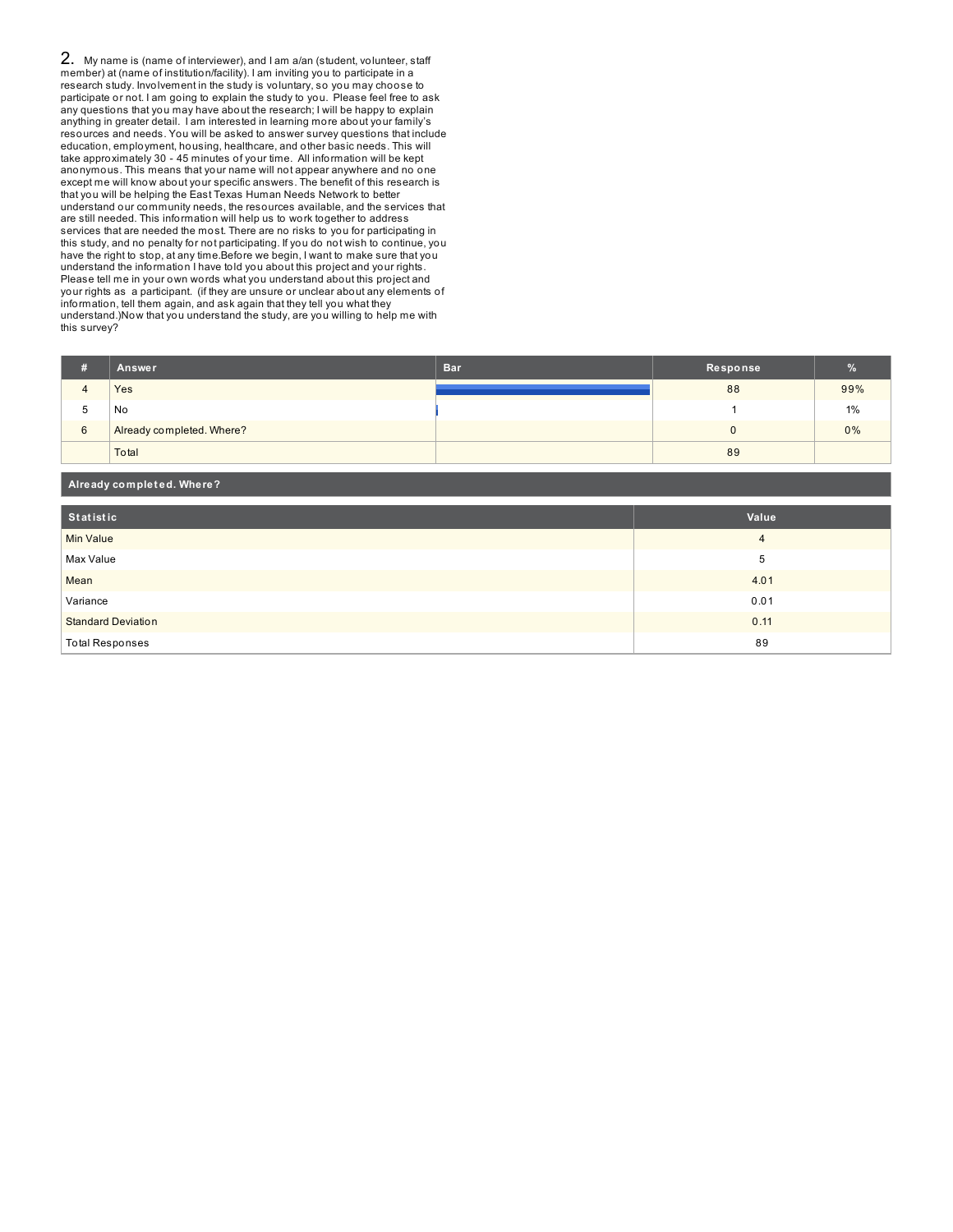| 3. |  | Today's date? |
|----|--|---------------|
|----|--|---------------|

| <b>Text Response</b> |
|----------------------|
| 06/19/13             |
| 06/19/13             |
| 06/20/13             |
| 06/19/13             |
| 06/19/13             |
| 06/19/13             |
| 06/19/13             |
| 06/19/13             |
| 06/20/13             |
| 06/20/13             |
| 06/21/13             |
| 06/21/13             |
| 06/24/13             |
| 06/24/13             |
| 06/24/13             |
| 06/24/13             |
| 06/24/13             |
| 06/25/13             |
| 06/25/13             |
| 06/25/13             |
| 06/26/13             |
| 06/26/13             |
| 06/26/13             |
| 06/26/13             |
| 06/27/13             |
| 07/02/13             |
| 07/02/13             |
| 07/02/13             |
| 07/03/13             |
| 07/03/13             |
| 07/05/13             |
| 07/09/13             |
| 07/09/13             |
| 07/09/13             |
| 07/09/13             |
| 07/10/13             |
| 07/10/13             |
| 07/10/13             |
| 07/11/13             |
| 07/10/13             |
| 07/11/13             |
| 07/10/13             |
| 07/10/13             |
| 07/10/13             |
| 07/11/13             |
| 07/11/13             |
| 07/11/13             |
| 07/12/13             |
| 07/12/13             |
| 07/12/13             |
| 07/12/13             |
| 07/13/13             |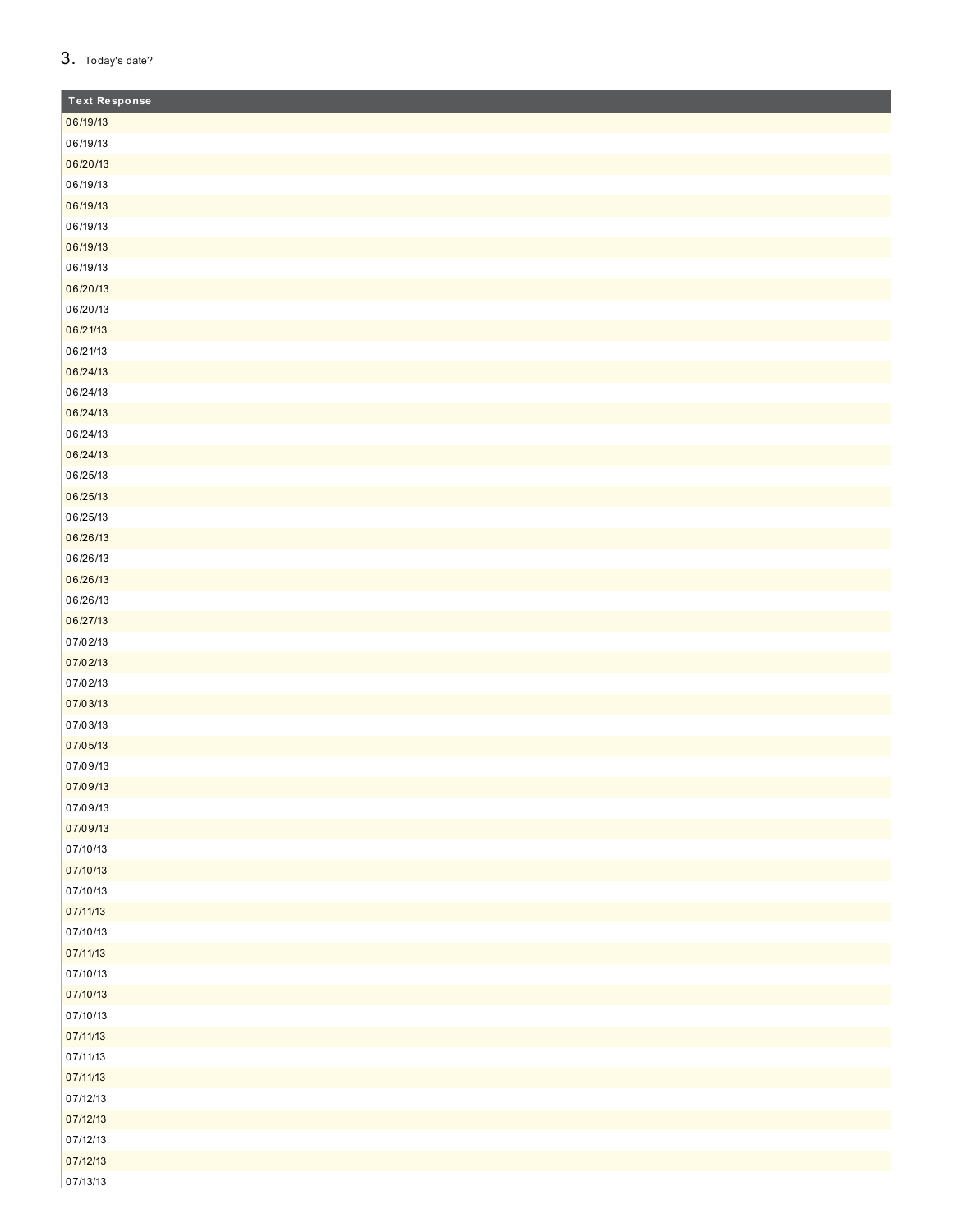| 07/12/13               |       |
|------------------------|-------|
| 07/12/13               |       |
| 07/13/13               |       |
| 07/13/13               |       |
| 07/13/13               |       |
| 07/15/13               |       |
| 07/15/13               |       |
| 07/22/13               |       |
| 07/15/13               |       |
| 07/15/13               |       |
| 07/16/13               |       |
| 07/16/13               |       |
| 07/16/13               |       |
| 07/16/13               |       |
| 07/18/13               |       |
| 07/19/13               |       |
| 07/19/13               |       |
| 07/23/13               |       |
| 07/23/13               |       |
| 07/23/13               |       |
| 07/24/13               |       |
| 07/26/13               |       |
| 07/26/13               |       |
| 07/26/13               |       |
| 07/26/13               |       |
| 07/26/13               |       |
| 07/26/13               |       |
| 07/26/13               |       |
| 07/27/13               |       |
| 07/27/13               |       |
| 07/30/13               |       |
| 07/30/13               |       |
| 07/30/13               |       |
| 07/30/13               |       |
| 07/31/13               |       |
| 07/31/13               |       |
| Statistic              | Value |
|                        | 88    |
| <b>Total Responses</b> |       |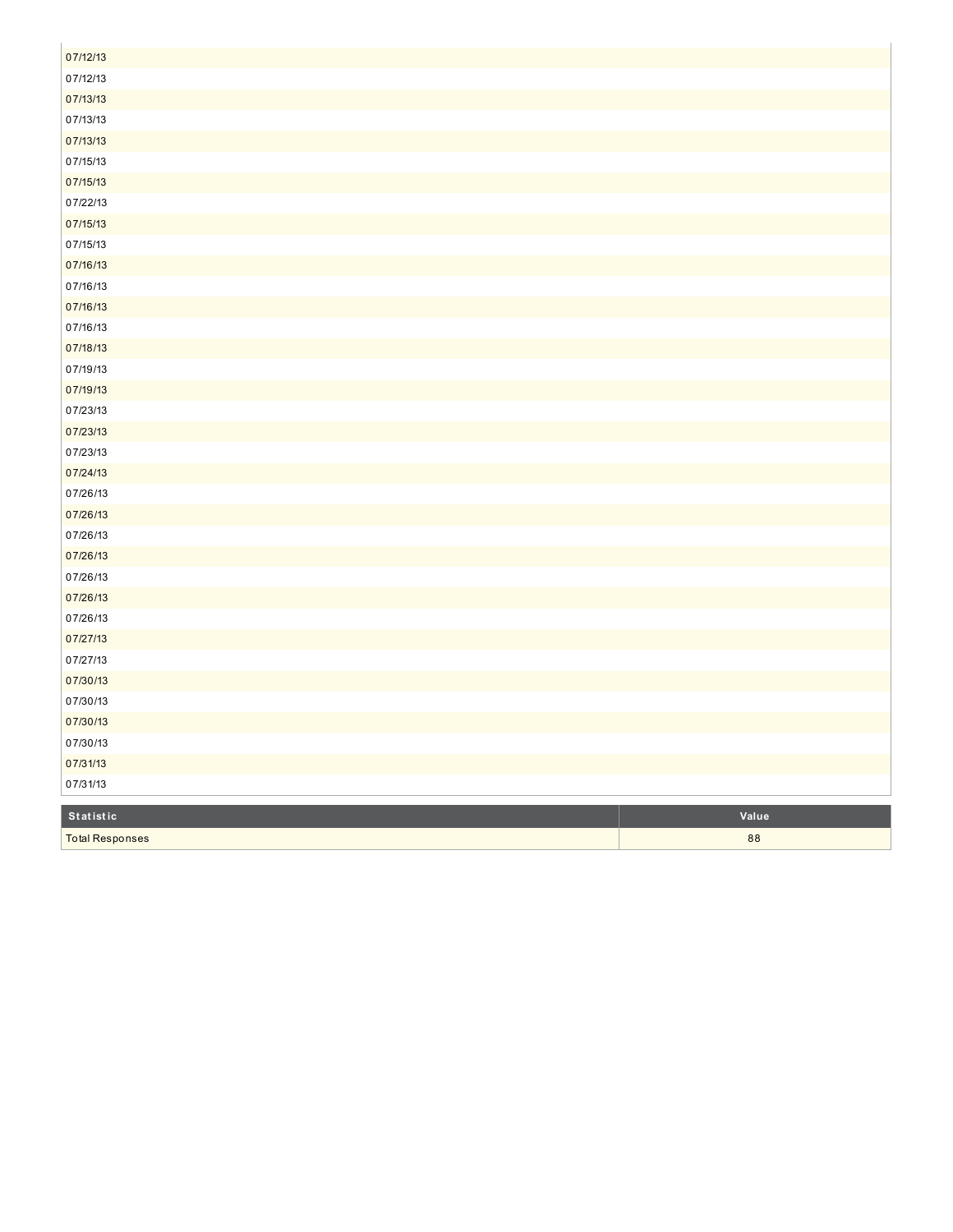#### 4. Location of interview:

| #              | Answer                            | <b>Bar</b> | Response       | %   |
|----------------|-----------------------------------|------------|----------------|-----|
| $\mathbf{1}$   | Allegiance Home Health            |            | 11             | 12% |
| $\overline{2}$ | Andrews Center                    |            | 4              | 4%  |
| 3              | <b>ETCADA</b>                     |            | $\mathbf 0$    | 0%  |
| $\overline{4}$ | <b>ETCIL</b>                      |            | 0              | 0%  |
| 5              | <b>ETMC</b>                       |            | 5              | 6%  |
| 6              | Gateway to Hope                   |            | $\overline{2}$ | 2%  |
| $\overline{7}$ | <b>Literacy Council of Tyler</b>  |            | 10             | 11% |
| 8              | Mission Tyler / Hunger for Love   |            | 5              | 6%  |
| 9              | New Creation Foundation           |            | $\mathbf{0}$   | 0%  |
| 10             | PATH                              |            | 15             | 17% |
| 11             | <b>Salvation Army</b>             |            | $\mathbf 0$    | 0%  |
| 12             | <b>Total Healthcare Center</b>    |            |                | 1%  |
| 13             | UT Health Northeast               |            | 29             | 33% |
| 14             | Veterans and Community Roundtable |            | $\mathbf 0$    | 0%  |
| 15             | Other                             |            | $\overline{7}$ | 8%  |
|                | Total                             |            | 89             |     |

**O t h e r**

| <b>East Texas Crisis Center</b> |              |
|---------------------------------|--------------|
| <b>ETCC</b>                     |              |
| <b>ETCC</b>                     |              |
| <b>ETCC</b>                     |              |
| Veteran's Home on Pegues        |              |
| <b>ETCC</b>                     |              |
| Fresh Start veterans group home |              |
|                                 |              |
|                                 |              |
| Statistic                       | Value        |
| <b>Min Value</b>                | $\mathbf{1}$ |
| Max Value                       | 15           |
| Mean                            | 9.10         |
| Variance                        | 20.25        |
| <b>Standard Deviation</b>       | 4.50         |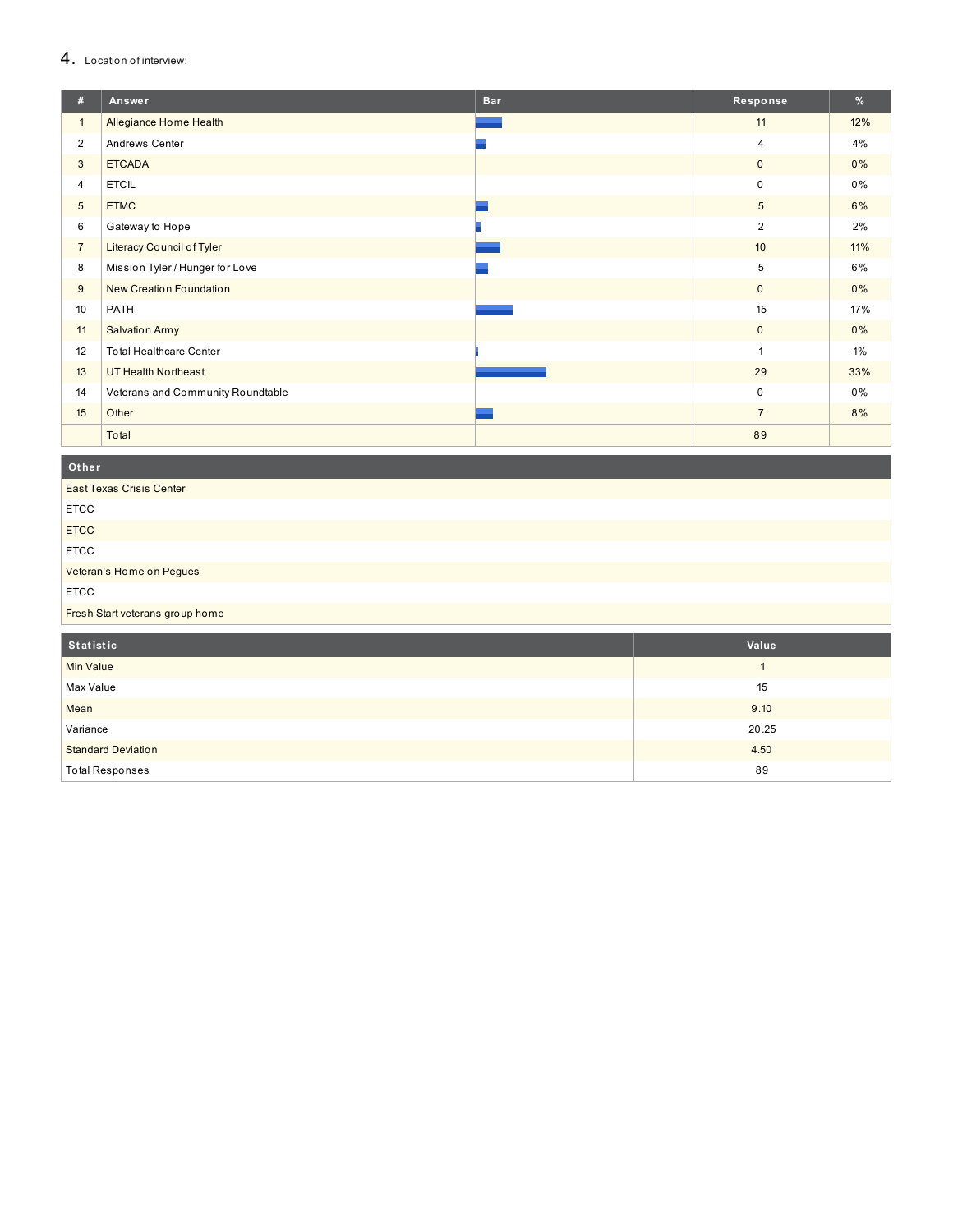## 5. What is your age?

| <b>Text Response</b> |  |
|----------------------|--|
| 29                   |  |
| 68                   |  |
| 88                   |  |
| $73\,$               |  |
| 43                   |  |
| ${\bf 76}$           |  |
| 43                   |  |
| $34\,$               |  |
| 19                   |  |
| 69                   |  |
| $73\,$               |  |
| 65                   |  |
| 59                   |  |
| $60\,$               |  |
| 66                   |  |
| 51                   |  |
| 19                   |  |
| ${\bf 75}$           |  |
| $27\,$               |  |
| $\bf 45$             |  |
| 68                   |  |
| $35\,$               |  |
| 34                   |  |
| 54                   |  |
| 63<br>$\bf 84$       |  |
| $\bf 84$             |  |
| $\bf 48$             |  |
| $27\,$               |  |
| $32\,$               |  |
| $71$                 |  |
| 53                   |  |
| 69                   |  |
| ${\bf 78}$           |  |
| 50                   |  |
| 58                   |  |
| 52                   |  |
| ${\bf 74}$           |  |
| $\bf 74$             |  |
| ${\bf 86}$           |  |
| ${\bf 75}$           |  |
| 53                   |  |
| $\mathbf{71}$        |  |
| 68                   |  |
| 68                   |  |
| 50                   |  |
| 82                   |  |
| 68                   |  |
| $77\,$               |  |
| ${\bf 75}$           |  |
| 60                   |  |
| $70\,$               |  |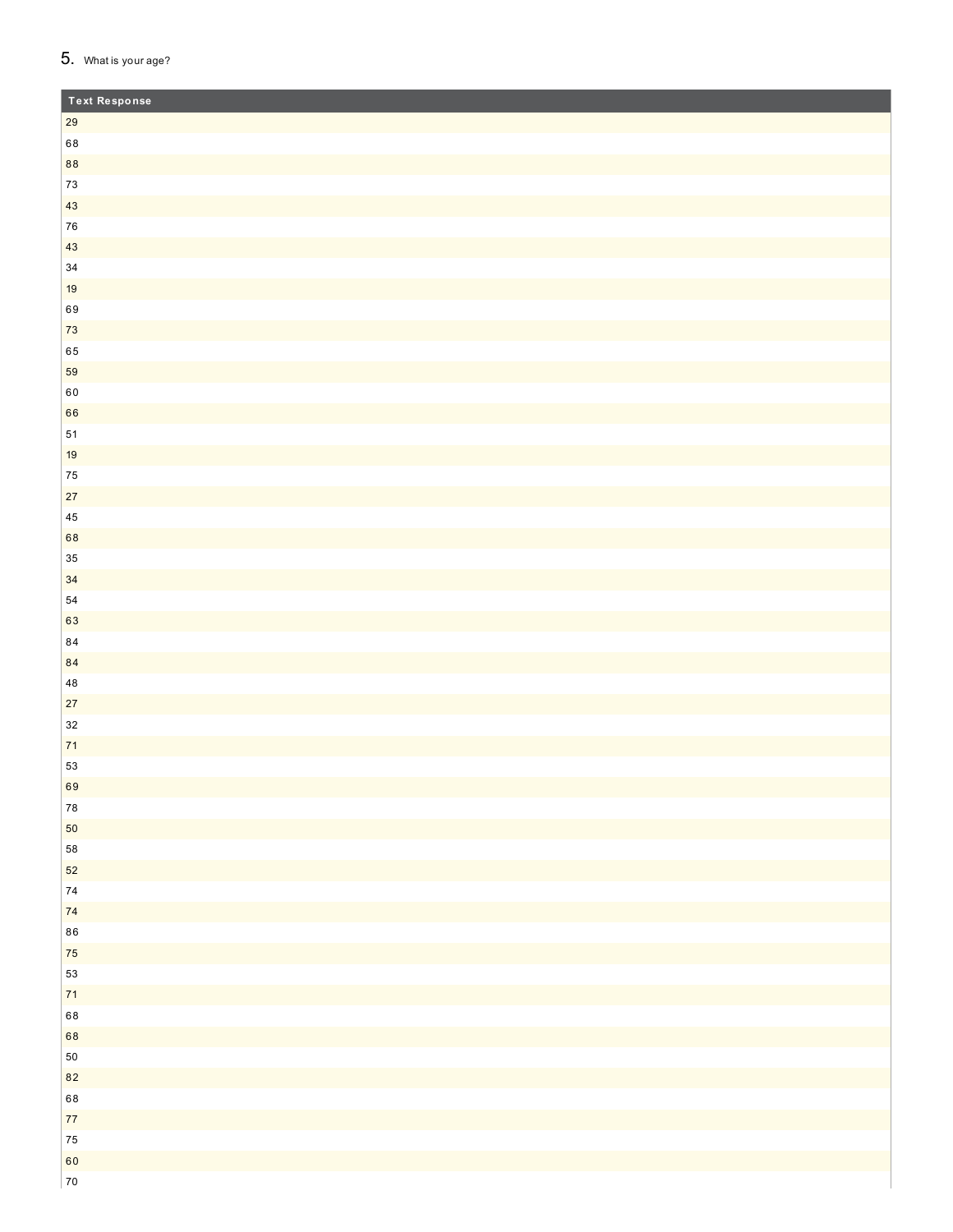| <b>Total Responses</b> | 88    |
|------------------------|-------|
| Statistic              | Value |
| $35\,$                 |       |
| 25                     |       |
| 64                     |       |
| 86                     |       |
| $77 \,$                |       |
| 57                     |       |
| ${\bf 54}$             |       |
| 33                     |       |
| $72\,$                 |       |
| 67                     |       |
| $70\,$                 |       |
| 82                     |       |
| 63                     |       |
| $74$                   |       |
| 63                     |       |
| 41                     |       |
| 62                     |       |
| 66                     |       |
| 48                     |       |
| 55                     |       |
| 37                     |       |
| 68                     |       |
| $30\,$                 |       |
| 69                     |       |
| 69                     |       |
| 61                     |       |
| $\bf 88$               |       |
| 66                     |       |
| $30\,$                 |       |
| 38                     |       |
| 63                     |       |
| 68                     |       |
| 58                     |       |
| 53                     |       |
| $32\,$                 |       |
| 29                     |       |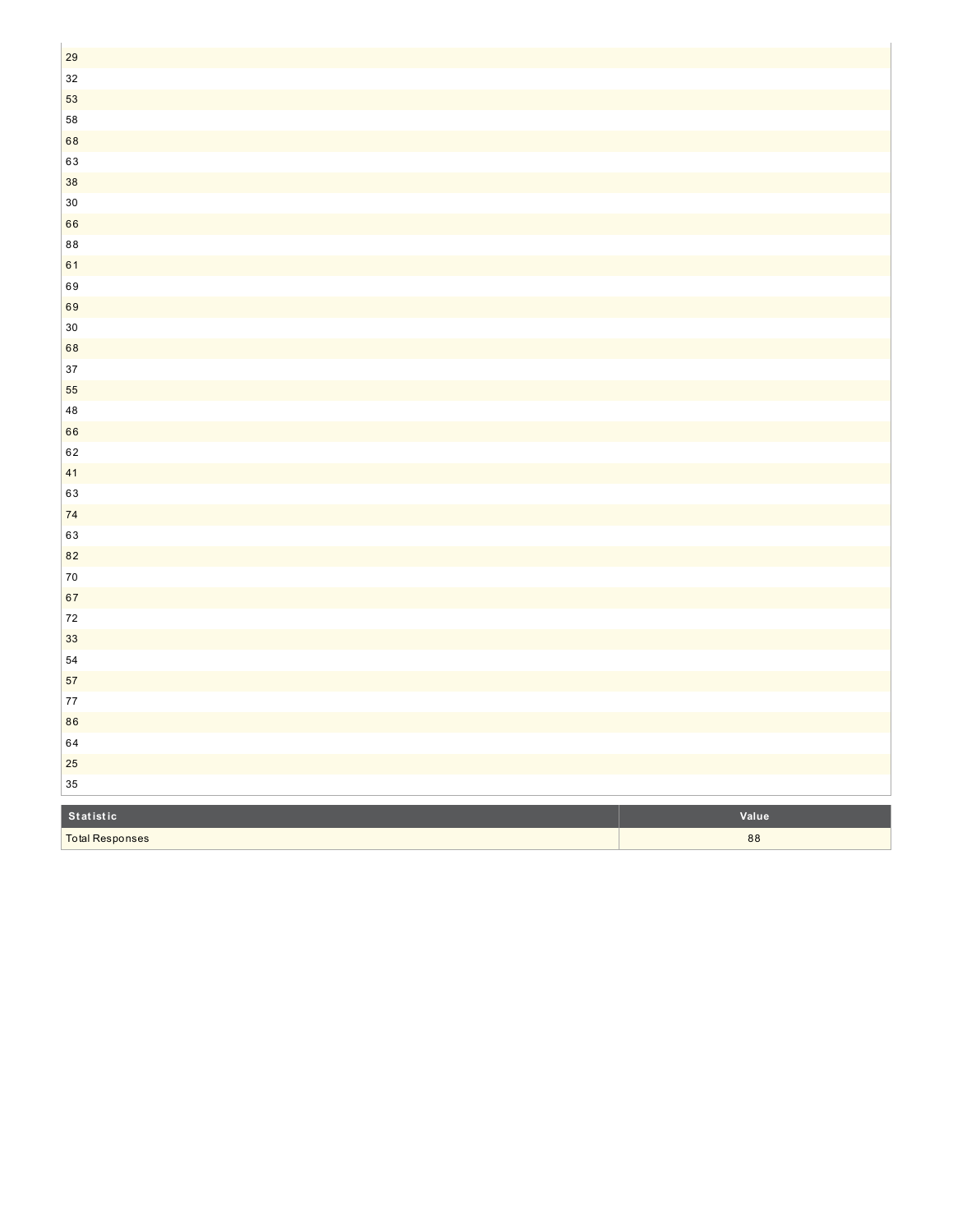#### 6. How far did you go in School?

| #               | Answer                     | <b>Bar</b> | Response       | %     |
|-----------------|----------------------------|------------|----------------|-------|
| $\mathbf{1}$    | 8th grade or less          |            | 13             | 15%   |
| $\overline{2}$  | Associate's Degree         |            | 8              | 9%    |
| 3               | <b>Bachelor's Degree</b>   |            | 9              | 10%   |
| $\overline{4}$  | Did not attend school      |            |                | $1\%$ |
| $5\phantom{.0}$ | Doctoral Degree            |            | $\mathbf 0$    | $0\%$ |
| 6               | GED                        |            | 5              | $6\%$ |
| $\overline{7}$  | <b>High School Diploma</b> |            | 13             | 15%   |
| 8               | Master's Degree            |            | $\overline{4}$ | 4%    |
| 9               | Other?                     |            | $\mathbf{0}$   | 0%    |
| 10              | Professional Certification |            | $\mathsf 0$    | $0\%$ |
| 11              | Some College               |            | 14             | 16%   |
| 12              | Some High School           |            | 20             | 22%   |
| 13              | <b>Trade School</b>        |            | $\overline{2}$ | 2%    |
|                 | Total                      |            | 89             |       |

#### Other?

| Statistic                 | Value |
|---------------------------|-------|
| <b>Min Value</b>          |       |
| Max Value                 | 13    |
| Mean                      | 7.11  |
| Variance                  | 18.46 |
| <b>Standard Deviation</b> | 4.30  |
| <b>Total Responses</b>    | 89    |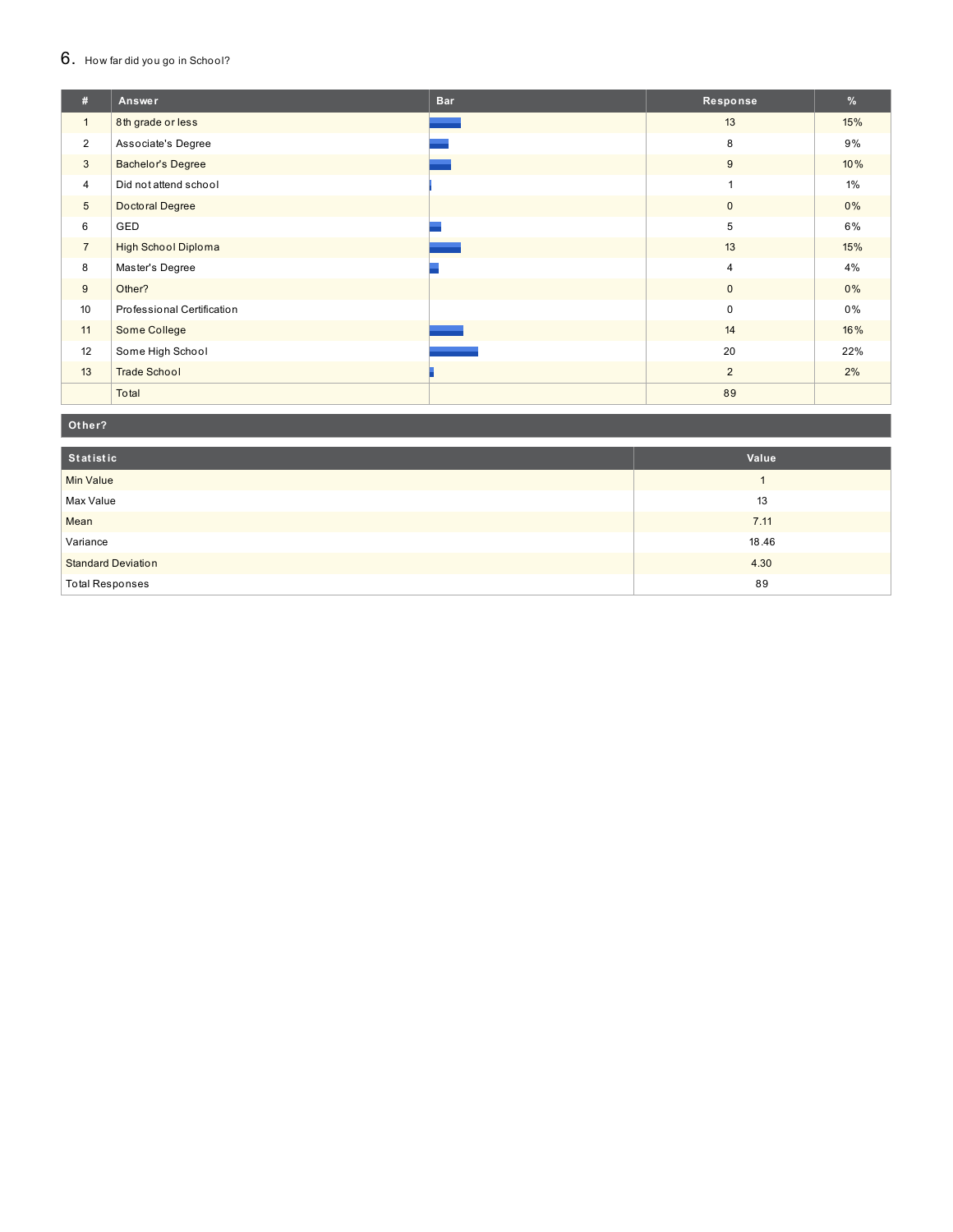# 7. <sup>I</sup> am going to read you <sup>a</sup> list of agencies in our community. Please tell me if each one is providing you and your family with help?

I

| #               | Answer                                   | <b>Bar</b> | Response       | %     |
|-----------------|------------------------------------------|------------|----------------|-------|
| $\mathbf{1}$    | <b>Andrew's Center</b>                   |            | 28             | 33%   |
| $\overline{2}$  | Benevolence Center (East Erwin Church)   |            | 4              | 5%    |
| 3               | <b>Bethesda Clinic</b>                   |            | 12             | 14%   |
| 4               | Community Health Clinic (Glenwood)       |            | $\overline{7}$ | 8%    |
| $5\phantom{.0}$ | <b>Cornerstone Assistance Network</b>    |            | $\overline{2}$ | 2%    |
| 6               | East Texas Center for Independent Living |            | 1              | $1\%$ |
| $\overline{7}$  | East Texas Crisis Center                 |            | 8              | 9%    |
| 8               | Goodwill                                 |            | 16             | 19%   |
| 9               | <b>Literacy Council</b>                  |            | $\overline{4}$ | 5%    |
| 10              | Loaves & Fishes (Christ Episcopal)       |            | 5              | 6%    |
| 11              | <b>Meals on Wheels</b>                   |            | 18             | 21%   |
| 12              | <b>Parents Services</b>                  |            | $\mathbf 0$    | 0%    |
| 13              | <b>PATH</b>                              |            | 29             | 34%   |
| 14              | Salvation Army                           |            | 20             | 24%   |
| 15              | St. Paul Children's Foundation           |            | 11             | 13%   |
| 16              | St. Vincent de Paul (Cathedral)          |            | 13             | 15%   |
| 17              | <b>Tyler AIDS Services</b>               |            | $\mathbf{1}$   | $1\%$ |
| 18              | <b>Transportation Agency</b>             |            | 15             | 18%   |
| 19              | Other (please specify)                   |            | 8              | 9%    |
| 20              | <b>NONE</b>                              |            | 19             | 22%   |

| <b>Transportation Agency</b> | Other (please specify)                                               |
|------------------------------|----------------------------------------------------------------------|
| <b>Tyler Paratransit</b>     |                                                                      |
| <b>Tyler Paratransit</b>     |                                                                      |
| <b>Tyler Cap Company</b>     |                                                                      |
| Medicaid                     |                                                                      |
| judis carrier service        |                                                                      |
| Medicaid Transportation      |                                                                      |
| GoBus                        |                                                                      |
| Medical Transportation       |                                                                      |
| Go Bus                       | <b>Medical Transporation</b>                                         |
| <b>Medicaid Services</b>     |                                                                      |
| Van in group home            |                                                                      |
| Andrew's center transport    |                                                                      |
| Para transit taxi            |                                                                      |
|                              | UT Health Northeast                                                  |
|                              | <b>Noonday Community Center</b>                                      |
|                              | Home Health Care                                                     |
|                              | Gateway to Hope                                                      |
|                              | Food Bank                                                            |
|                              | <b>DADS</b>                                                          |
|                              | used to go to Bethesda clinic, they are unable to accept her anymore |

| Statistic              | Value |
|------------------------|-------|
| <b>Min Value</b>       |       |
| Max Value              | 20    |
| <b>Total Responses</b> | 85    |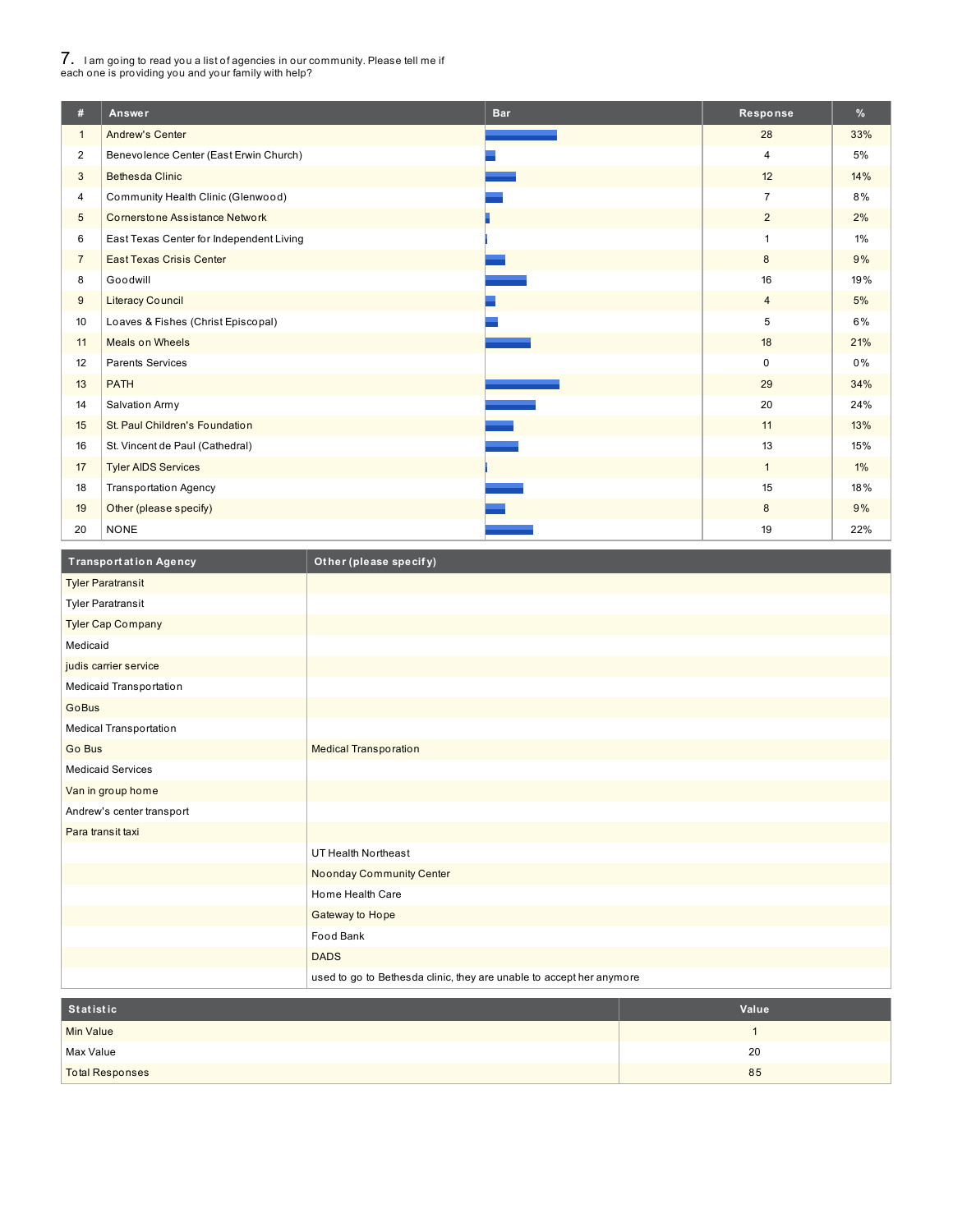#### 8. Are you able to work?

| #                            | Answer                            | <b>Bar</b> |  | Response       | $\%$ |
|------------------------------|-----------------------------------|------------|--|----------------|------|
|                              | Yes                               |            |  | 40             | 45%  |
| $\overline{2}$               | No                                |            |  | 49             | 55%  |
|                              | Total                             |            |  | 89             |      |
| Statistic                    |                                   |            |  | Value          |      |
|                              |                                   |            |  |                |      |
| <b>Min Value</b>             |                                   |            |  |                |      |
| Max Value                    |                                   |            |  | $\overline{2}$ |      |
| Mean                         |                                   | 1.55       |  |                |      |
| Variance                     |                                   | 0.25       |  |                |      |
|                              | <b>Standard Deviation</b><br>0.50 |            |  |                |      |
| 89<br><b>Total Responses</b> |                                   |            |  |                |      |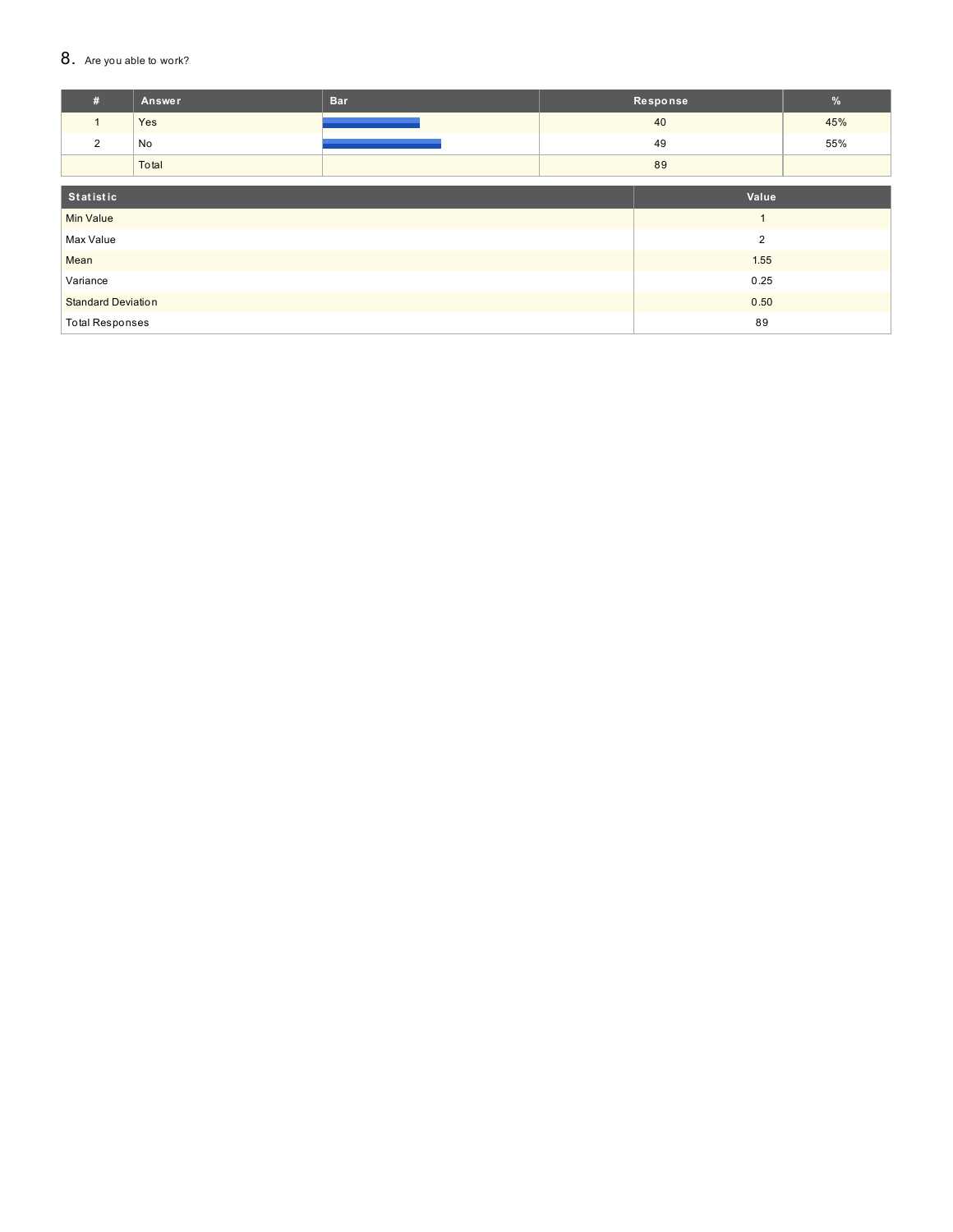#### $9.$  What is your employment status?

| # | Answer               | <b>Bar</b>                                                                                                            | Response       | $\%$ |
|---|----------------------|-----------------------------------------------------------------------------------------------------------------------|----------------|------|
|   | Full time            |                                                                                                                       | $\overline{4}$ | 10%  |
| 2 | Part time            |                                                                                                                       | 9              | 23%  |
| 3 | Seasonal             |                                                                                                                       |                | 3%   |
| 4 | Unemployed           | <b>Contract Contract Contract Contract Contract Contract Contract Contract Contract Contract Contract Contract Co</b> | 15             | 38%  |
| 5 | Not working, retired |                                                                                                                       | 11             | 28%  |
|   | Total                |                                                                                                                       | 40             |      |
|   |                      |                                                                                                                       |                |      |

| Statistic                 | Value |
|---------------------------|-------|
| <b>Min Value</b>          |       |
| Max Value                 |       |
| Mean                      | 3.50  |
| Variance                  | 1.90  |
| <b>Standard Deviation</b> | 1.38  |
| Total Responses           | 40    |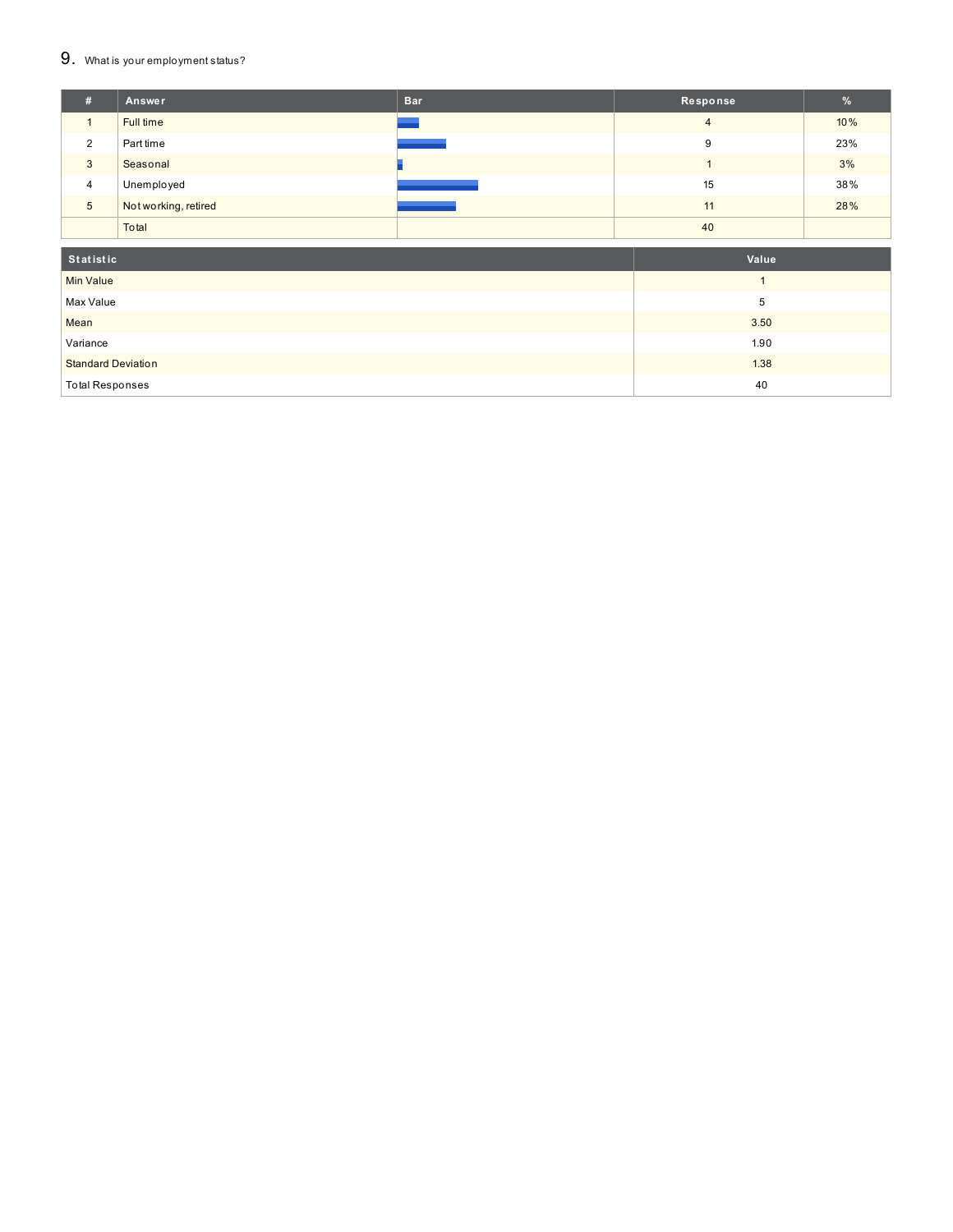#### 10. Are you satisfied with your job?

| #                      | <b>Answer</b>                     | <b>Bar</b> | Response       | $\frac{9}{6}$ |
|------------------------|-----------------------------------|------------|----------------|---------------|
| $\mathbf{1}$           | Yes                               |            | 14             | 74%           |
| 2                      | No                                |            | 5              | 26%           |
|                        | Total                             |            | 19             |               |
|                        |                                   |            |                |               |
| Statistic              |                                   |            | Value          |               |
| <b>Min Value</b>       |                                   |            |                |               |
| Max Value              |                                   |            | $\overline{2}$ |               |
| Mean                   |                                   |            | 1.26           |               |
| Variance               |                                   |            | 0.20           |               |
|                        | 0.45<br><b>Standard Deviation</b> |            |                |               |
| <b>Total Responses</b> |                                   |            | 19             |               |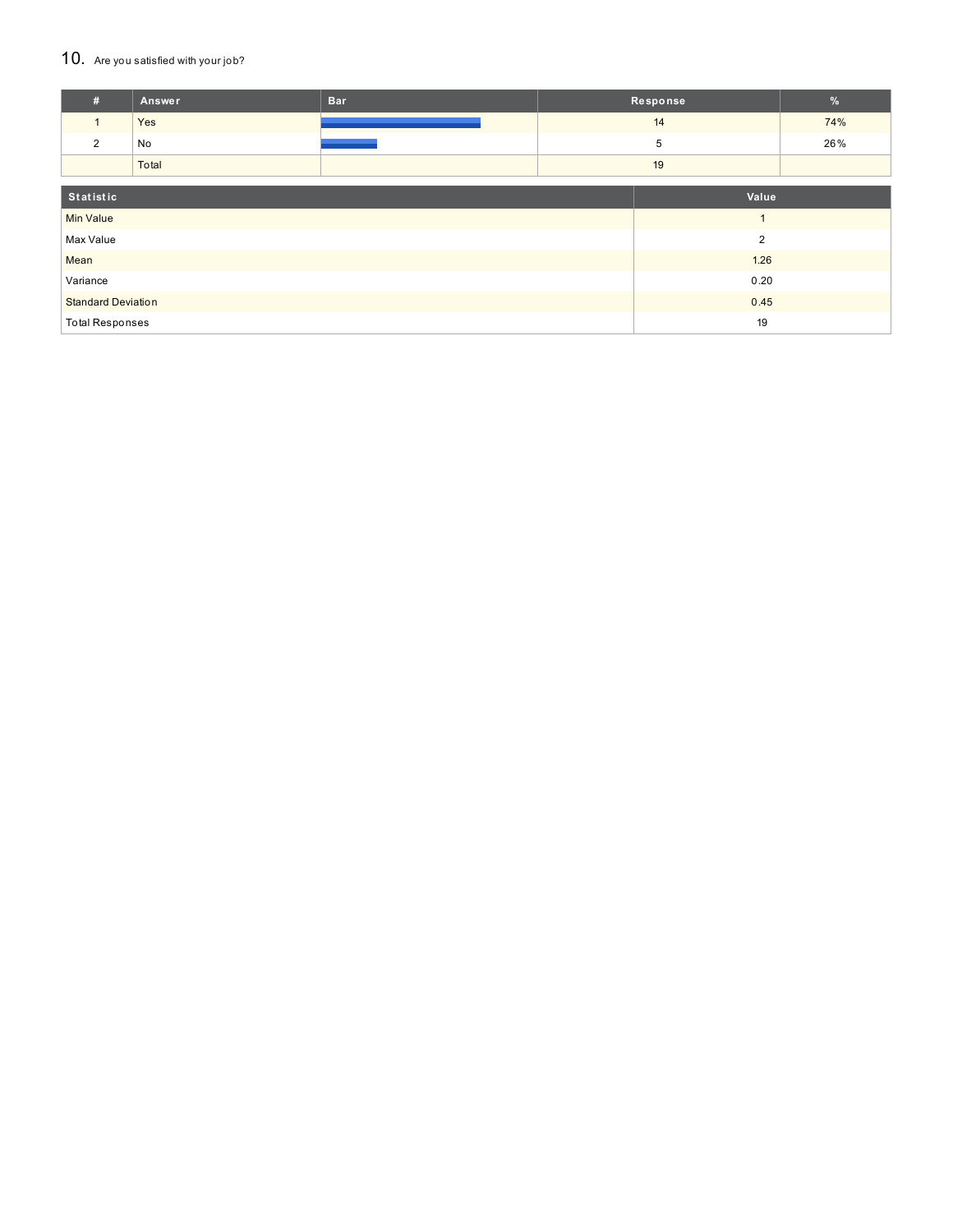## 11. Are you currently looking for work?

| #                                 | Answer | <b>Bar</b> | Response       | $\%$ |
|-----------------------------------|--------|------------|----------------|------|
|                                   | Yes    |            | 11             | 55%  |
| $\overline{2}$                    | No     |            | 9              | 45%  |
|                                   | Total  |            | 20             |      |
| Statistic                         |        |            | Value          |      |
| <b>Min Value</b>                  |        |            | $\overline{A}$ |      |
| Max Value                         |        |            | $\overline{2}$ |      |
| Mean                              |        |            | 1.45           |      |
| Variance                          |        |            | 0.26           |      |
| <b>Standard Deviation</b><br>0.51 |        |            |                |      |
| <b>Total Responses</b>            |        |            | 20             |      |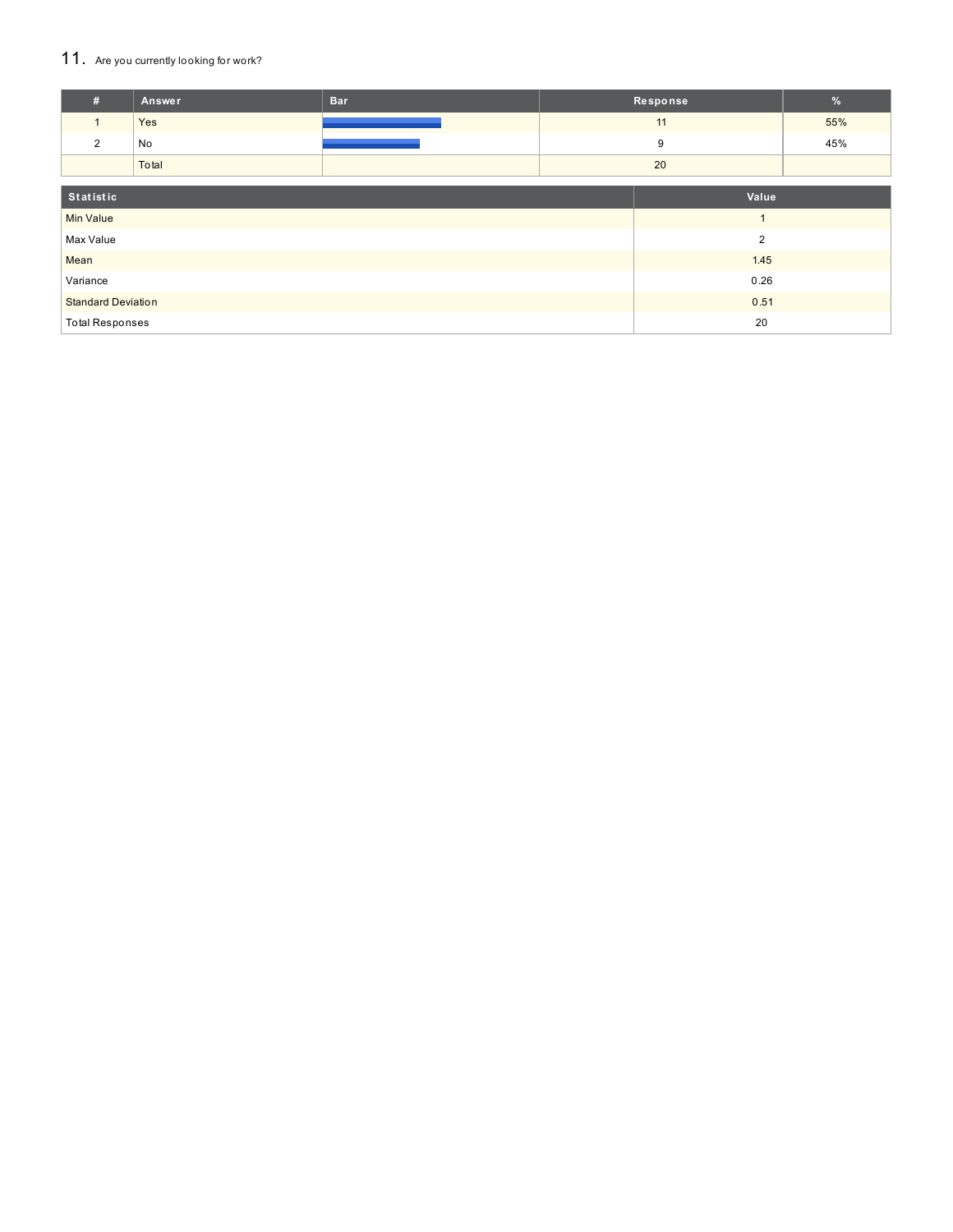**12.** If you are unemployed, please tell me about the reasons that you are unemployed. (Don't read the list, just check all that apply based on what they tell you. If legal difficulties are mentioned, ask if you can read a

| #              | Answer                                              | <b>Bar</b> | Response       | %   |
|----------------|-----------------------------------------------------|------------|----------------|-----|
| $\mathbf{1}$   | Attempting to flee domestic abuse or sexual assault |            | $\mathbf{0}$   | 0%  |
| 2              | Criminal Background                                 |            | $\mathbf 0$    | 0%  |
| 3              | Criminal background: Misdemeanor                    |            | $\mathbf{1}$   | 5%  |
| 4              | Criminal background: felony                         |            | 0              | 0%  |
| 5              | Criminal background: deferred adjudication          |            | $\mathbf{0}$   | 0%  |
| 6              | Criminal background: probation                      |            | 0              | 0%  |
| $\overline{7}$ | Criminal background: awaiting outcome               |            | $\mathbf 0$    | 0%  |
| 8              | Domestic violence/sexual assault victim             |            | $\Omega$       | 0%  |
| 9              | Drug/alcohol problem                                |            | $\mathbf{0}$   | 0%  |
| 10             | Lack childcare                                      |            | $\Omega$       | 0%  |
| 11             | Lack permanent address                              |            | $\mathbf{0}$   | 0%  |
| 12             | Lack proper clothing                                |            | $\mathbf{1}$   | 5%  |
| 13             | Lack skills/education                               |            | $\mathbf{1}$   | 5%  |
| 14             | Lack transportation                                 |            | $\overline{1}$ | 5%  |
| 15             | <b>Lack US documents</b>                            |            | $\mathbf{0}$   | 0%  |
| 16             | Language barrier                                    |            | $\mathbf 0$    | 0%  |
| 17             | <b>Layoff or Downsizing</b>                         |            | $\mathbf{0}$   | 0%  |
| 18             | Learning/developmental disability                   |            | $\mathbf 0$    | 0%  |
| 19             | Mental health problem                               |            | $\mathbf{1}$   | 5%  |
| 20             | Other health issues                                 |            | $\overline{2}$ | 10% |
| 21             | Permanent physical disability                       |            | $\mathbf{1}$   | 5%  |
| 22             | Sexual orientation or gender identity               |            | $\mathbf 0$    | 0%  |
| 23             | Temporary physical disability                       |            | $\mathbf{1}$   | 5%  |
| 24             | Unaccompanied youth                                 |            | $\Omega$       | 0%  |
| 25             | Other (please specify)                              |            | 15             | 71% |

#### **Ot her (please specif y)**

| vendio su negocio                                                                                            |
|--------------------------------------------------------------------------------------------------------------|
| scheduling conflicts                                                                                         |
| Unable to locate employment                                                                                  |
| Retired                                                                                                      |
| looking for job                                                                                              |
| Health reasons                                                                                               |
| Evicted from home in past and has attempted to use VA resources to help find a job, but has yet to find one. |
| caretaker                                                                                                    |
| Choice                                                                                                       |
| Choice                                                                                                       |
| Can only work part time and some won't hire me                                                               |
| looking for job                                                                                              |
| Retired, don't need to                                                                                       |
| Retired                                                                                                      |

| Statistic              | Value          |
|------------------------|----------------|
| Min Value              | w              |
| Max Value              | 25             |
| <b>Total Responses</b> | 2 <sup>1</sup> |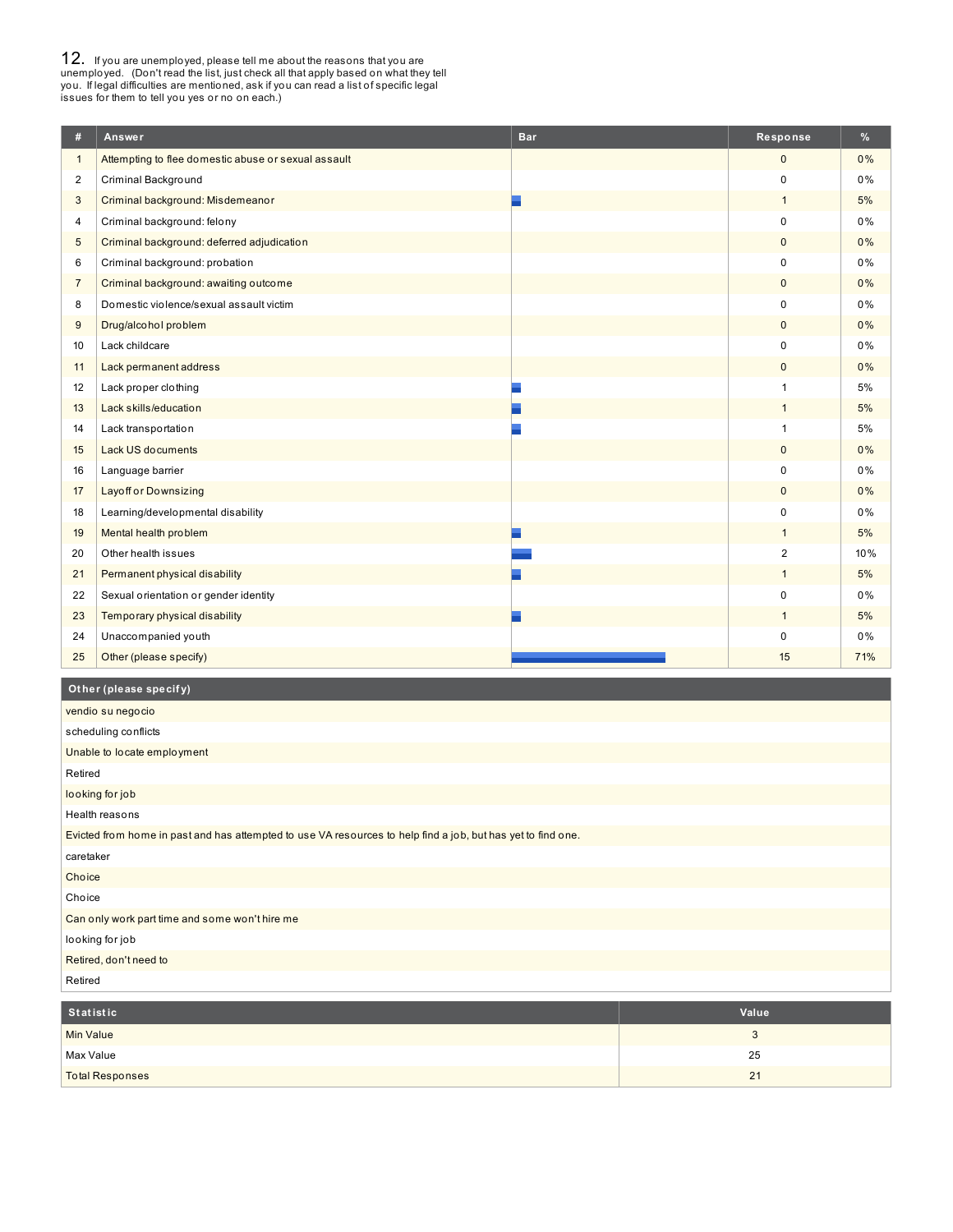# $13_\cdot$  Please tell me if you would like help with any of these job related<br>activities? (Read list and check all that apply)

| #              | Answer                     | <b>Bar</b> | Response | %   |
|----------------|----------------------------|------------|----------|-----|
| $\overline{A}$ | Career assessment          |            | 9        | 23% |
| 2              | Career/job training        |            | 11       | 28% |
| 3              | Job search strategies      |            | 14       | 35% |
| 4              | Job Interviewing skills    |            | 12       | 30% |
| 5              | Resume writing             |            | 11       | 28% |
| 6              | Career Information options |            | 14       | 35% |
| $\overline{7}$ | Work clothes               |            | 9        | 23% |
| 8              | None                       |            | 19       | 48% |
| .              |                            |            |          |     |

| Statistic              | Value |
|------------------------|-------|
| Min Value              |       |
| Max Value              |       |
| <b>Total Responses</b> | 40    |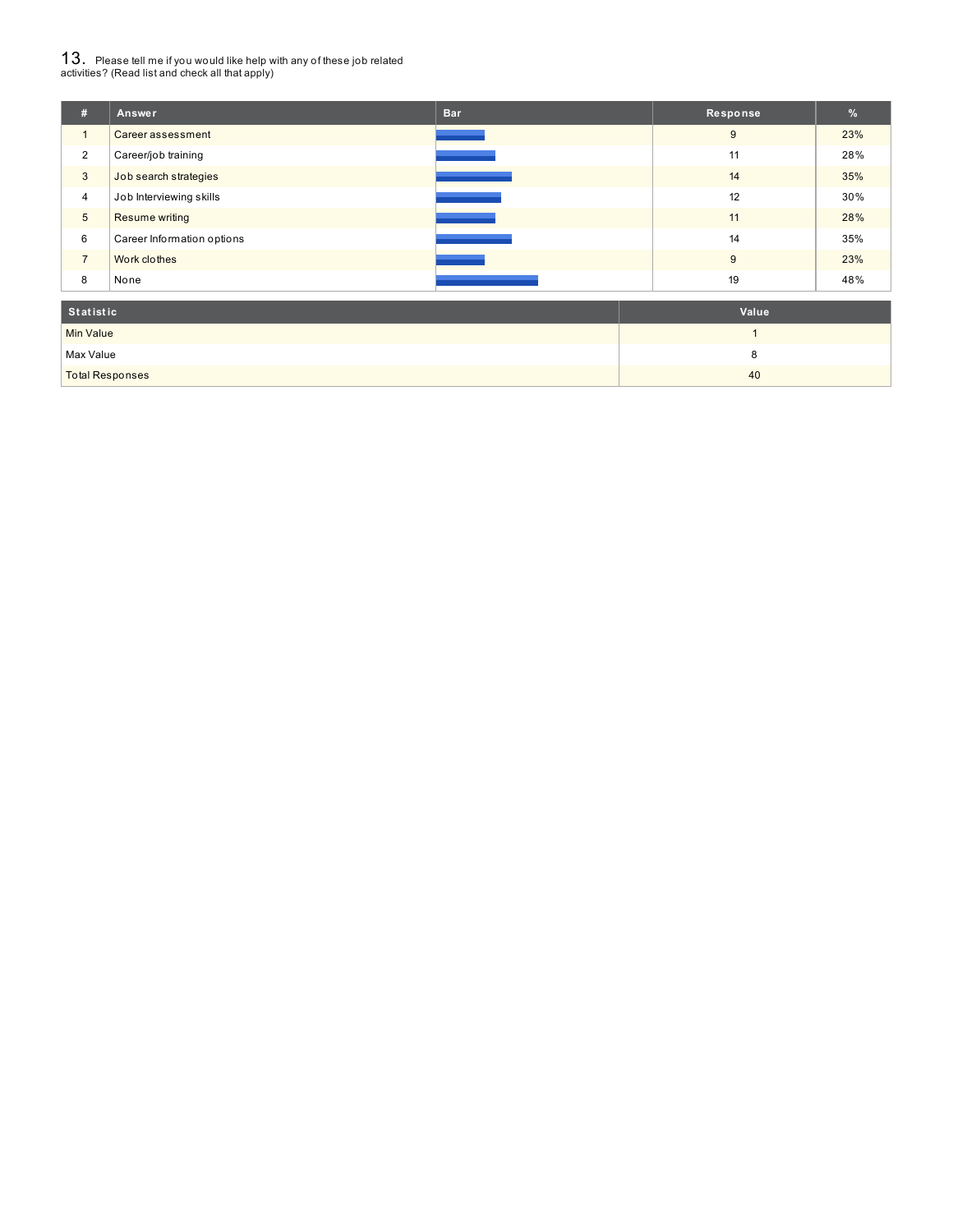#### 14. Do you have reliable telephone access?

| #                         | Answer | <b>Bar</b> |                | Response       | $\%$ |
|---------------------------|--------|------------|----------------|----------------|------|
| $\mathbf{1}$              | Yes    |            |                | 85             | 96%  |
| 2                         | No     |            |                | 4              | 4%   |
|                           | Total  |            |                | 89             |      |
| Statistic<br>Value        |        |            |                |                |      |
| <b>Min Value</b>          |        |            |                | $\overline{A}$ |      |
| Max Value                 |        |            | $\overline{2}$ |                |      |
| Mean                      |        |            | 1.04           |                |      |
| Variance                  |        | 0.04       |                |                |      |
| <b>Standard Deviation</b> |        |            | 0.21           |                |      |
| <b>Total Responses</b>    |        | 89         |                |                |      |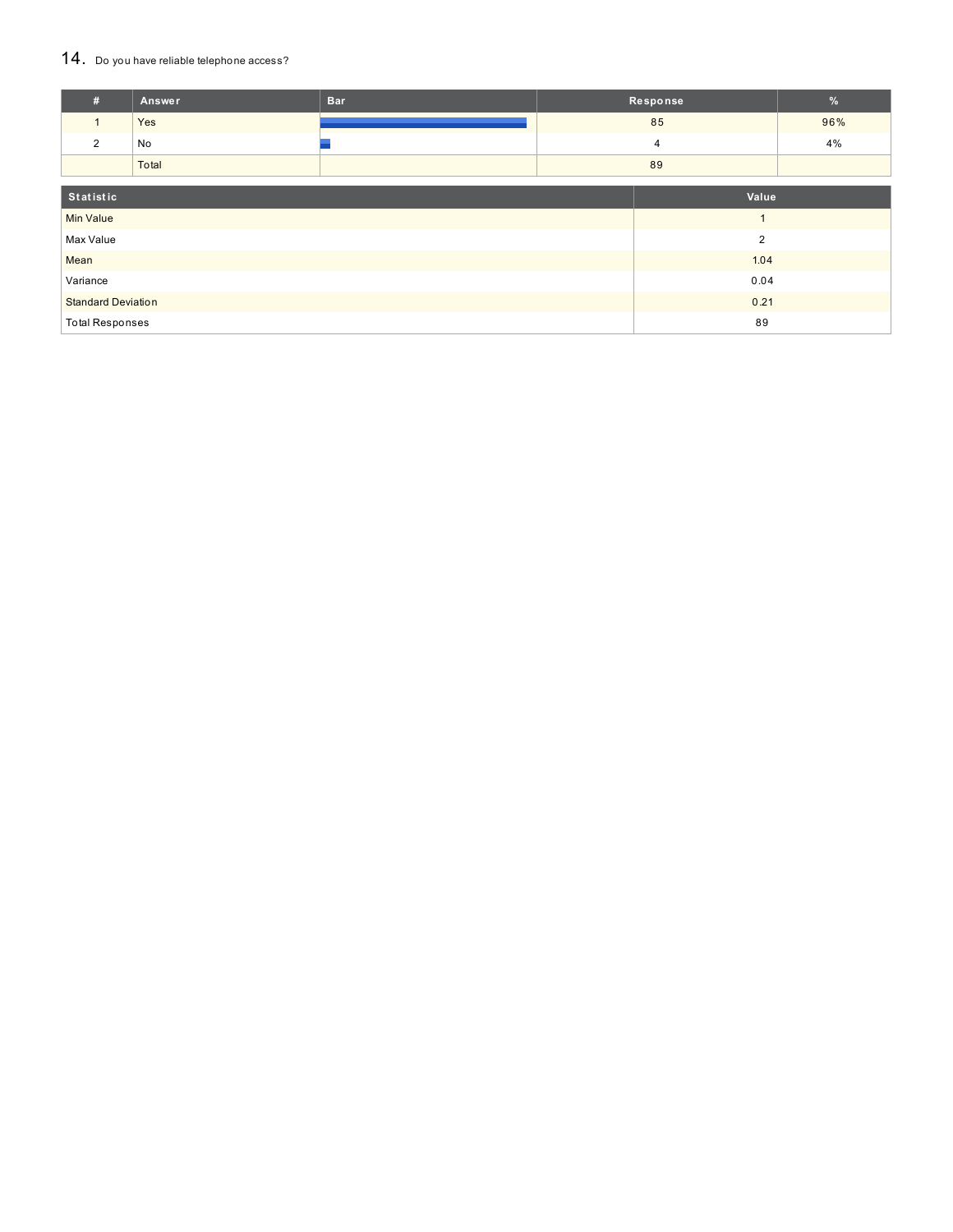### 15. Which kinds of telephones do you have? (Mark all that apply)

| #                      | Answer     | <b>Bar</b> | Response |    | $\%$ |
|------------------------|------------|------------|----------|----|------|
|                        | Home phone |            |          | 50 | 60%  |
| 2                      | Cell phone |            |          | 67 | 80%  |
| 3                      | Work phone |            |          | 9  | 11%  |
| Statistic              |            |            | Value    |    |      |
|                        |            |            |          |    |      |
| <b>Min Value</b>       |            |            |          |    |      |
| Max Value              |            |            | 3        |    |      |
| <b>Total Responses</b> |            | 84         |          |    |      |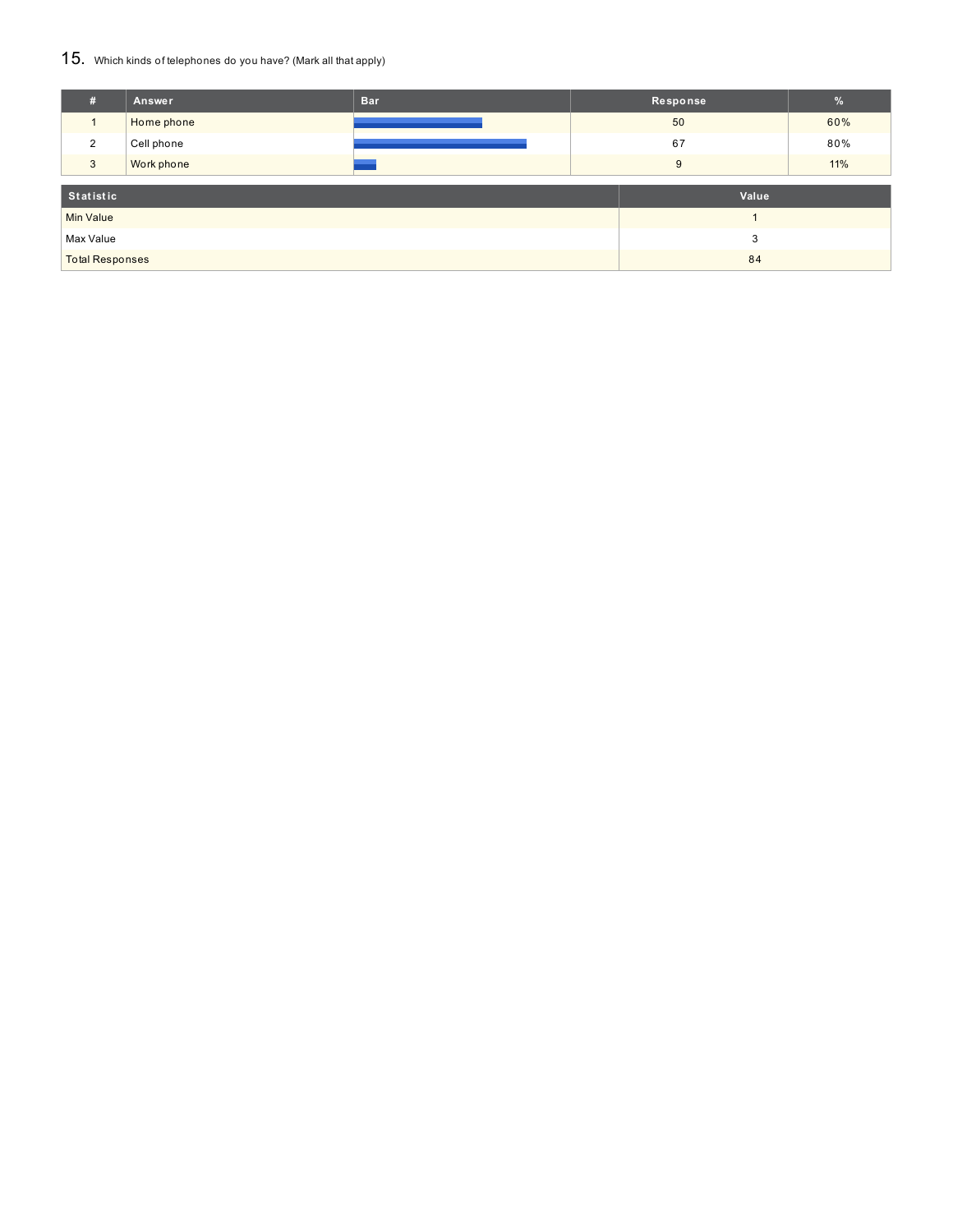### 16. Do you have access to the Internet?

| #                         | Answer | <b>Bar</b> |                | Response       | $\frac{9}{6}$ |
|---------------------------|--------|------------|----------------|----------------|---------------|
| $\mathbf{1}$              | Yes    |            |                | 48             | 54%           |
| 2                         | No     |            |                | 41             | 46%           |
|                           | Total  |            | 89             |                |               |
| Statistic                 |        |            |                | Value          |               |
| <b>Min Value</b>          |        |            |                | $\overline{ }$ |               |
| Max Value                 |        |            | $\overline{2}$ |                |               |
| Mean                      |        |            |                | 1.46           |               |
| Variance                  |        |            |                | 0.25           |               |
| <b>Standard Deviation</b> |        |            | 0.50           |                |               |
| <b>Total Responses</b>    |        |            | 89             |                |               |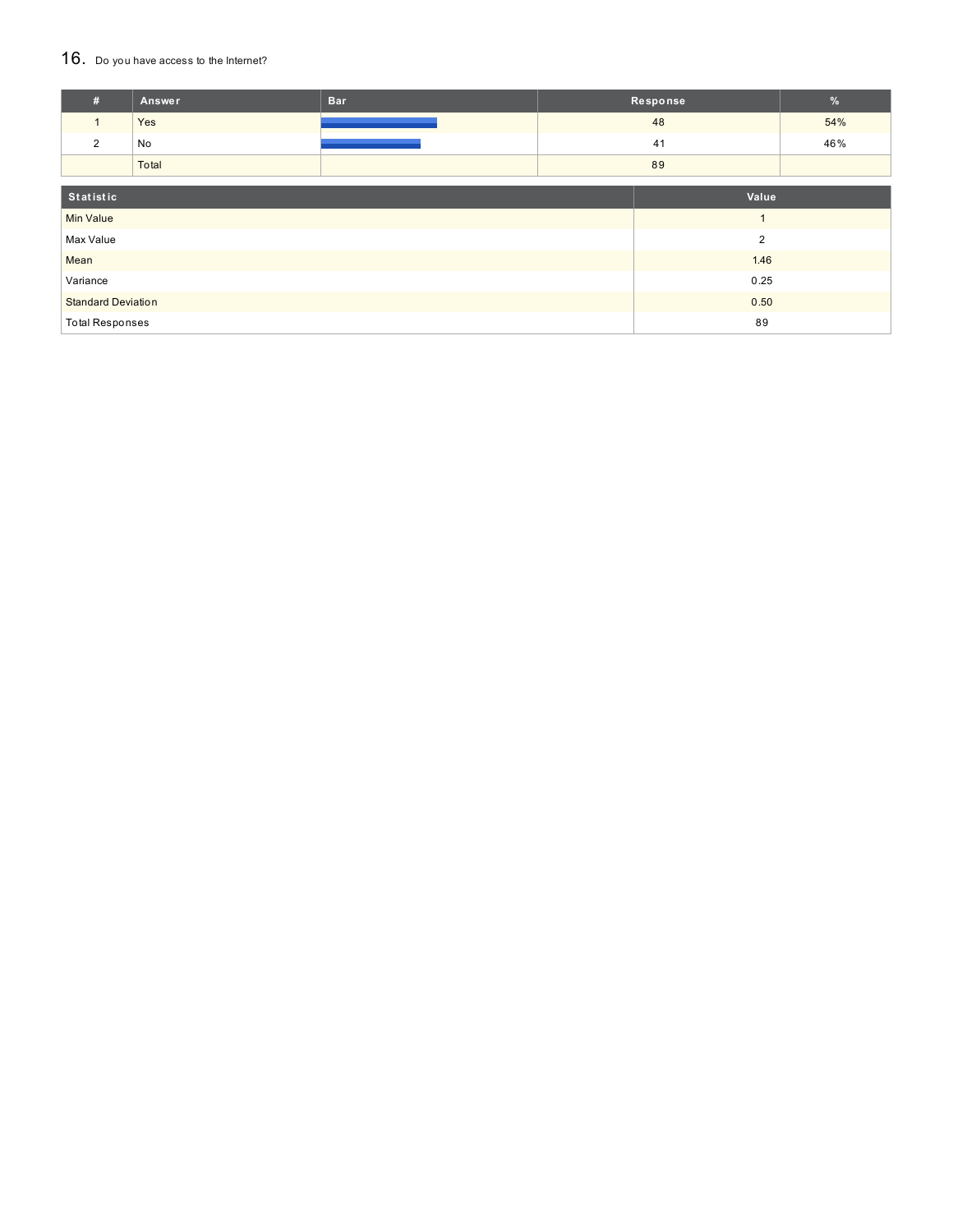## 17. Where do you usually check the internet? (Read List, check all that apply)

| # | Answer                    | <b>Bar</b> | Response       | %   |
|---|---------------------------|------------|----------------|-----|
|   | At home                   |            | 35             | 74% |
| 2 | At work                   |            | 4              | 9%  |
| 3 | At the library            |            | 6              | 13% |
| 4 | At a friend's home        |            | 3              | 6%  |
| 5 | At a family member's home |            | $\overline{4}$ | 9%  |
| 6 | Other                     |            | 13             | 28% |

### **Ot her**

| <b>LCOT</b>                                        |
|----------------------------------------------------|
| phone                                              |
| atschool                                           |
| Gateway to Hope                                    |
| My cell phone or Gateway let's us for job searches |
| Senior Apartment Center                            |
| cell phone                                         |
| Phone                                              |
| Veterans home                                      |
| Gateway                                            |
| Gateway to hope                                    |
|                                                    |

cell

| Statistic              | Value |
|------------------------|-------|
| <b>Min Value</b>       |       |
| Max Value              |       |
| <b>Total Responses</b> | 47    |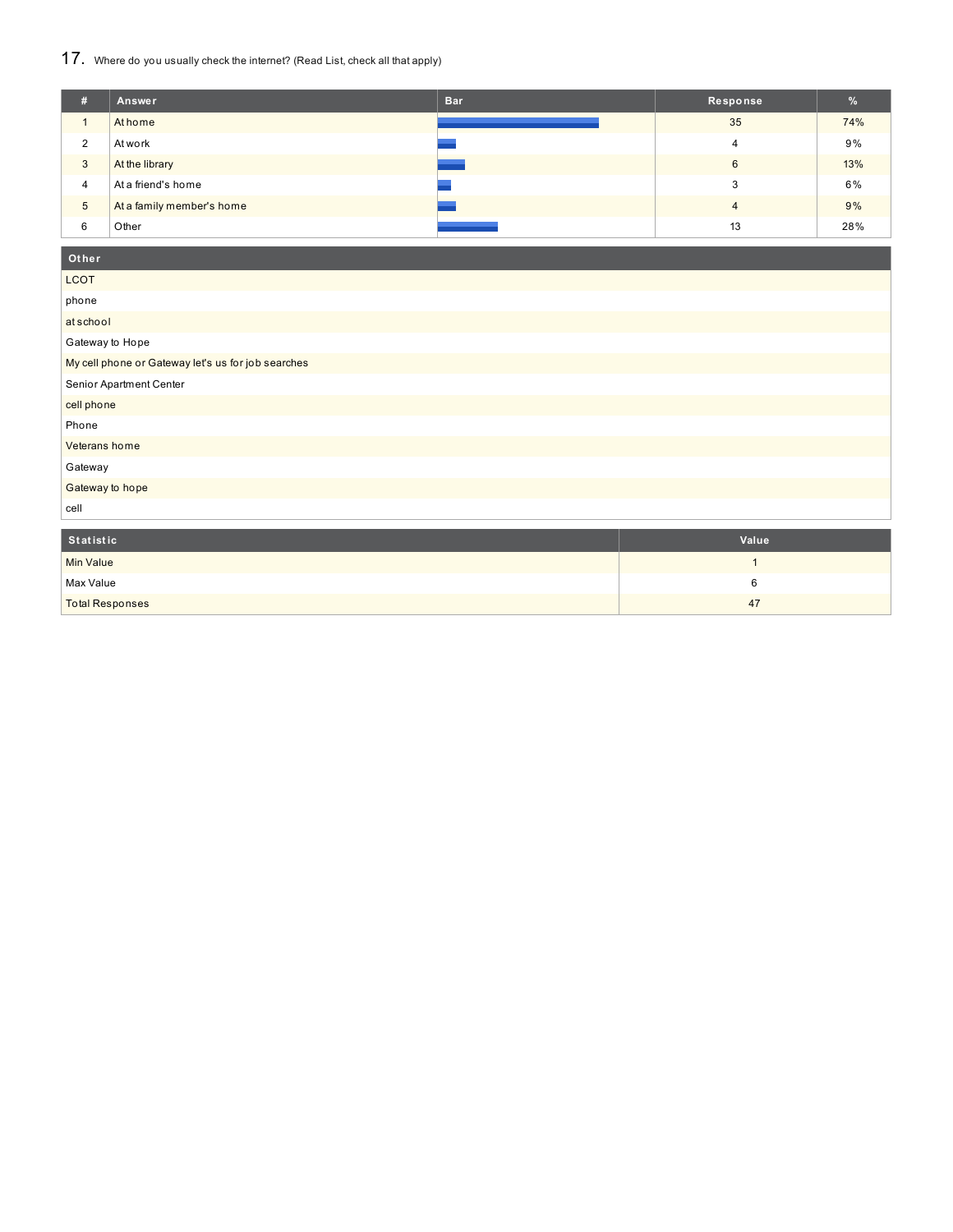#### 18. What is your Zip code?

| <b>Text Response</b> |  |
|----------------------|--|
| 75702                |  |
| 75702                |  |
| 75792                |  |
| 75702                |  |
| 75706                |  |
| 75704                |  |
| 75701                |  |
| 75703                |  |
| 75754                |  |
| 75702                |  |
| 75701                |  |
| 75792                |  |
| 75702                |  |
| 75702                |  |
| 75701                |  |
| 75702                |  |
| 75702                |  |
| 75702                |  |
| 75702                |  |
| 75701                |  |
| 75702                |  |
| Homeless             |  |
| 75701                |  |
| 75702                |  |
| 75756                |  |
| 75702                |  |
| 75702                |  |
| 75702                |  |
| 75704                |  |
| 75701                |  |
| 75703                |  |
| 75703                |  |
| 75454                |  |
| 75652                |  |
| 75771                |  |
| 75702                |  |
| 75703                |  |
| 75771                |  |
| 75771                |  |
| 75754                |  |
| 75703                |  |
| unknown              |  |
| 75647                |  |
| 75762                |  |
| 75706                |  |
| 75704                |  |
| 75701                |  |
| 75701                |  |
| 75708                |  |
| 75770                |  |
| 75645                |  |
| 75765                |  |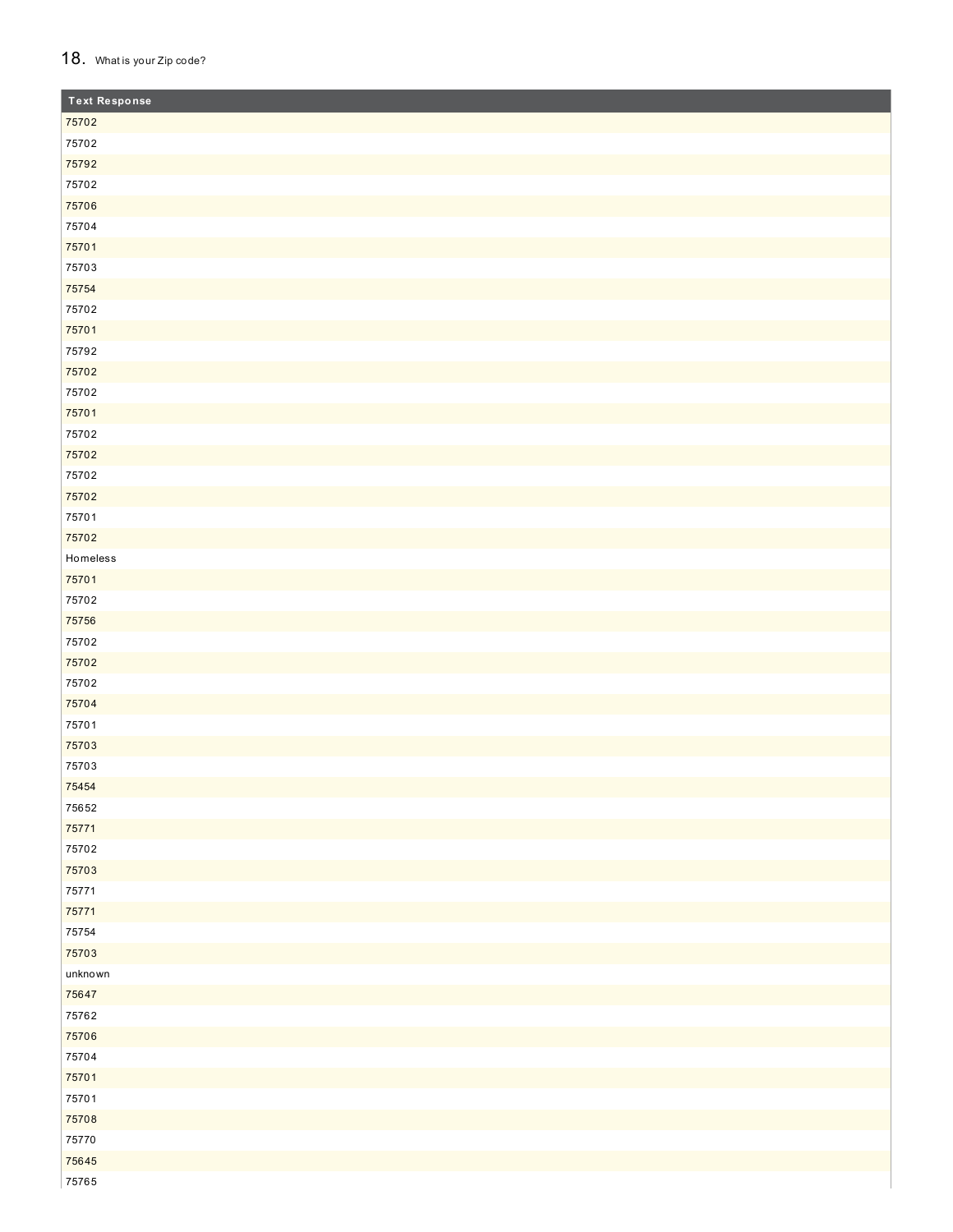| 75647                  |       |
|------------------------|-------|
| 75702                  |       |
| 75701                  |       |
| 75702                  |       |
| 74703                  |       |
| 75702                  |       |
| 75770                  |       |
| 75701                  |       |
| 75758                  |       |
| 75702                  |       |
| 75703                  |       |
| 75790                  |       |
| 75701                  |       |
| 75701                  |       |
| 75707                  |       |
| 75758                  |       |
| 75701                  |       |
| 75701                  |       |
| 75791                  |       |
| 75701                  |       |
| 75702                  |       |
| 75703                  |       |
| 75706                  |       |
| 75410-6463             |       |
| 75708                  |       |
| 75701                  |       |
| 75752                  |       |
| 75752                  |       |
| 75765                  |       |
| 75762                  |       |
| 75702                  |       |
| 75702                  |       |
| 75647                  |       |
| 75701                  |       |
| 75708                  |       |
| 75707                  |       |
| Statistic              | Value |
|                        |       |
| <b>Total Responses</b> | 88    |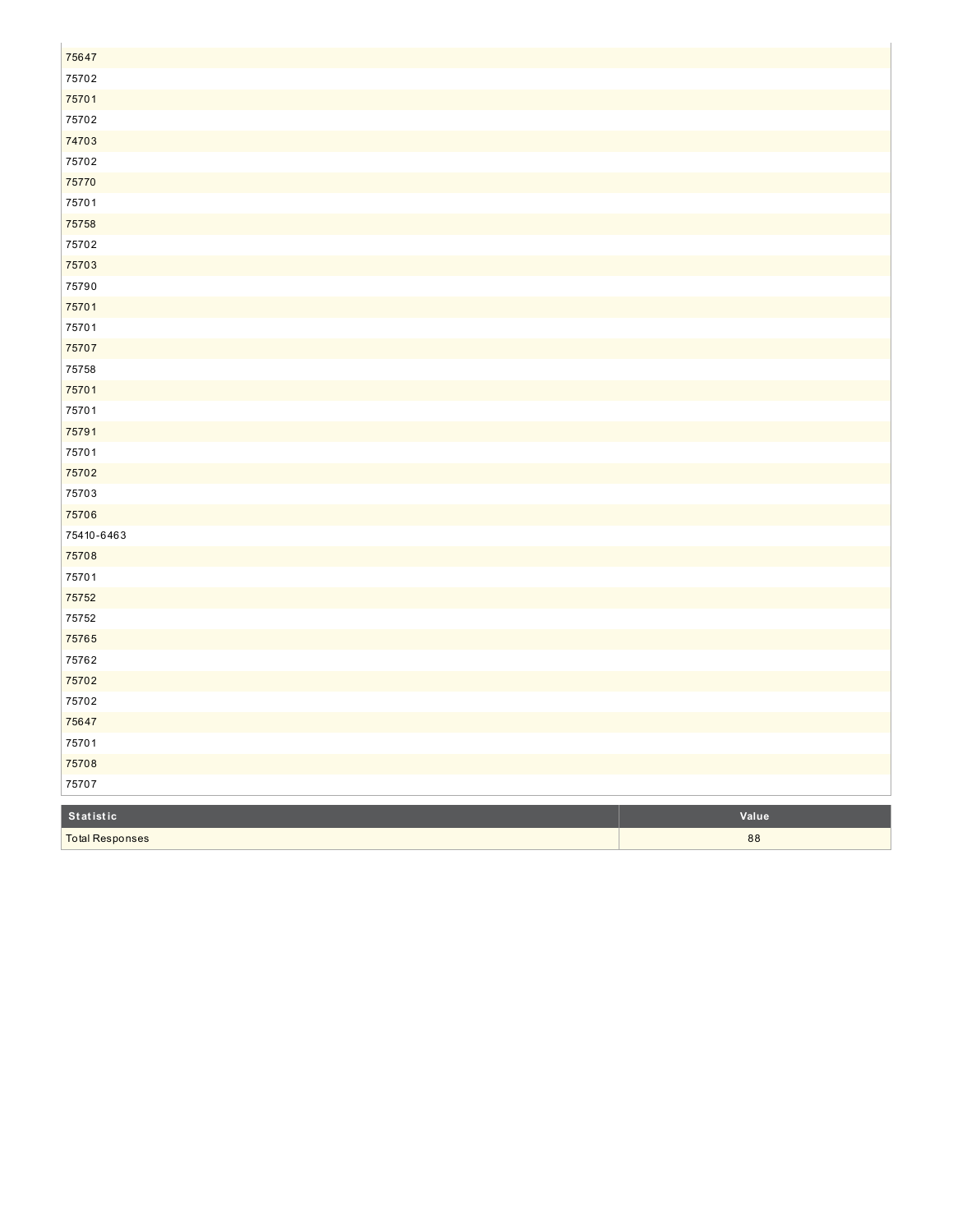#### 19. In what town do you usually stay?

| #               | Answer                    | <b>Bar</b> | Response         | %     |
|-----------------|---------------------------|------------|------------------|-------|
| $\mathbf{1}$    | Arp                       |            | $\mathbf{0}$     | 0%    |
| $\overline{2}$  | <b>Bullard</b>            |            | $\mathsf 0$      | $0\%$ |
| 3               | Chapel Hill               |            | $\mathbf{1}$     | $1\%$ |
| $\overline{4}$  | Flint                     |            | $\overline{2}$   | 2%    |
| $5\phantom{.0}$ | Gladewater                |            | $\overline{4}$   | 4%    |
| 6               | Gresham                   |            | $\mathbf 0$      | $0\%$ |
| $\overline{7}$  | Lindale                   |            | $\overline{2}$   | 2%    |
| 8               | Mineola                   |            | $\mathsf 0$      | 0%    |
| 9               | Noonday                   |            | $\mathbf{0}$     | 0%    |
| 10              | Outside of Smith County   |            | $\overline{4}$   | 4%    |
| 11              | <b>Rural Smith County</b> |            | $\overline{2}$   | 2%    |
| 12              | Smith County              |            | $\overline{2}$   | 2%    |
| 13              | Troup                     |            | $\mathbf{0}$     | 0%    |
| 14              | Tyler                     |            | 58               | 65%   |
| 15              | Whitehouse                |            | $\overline{2}$   | 2%    |
| 16              | Winona                    |            | $\overline{2}$   | 2%    |
| 17              | Other                     |            | 10 <sup>10</sup> | 11%   |
|                 | Total                     |            | 89               |       |

#### **O t h e r**

| Brownsboro       |
|------------------|
| Melissa          |
| Henderson        |
| hawkins          |
| Chandler         |
| Van              |
| Chanler          |
| Alba             |
| Athens           |
| Holly Lake Ranch |

| Statistic                 | Value |
|---------------------------|-------|
| <b>Min Value</b>          | 3     |
| Max Value                 | 17    |
| Mean                      | 13.20 |
| Variance                  | 9.96  |
| <b>Standard Deviation</b> | 3.16  |
| <b>Total Responses</b>    | 89    |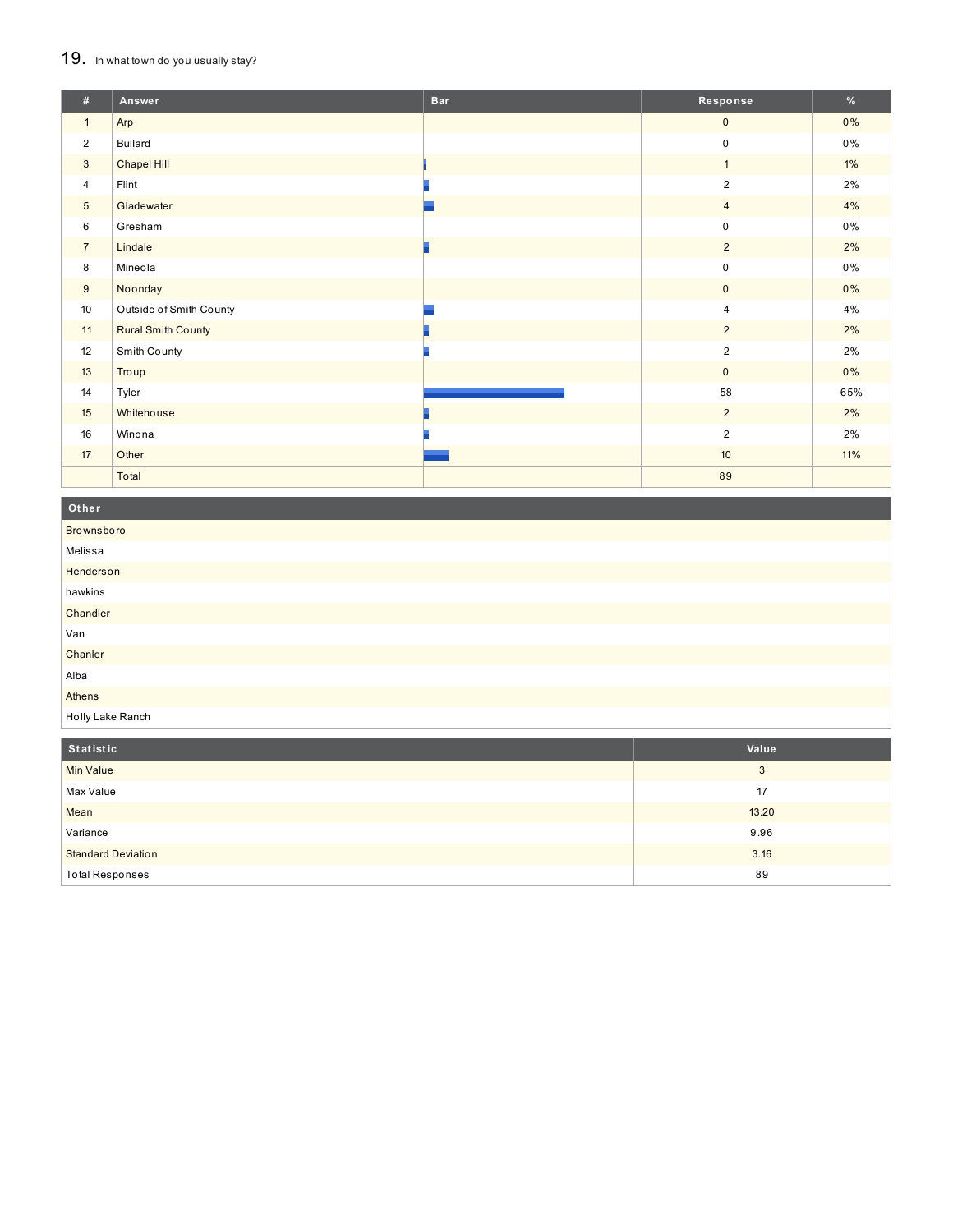## 20. What is your housing status?

| #               | Answer                                          | <b>Bar</b> | Response       | %     |
|-----------------|-------------------------------------------------|------------|----------------|-------|
|                 | Own                                             |            | 44             | 50%   |
| 2               | Rent                                            |            | 24             | 27%   |
| $\mathbf{3}$    | Staying with friends or family                  |            | 11             | 13%   |
| $\overline{4}$  | Homeless-streets/car                            |            | 3              | 3%    |
| $5\overline{)}$ | Homeless - shelter                              |            | $\mathbf{0}$   | $0\%$ |
| 6               | Homeless - transitional housing (HUD temporary) |            | 1              | $1\%$ |
| $\overline{7}$  | Hotel/motel                                     |            | $\mathbf{1}$   | 1%    |
| 8               | Nursing/long term care                          |            | 0              | 0%    |
| 9               | Assisted living                                 |            | $\mathbf{1}$   | $1\%$ |
| 10              | Group home                                      |            | $\overline{2}$ | 2%    |
| 12              | Halfway house                                   |            | $\mathbf{0}$   | 0%    |
| 11              | Other                                           |            | 1              | $1\%$ |
|                 | Total                                           |            | 88             |       |

**Ot her**

Relatives Own the home

| Statistic                 | Value |
|---------------------------|-------|
| Min Value                 |       |
| Max Value                 | 11    |
| Mean                      | 2.16  |
| Variance                  | 4.18  |
| <b>Standard Deviation</b> | 2.04  |
| <b>Total Responses</b>    | 88    |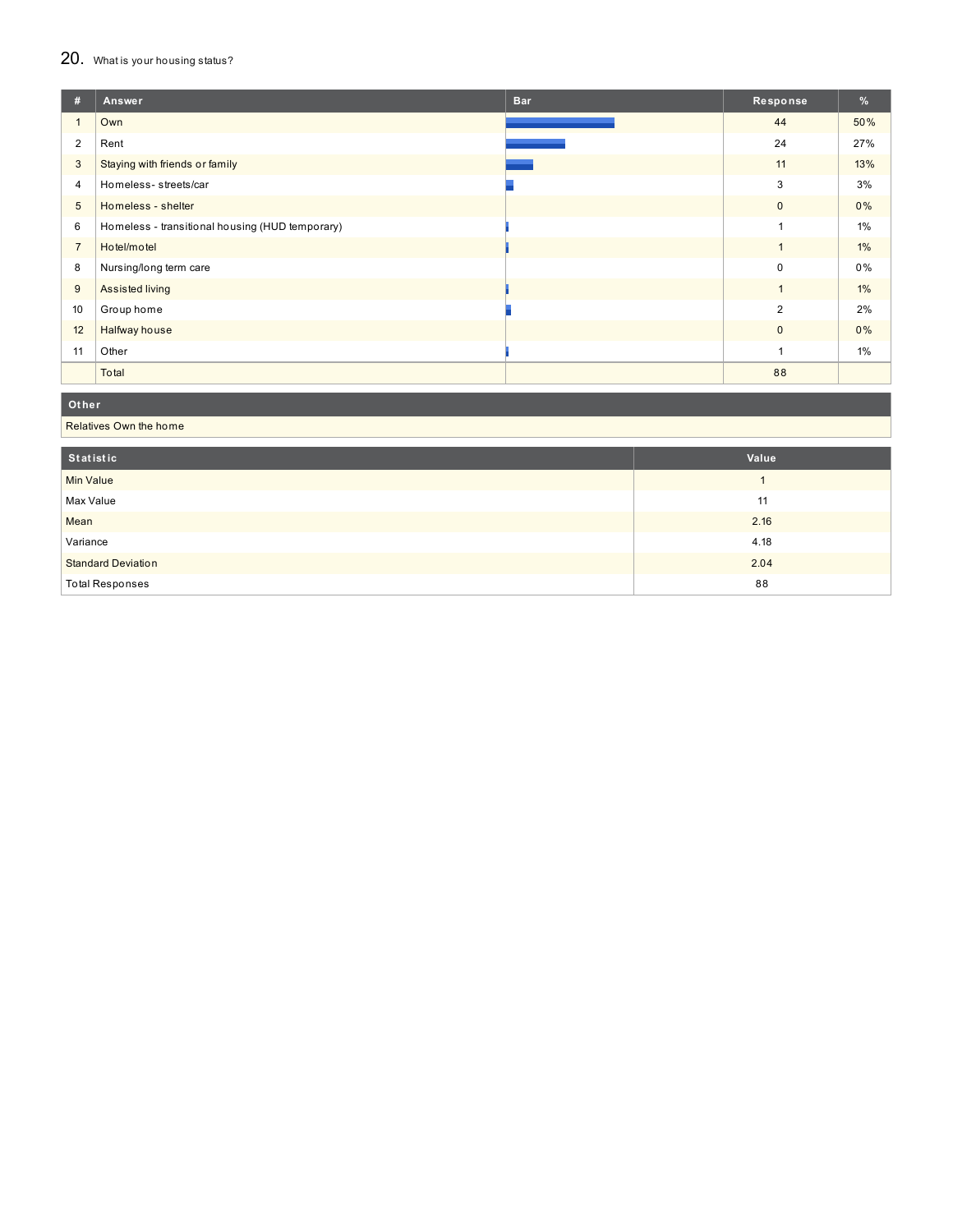## 21. Are you Hispanic or Latino

| #                                 | <b>Answer</b>  | <b>Bar</b> | Response |       | $\frac{9}{6}$ |
|-----------------------------------|----------------|------------|----------|-------|---------------|
| $\mathbf{1}$                      | Yes            |            |          | 10    | 11%           |
| 2                                 | No             |            |          | 79    | 89%           |
|                                   | Total          |            |          | 89    |               |
|                                   |                |            |          |       |               |
| Statistic                         |                |            |          | Value |               |
| <b>Min Value</b>                  |                |            |          |       |               |
| Max Value                         | $\overline{2}$ |            |          |       |               |
| Mean                              |                | 1.89       |          |       |               |
| Variance                          |                | 0.10       |          |       |               |
| 0.32<br><b>Standard Deviation</b> |                |            |          |       |               |
| 89<br><b>Total Responses</b>      |                |            |          |       |               |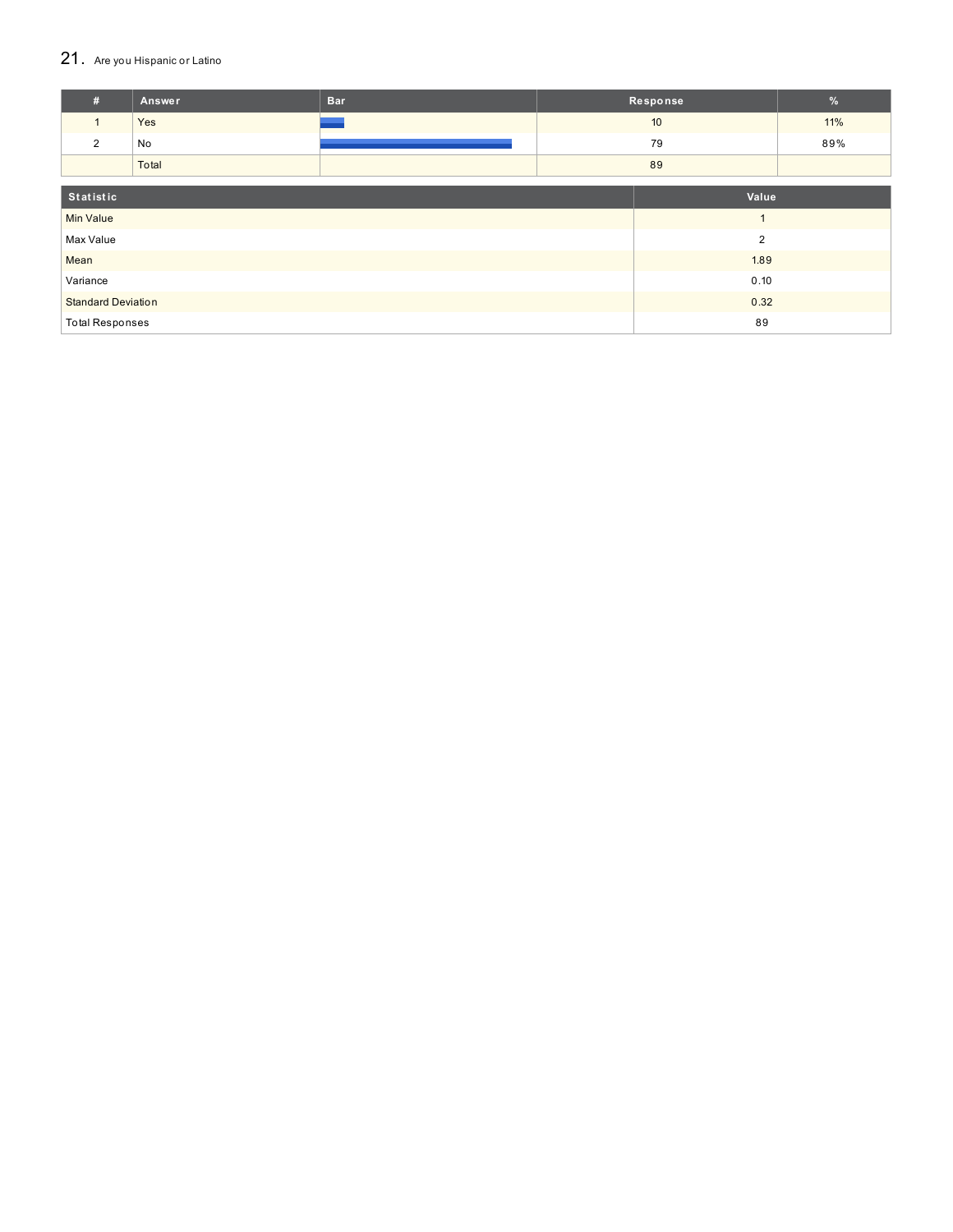## 22. What is your race

| #              | Answer                                                         | <b>Bar</b> | Response     | %     |
|----------------|----------------------------------------------------------------|------------|--------------|-------|
|                | American Indian or Alaska Native                               |            | $\mathbf{0}$ | $0\%$ |
| 2              | Asian                                                          |            | $\mathbf 0$  | $0\%$ |
| 3              | <b>Black or African American</b>                               |            | 23           | 26%   |
| 4              | Native Hawaiian or Other Pacific Islander                      |            | $\mathbf 0$  | $0\%$ |
| 5              | White                                                          |            | 59           | 66%   |
| 6              | American Indian or Alaska Native and White                     |            | $\mathbf 0$  | $0\%$ |
| $\overline{7}$ | Asian and White                                                |            |              | $1\%$ |
| 8              | Black or African American and White                            |            |              | 1%    |
| 9              | American Indian or Alaska Native and Black or African American |            | $\mathbf{0}$ | $0\%$ |
| 10             | Other Multiple race combinations greater than one percent      |            | 5            | 6%    |
|                | Total                                                          |            | 89           |       |

Other Multiple race combinations greater than one percent

hispanic

hispanic and white

hispanic

| Statistic                 | Value |
|---------------------------|-------|
| Min Value                 | 3     |
| Max Value                 | 10    |
| Mean                      | 4.82  |
| Variance                  | 2.58  |
| <b>Standard Deviation</b> | 1.61  |
| <b>Total Responses</b>    | 89    |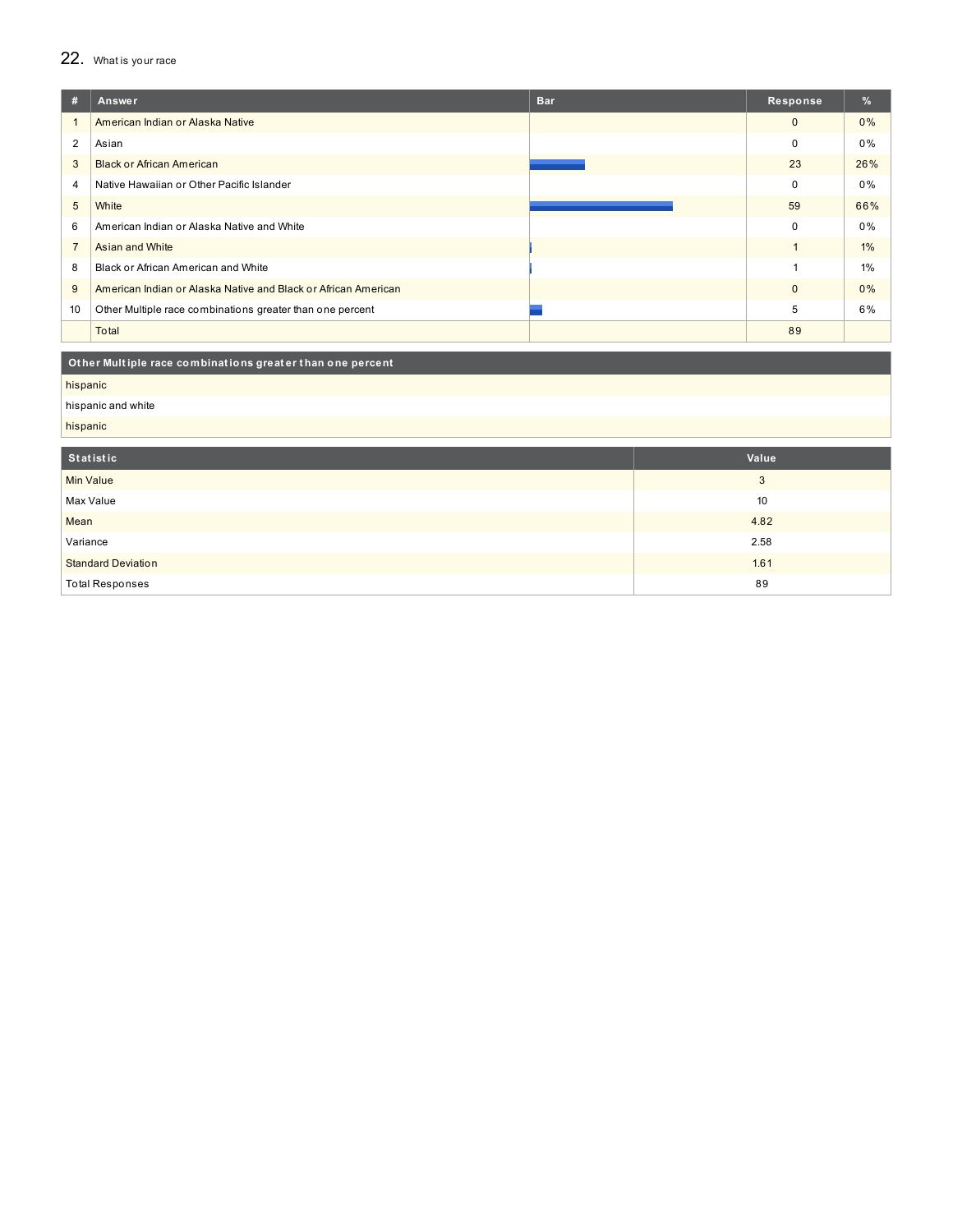## 23. What language do you speak at home?

| #              | Answer                     | <b>Bar</b> | Response | $\frac{9}{6}$ |
|----------------|----------------------------|------------|----------|---------------|
|                | English                    |            | 78       | 88%           |
| 2              | Spanish                    |            |          | 6%            |
| $\overline{4}$ | <b>Spanish and English</b> |            |          | 6%            |
| 3              | Other (please specify)     |            |          | 1%            |
|                | Total                      |            | 89       |               |

## **Ot her (please specif y)**

Texan

| Statistic                 | Value |
|---------------------------|-------|
| Min Value                 |       |
| Max Value                 | 4     |
| Mean                      | 1.25  |
| Variance                  | 0.55  |
| <b>Standard Deviation</b> | 0.74  |
| <b>Total Responses</b>    | 89    |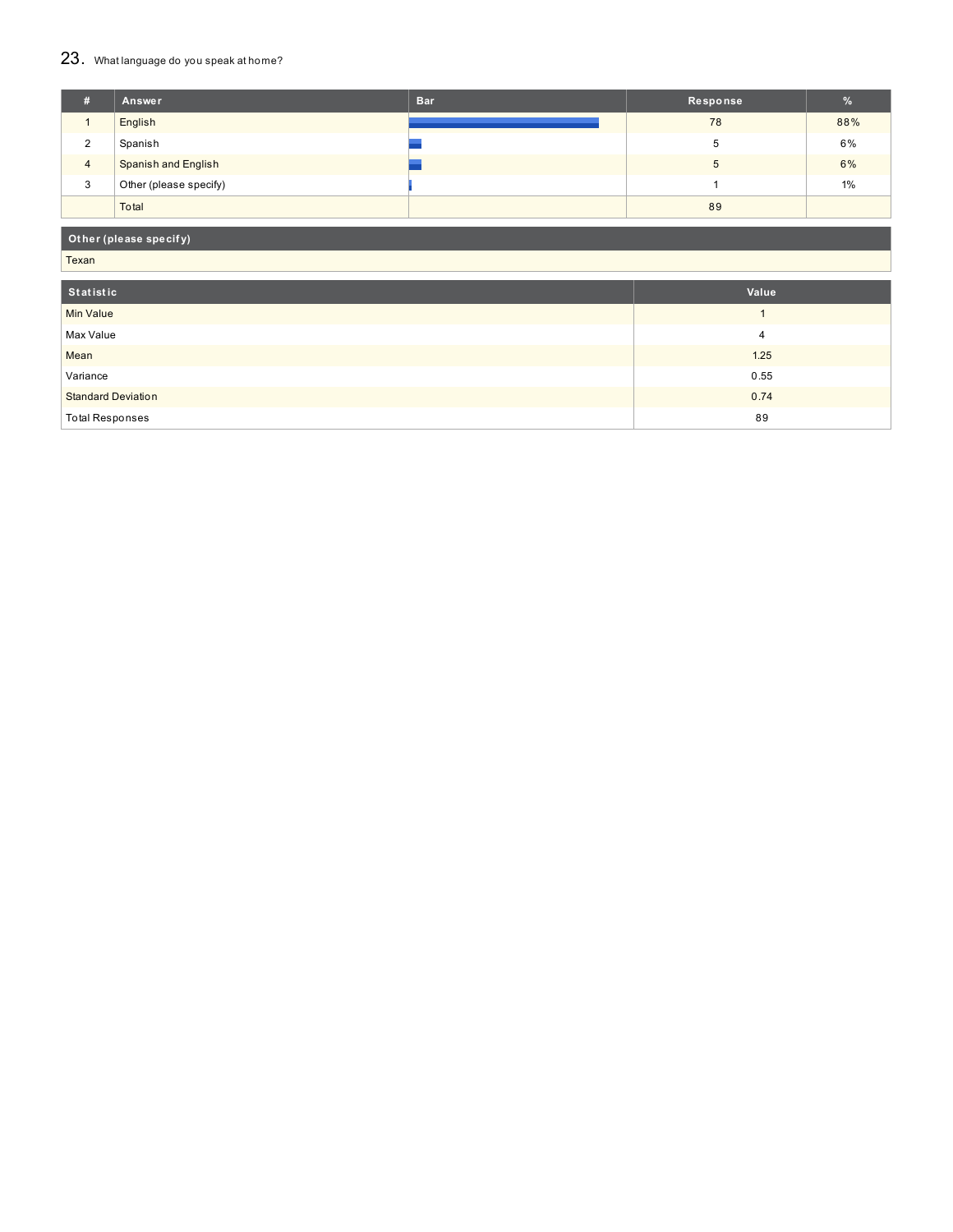#### $24.$  What is your marital status?

| #               | Answer                       | <b>Bar</b> | Response       | $\frac{9}{6}$ |
|-----------------|------------------------------|------------|----------------|---------------|
|                 | Single                       |            | 13             | 15%           |
| 2               | Married                      |            | 33             | 37%           |
| 3               | Widowed                      |            | 17             | 19%           |
| 4               | Divorced                     |            | 16             | 18%           |
| $5\phantom{.0}$ | Separated                    |            | 6              | 7%            |
| 6               | Living with romantic partner |            | $\overline{4}$ | 4%            |
|                 | Total                        |            | 89             |               |

| Statistic                 | Value |
|---------------------------|-------|
| <b>Min Value</b>          |       |
| Max Value                 | 6     |
| Mean                      | 2.79  |
| Variance                  | 1.78  |
| <b>Standard Deviation</b> | 1.34  |
| <b>Total Responses</b>    | 89    |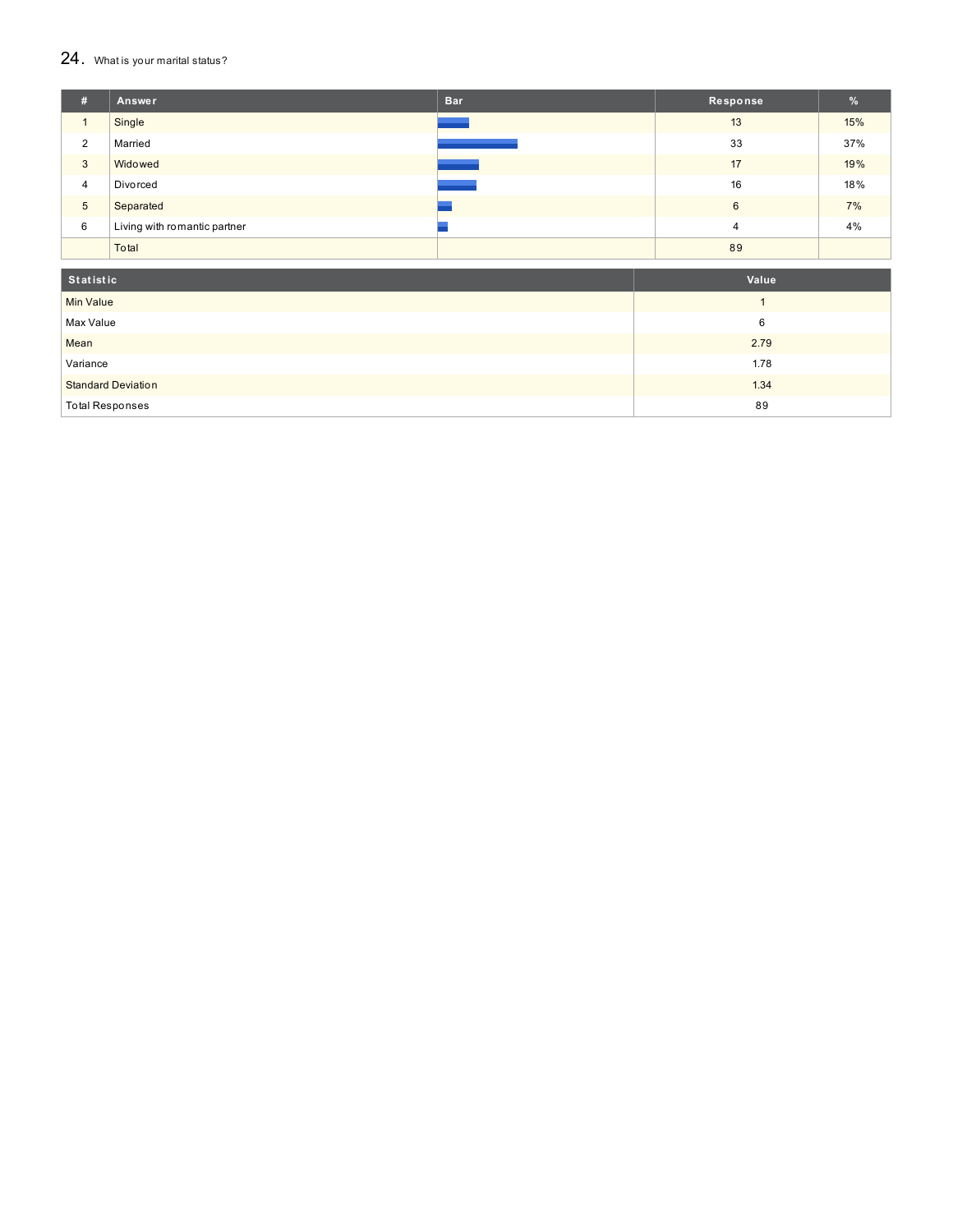## 25. Do you have minor children (under 18)?

| #                                 | Answer | <b>Bar</b> |                | Response | $\frac{9}{6}$ |
|-----------------------------------|--------|------------|----------------|----------|---------------|
| $\mathbf{1}$                      | Yes    |            |                | 16       | 18%           |
| 2                                 | No     |            |                | 73       | 82%           |
|                                   | Total  |            |                | 89       |               |
| Statistic<br>Value                |        |            |                |          |               |
| <b>Min Value</b>                  |        |            | $\overline{A}$ |          |               |
| Max Value<br>$\overline{2}$       |        |            |                |          |               |
| Mean                              |        |            |                | 1.82     |               |
| Variance                          |        |            | 0.15           |          |               |
| <b>Standard Deviation</b><br>0.39 |        |            |                |          |               |
| <b>Total Responses</b>            |        |            |                | 89       |               |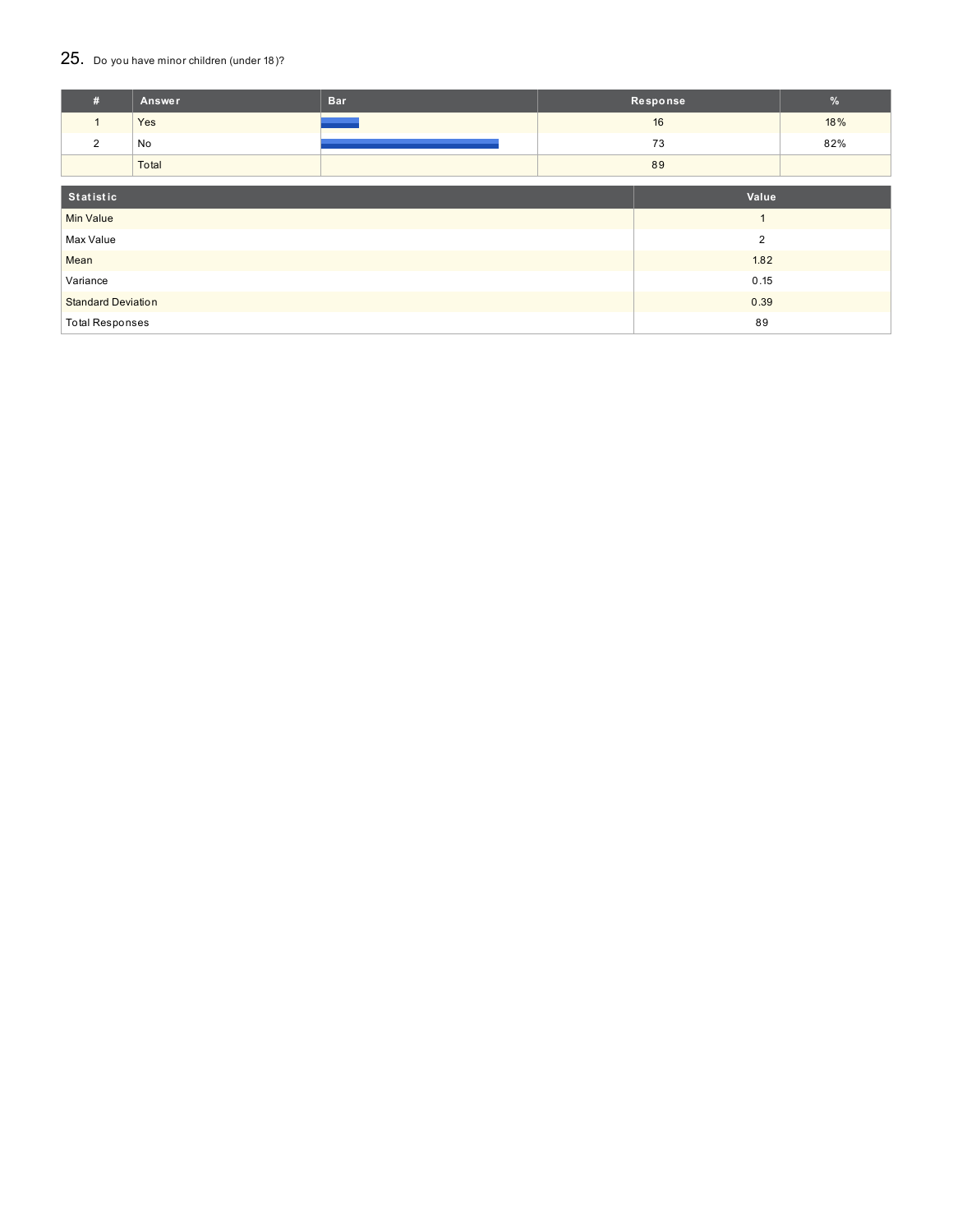## 26. Are you your child(ren)'s primary caretaker?

| #                                 | Answer | <b>Bar</b> |      | Response       | $\%$ |
|-----------------------------------|--------|------------|------|----------------|------|
| $\mathbf{1}$                      | Yes    |            |      | 13             | 68%  |
| 2                                 | No     |            |      | 6              | 32%  |
|                                   | Total  |            |      | 19             |      |
| Statistic<br>Value                |        |            |      |                |      |
|                                   |        |            |      | $\overline{A}$ |      |
| <b>Min Value</b>                  |        |            |      |                |      |
| Max Value<br>$\overline{2}$       |        |            |      |                |      |
| Mean                              |        |            |      | 1.32           |      |
| Variance                          |        |            | 0.23 |                |      |
| <b>Standard Deviation</b><br>0.48 |        |            |      |                |      |
| <b>Total Responses</b>            |        |            |      | 19             |      |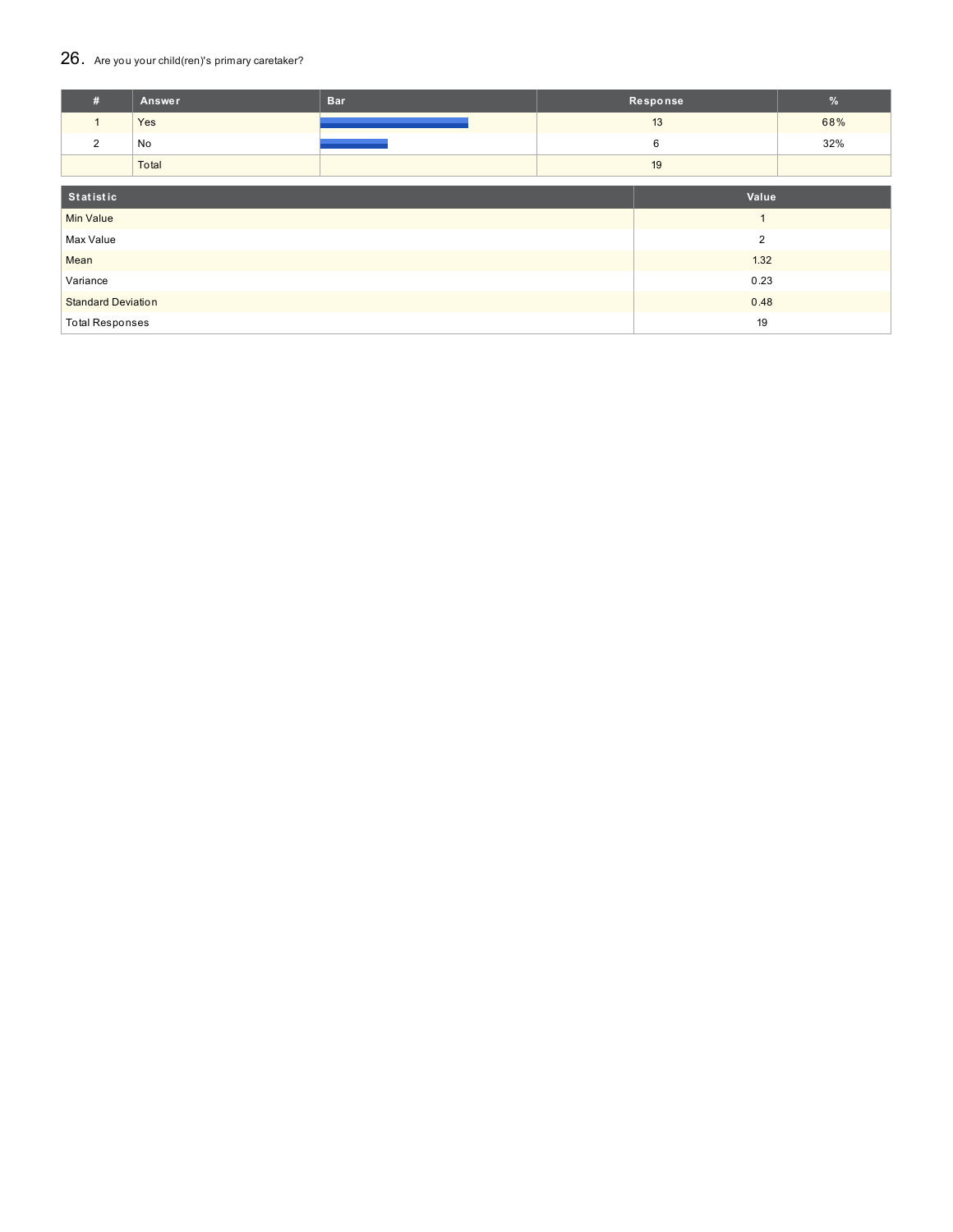27. If you have children or other dependents under your care: What is your family situation?

| #              | Answer                                                                    | <b>Bar</b> | Response,      | %   |
|----------------|---------------------------------------------------------------------------|------------|----------------|-----|
|                | Single mom                                                                |            | 5              | 8%  |
| 2              | Single dad                                                                |            | 0              | 0%  |
| 3              | Two parents                                                               |            | 6              | 10% |
| 4              | Raising own children and children of others                               |            |                | 2%  |
| 5              | Raising children of other family members (I am a grandparent, aunt, etc.) |            | 5              | 8%  |
| 6              | Raising someone else's children, not family                               |            | 0              | 0%  |
| $\overline{7}$ | Foster parents                                                            |            | $\mathbf{0}$   | 0%  |
| 8              | Shared custody                                                            |            | 4              | 6%  |
| 9              | Other                                                                     |            | $\overline{7}$ | 11% |
| 10             | No children                                                               |            | 35             | 56% |
|                | Total                                                                     |            | 63             |     |

### aunt takes care of children right now not able to visit them children grown No Minor Children Ex-Partner has sole custody **Ot her**

| Statistic                 | Value |
|---------------------------|-------|
| Min Value                 |       |
| Max Value                 | 10    |
| Mean                      | 7.89  |
| Variance                  | 9.71  |
| <b>Standard Deviation</b> | 3.12  |
| <b>Total Responses</b>    | 63    |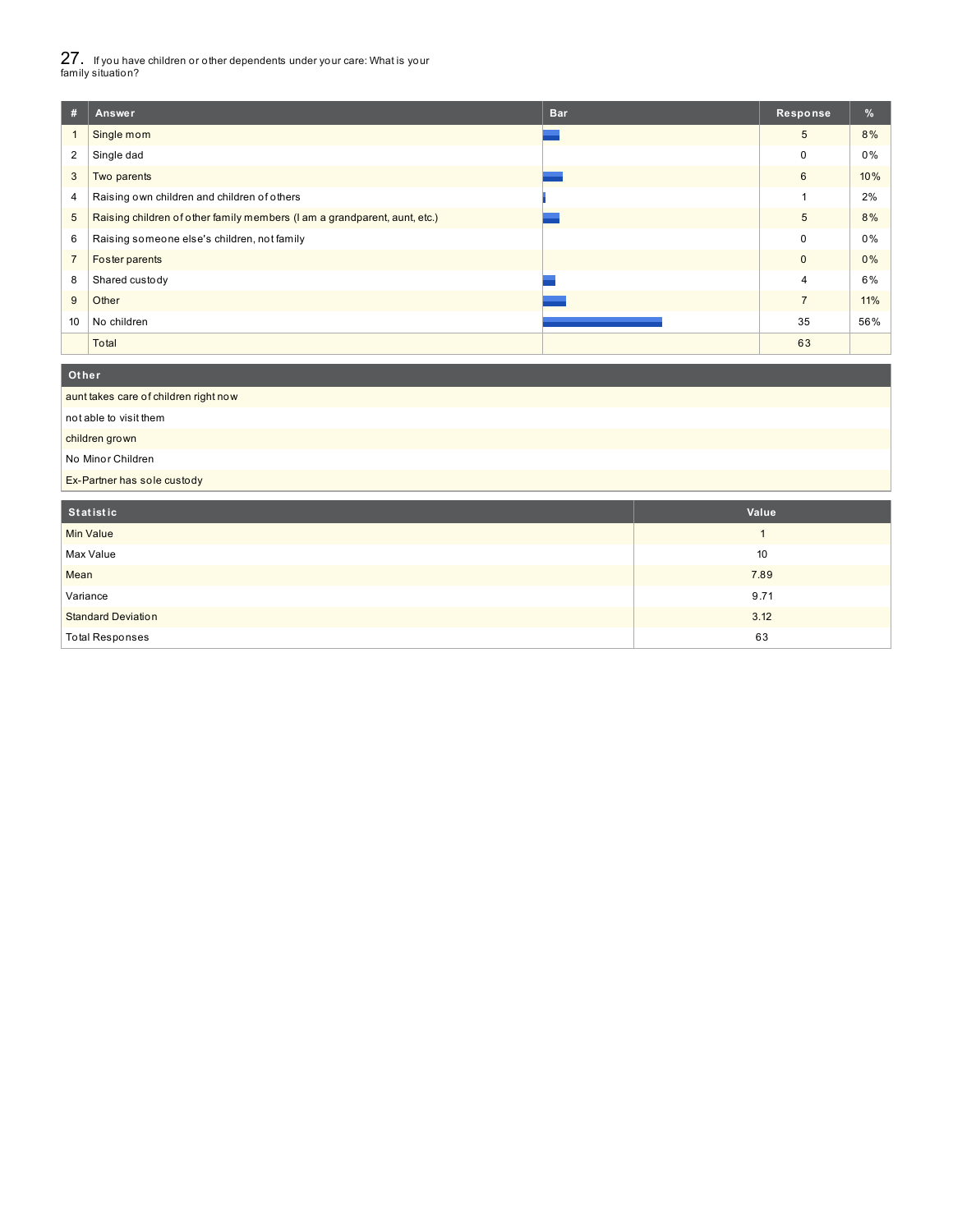## 28. Who provides your childcare? (or dependent care)? (Check all that apply)

| #              | <b>Bar</b><br>Answer                                  | Response,      | $\%$  |
|----------------|-------------------------------------------------------|----------------|-------|
|                | Self                                                  | 9              | 45%   |
| $\overline{2}$ | Friends                                               | 3              | 15%   |
| 3              | Family                                                | 9              | 45%   |
| 4              | Church                                                | $\Omega$       | $0\%$ |
| 5              | Daycare                                               |                | 5%    |
| 6              | Have to leave children alone                          | 9              | 45%   |
| $\overline{7}$ | Before and/or after school on campus                  | $\overline{2}$ | 10%   |
| 8              | Other                                                 |                | 5%    |
| 9              | Children/dependents are old enough to stay home alone | $\Omega$       | 0%    |

**Ot her**

| Statistic              | Value |
|------------------------|-------|
| Min Value              |       |
| Max Value              |       |
| <b>Total Responses</b> | 20    |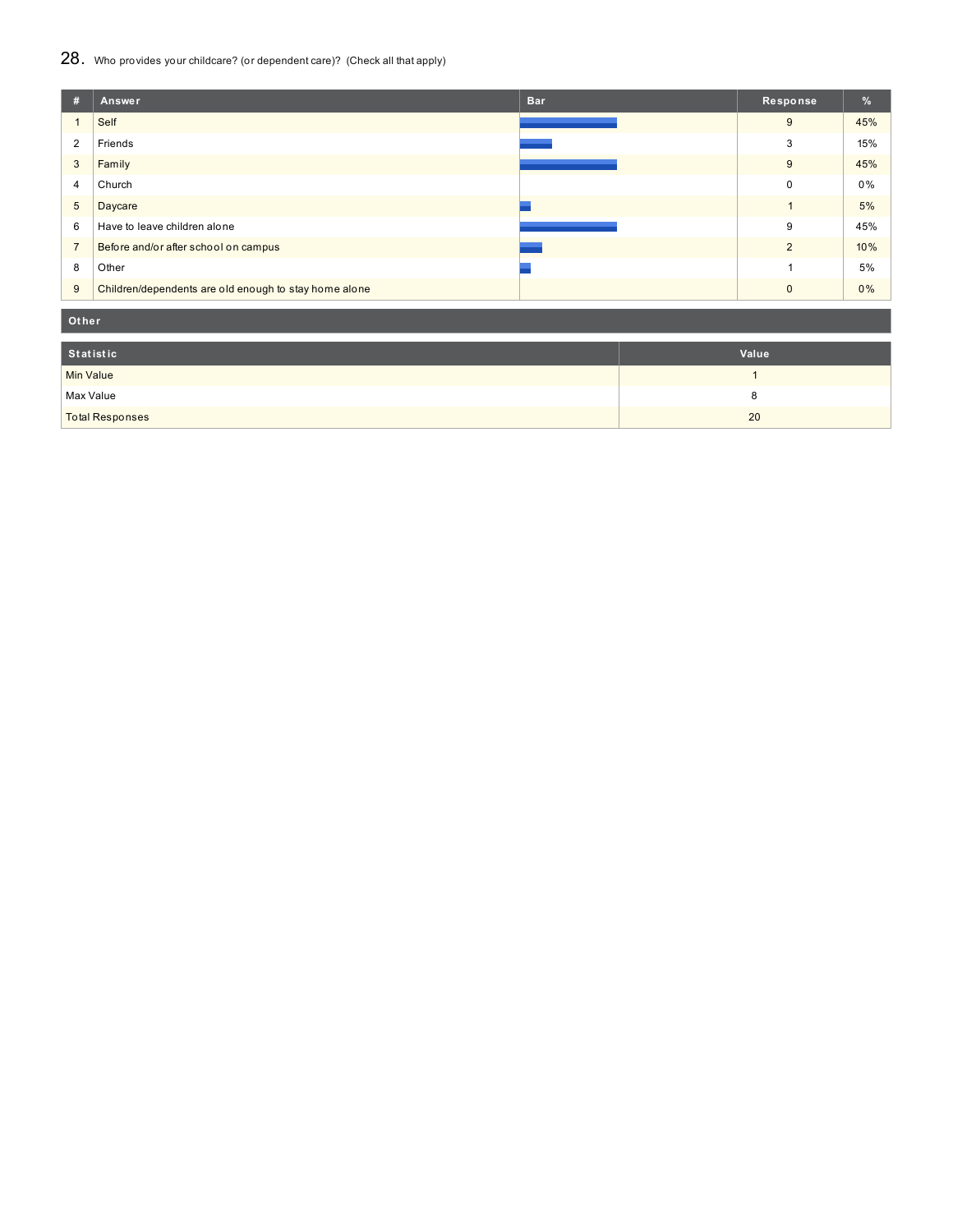## 29. Is your child (or dependent) care provider dependable?

| #                         | Answer                 | <b>Bar</b> |      | Response       | $\%$ |
|---------------------------|------------------------|------------|------|----------------|------|
|                           | Yes                    |            |      | 9              | 50%  |
| 2                         | No                     |            |      | 9              | 50%  |
|                           | Total                  |            | 18   |                |      |
| Statistic                 |                        | Value      |      |                |      |
| <b>Min Value</b>          |                        |            |      | $\overline{A}$ |      |
| Max Value                 |                        |            |      | $\overline{2}$ |      |
| Mean                      |                        |            |      | 1.50           |      |
| Variance                  |                        | 0.26       |      |                |      |
| <b>Standard Deviation</b> |                        |            | 0.51 |                |      |
|                           | <b>Total Responses</b> |            |      |                |      |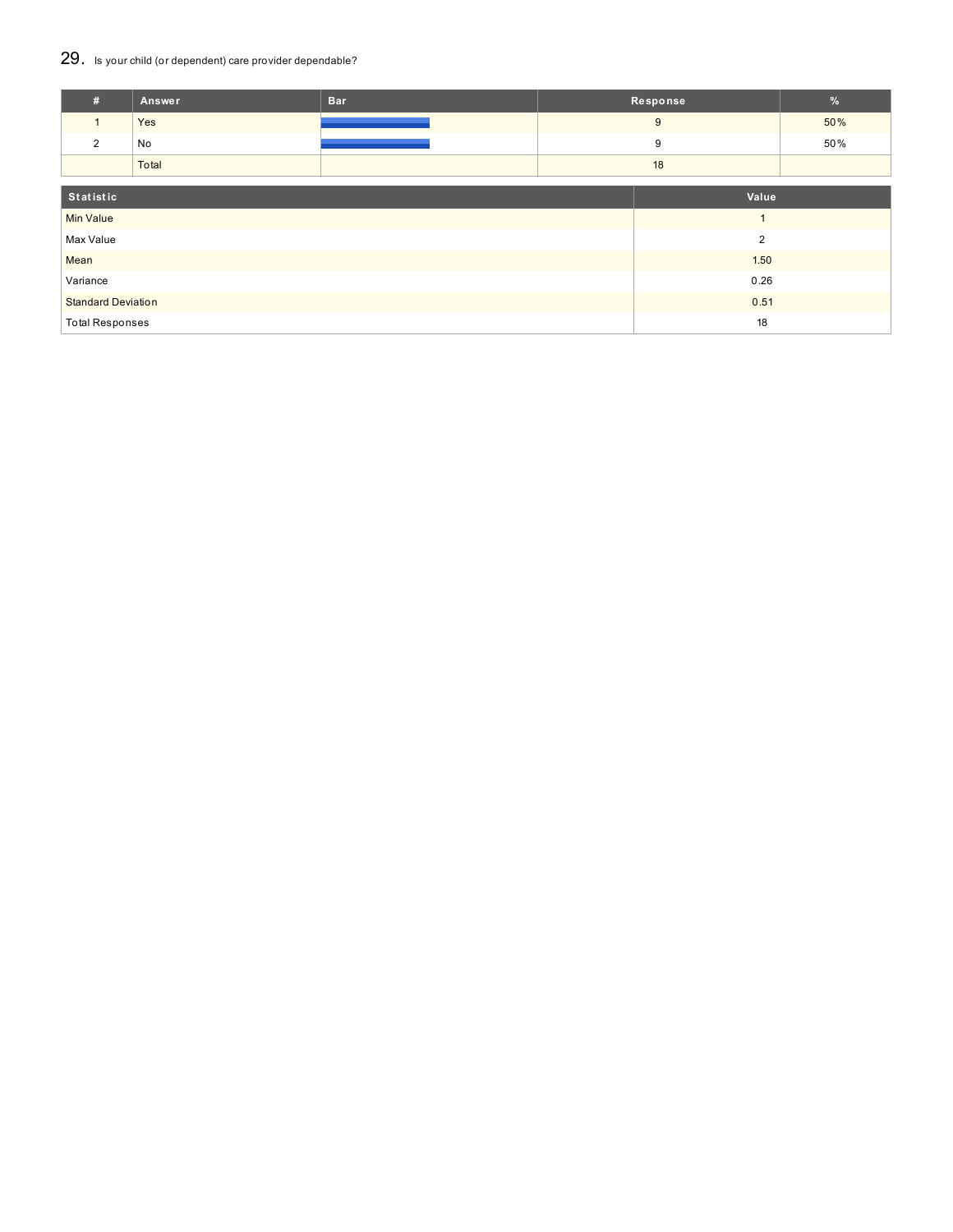## 30. Do you need different childcare (dependent care) help?

| #                         | Answer | <b>Bar</b> |       | Response       | $\frac{9}{6}$ |
|---------------------------|--------|------------|-------|----------------|---------------|
| $\mathbf{1}$              | Yes    |            |       | 3              | 10%           |
| $\overline{2}$            | No     |            |       | 27             | 90%           |
|                           | Total  |            | 30    |                |               |
|                           |        |            |       |                |               |
| Statistic                 |        |            | Value |                |               |
| <b>Min Value</b>          |        |            |       | и              |               |
| Max Value                 |        |            |       | $\overline{2}$ |               |
| Mean                      |        | 1.90       |       |                |               |
| Variance                  |        | 0.09       |       |                |               |
| <b>Standard Deviation</b> |        |            | 0.31  |                |               |
| <b>Total Responses</b>    |        |            |       | 30             |               |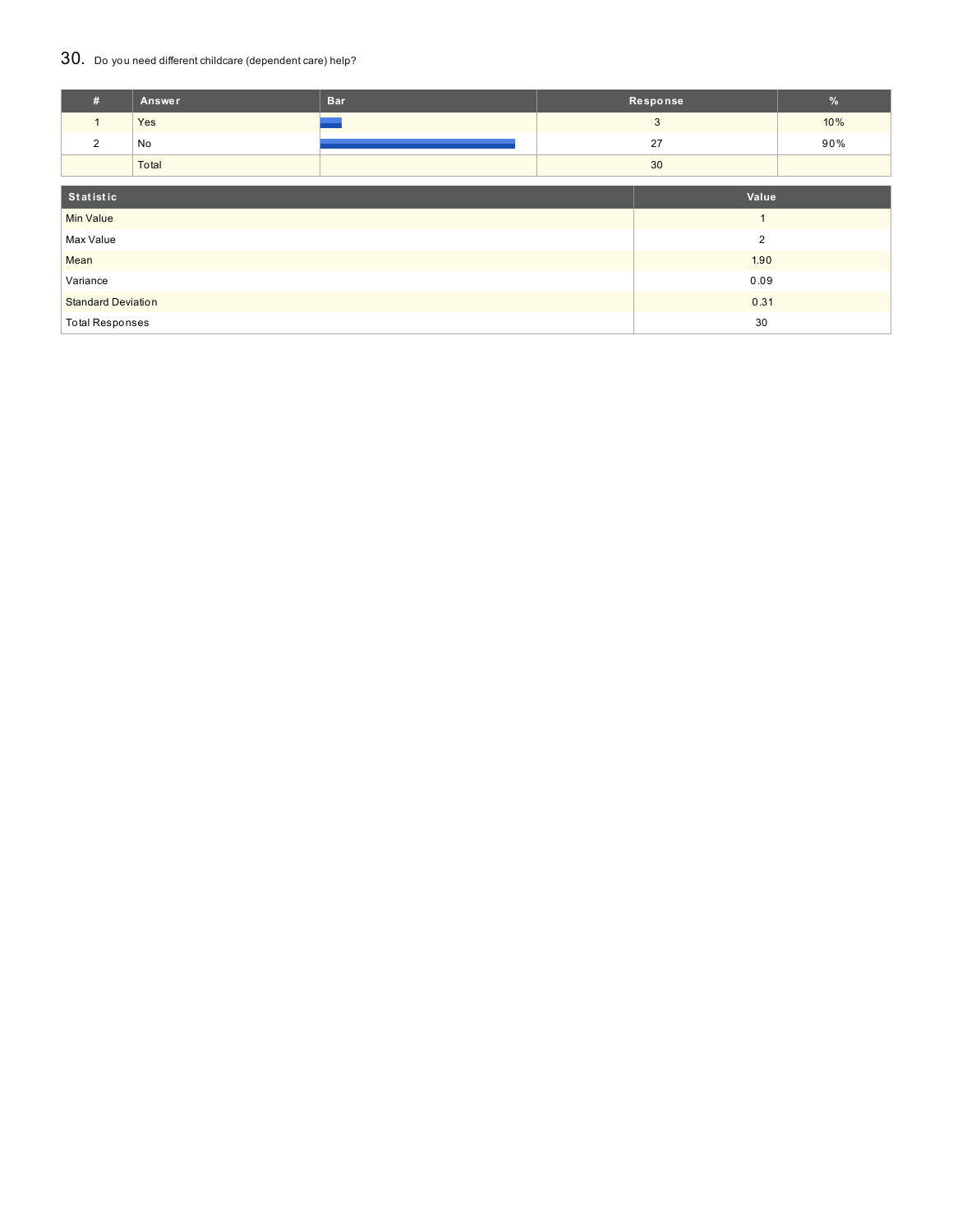## 31. What kind of childcare (dependent care) help do you need?

| #                      | Answer                                   | <b>Bar</b> | Response       | $\frac{9}{6}$ |  |
|------------------------|------------------------------------------|------------|----------------|---------------|--|
|                        | Daycare center                           |            |                | 50%           |  |
| 2                      | Before/ after school care                |            | 0              | 0%            |  |
| $\mathbf{3}$           | Care for child with special needs        |            | $\mathbf{0}$   | 0%            |  |
| 4                      | Other (please specify)                   |            |                | 50%           |  |
| $\overline{5}$         | Evening hours due to work shift schedule |            | $\mathbf{0}$   | 0%            |  |
| Other (please specify) |                                          |            |                |               |  |
| <b>Statistic</b>       |                                          |            | Value          |               |  |
| <b>Min Value</b>       |                                          |            | $\overline{ }$ |               |  |
| Max Value              |                                          |            | 4              |               |  |
| <b>Total Responses</b> |                                          |            | $\overline{2}$ |               |  |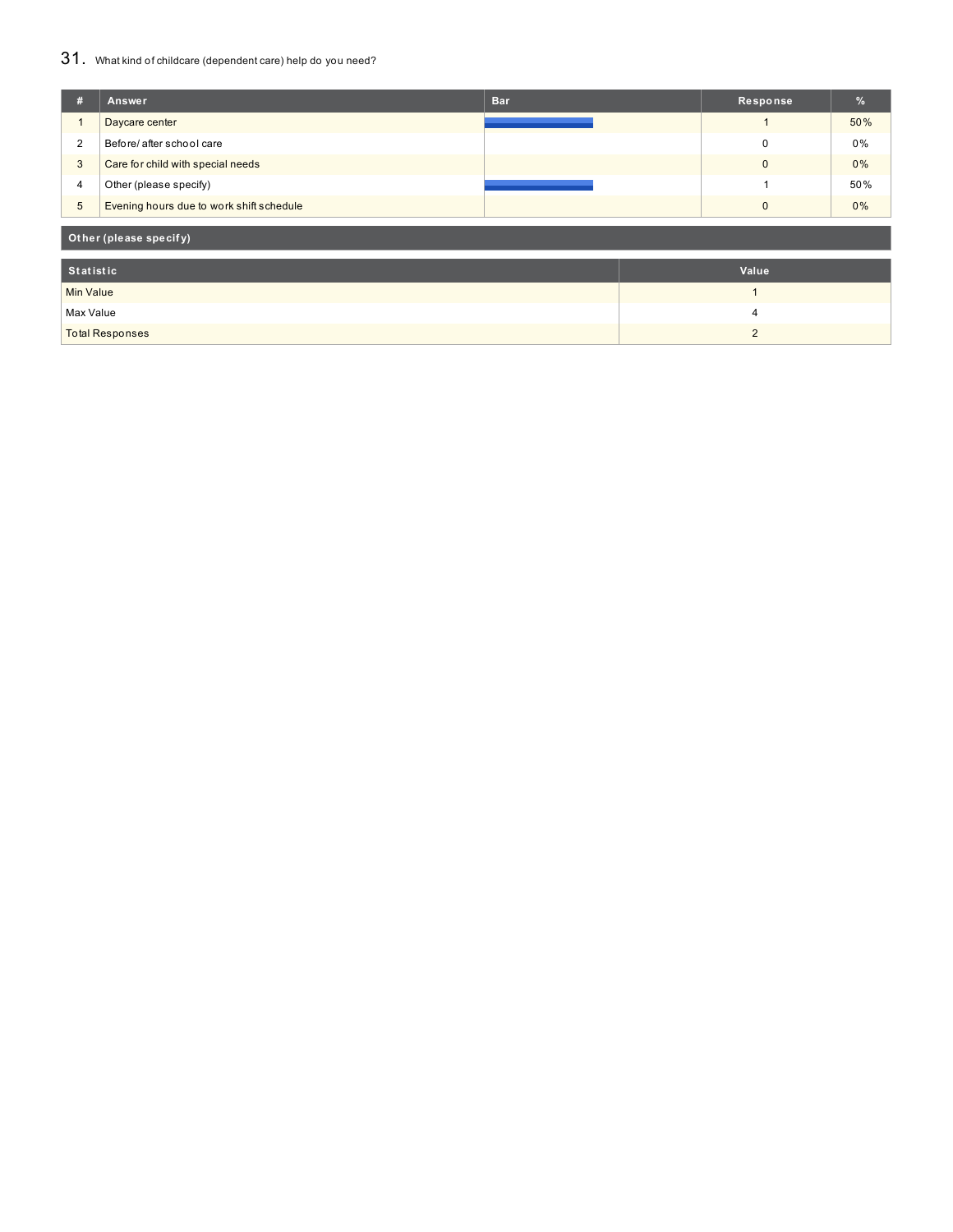# $32_\cdot\,$  Have you ever lost a job because you didn't have dependable child or<br>dependent care?

| #                         | Answer | <b>Bar</b> |       | Response       | $\frac{9}{6}$ |
|---------------------------|--------|------------|-------|----------------|---------------|
| $\mathbf{1}$              | Yes    |            |       | 9              | 16%           |
| 2                         | No     |            | 48    |                | 84%           |
|                           | Total  |            | 57    |                |               |
| Statistic                 |        |            | Value |                |               |
| <b>Min Value</b>          |        |            |       | $\overline{A}$ |               |
| Max Value                 |        |            |       | $\overline{2}$ |               |
| Mean                      |        |            |       | 1.84           |               |
| Variance                  |        | 0.14       |       |                |               |
| <b>Standard Deviation</b> |        |            |       | 0.37           |               |
| <b>Total Responses</b>    |        |            |       | 57             |               |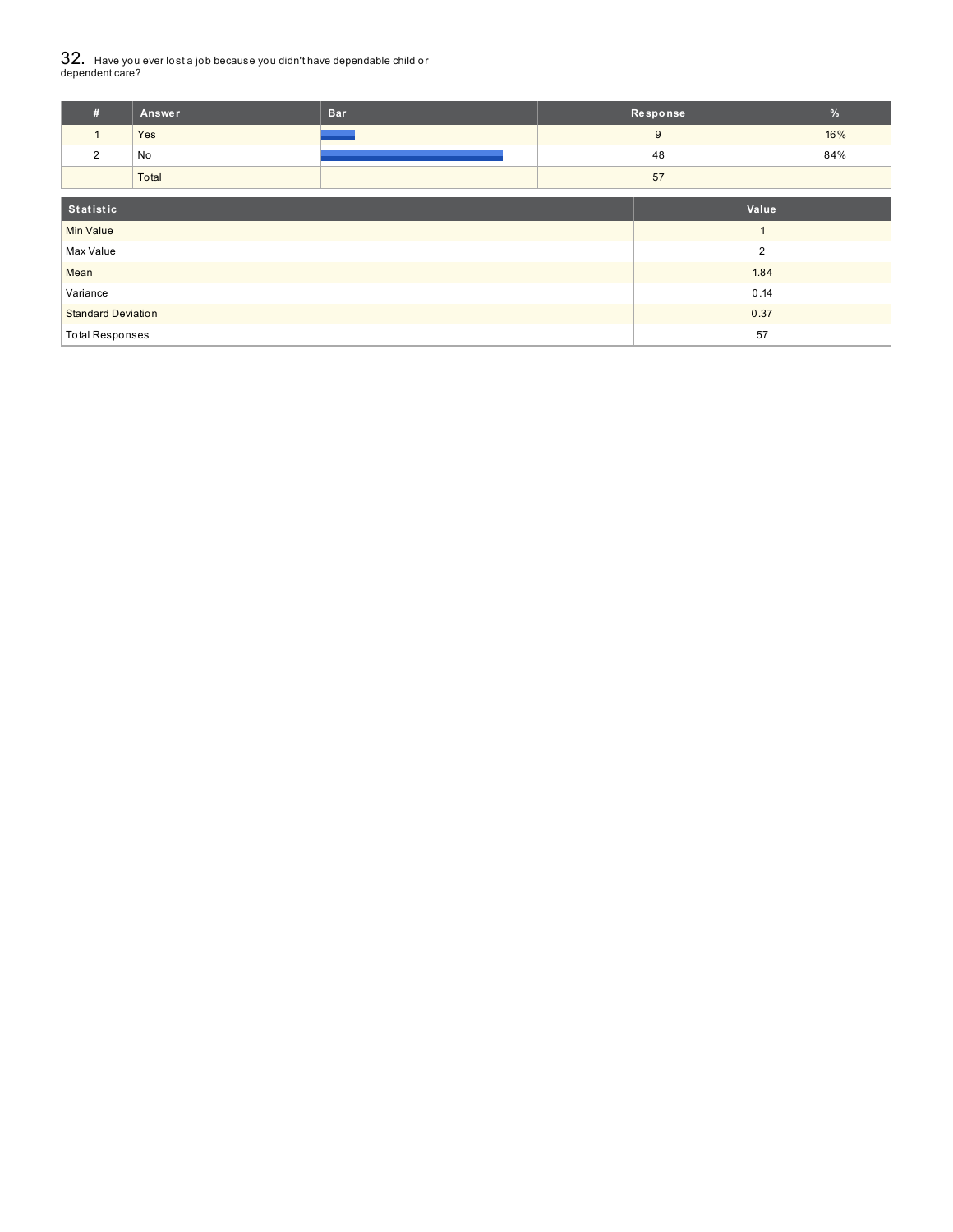# $33_\cdot$  Are you caring for adult children or adult dependents including seniors?<br>(Due to mental or physical disability)

| Answer        | <b>Bar</b> | Response | $\%$ |
|---------------|------------|----------|------|
| Yes (Specify) |            | 20       | 23%  |
| No            |            | 67       | 77%  |
| Total         |            | 87       |      |

| Yes (Specify)                                       |                  |
|-----------------------------------------------------|------------------|
| Son is still living with parents.                   |                  |
| Mother                                              |                  |
| mom and dad                                         |                  |
| takes care of elderly man                           |                  |
| My husband who has bipolar and rheumatoid arthritis |                  |
| Mom                                                 |                  |
| mother                                              |                  |
| Husband                                             |                  |
| Daughter                                            |                  |
| sister                                              |                  |
| Husband                                             |                  |
| father figure                                       |                  |
| My mom-she's 83                                     |                  |
| mother                                              |                  |
| Help mom to bathroom and with cleaning              |                  |
| grandson and husband                                |                  |
| takes care of husband                               |                  |
| parents                                             |                  |
| Statistic                                           | Value            |
| Min Value                                           | $\mathbf{1}$     |
| Max Value                                           | $\boldsymbol{2}$ |
| Mean                                                | 1.77             |
| Variance                                            | 0.18             |
| <b>Standard Deviation</b>                           | 0.42             |

Total Responses 87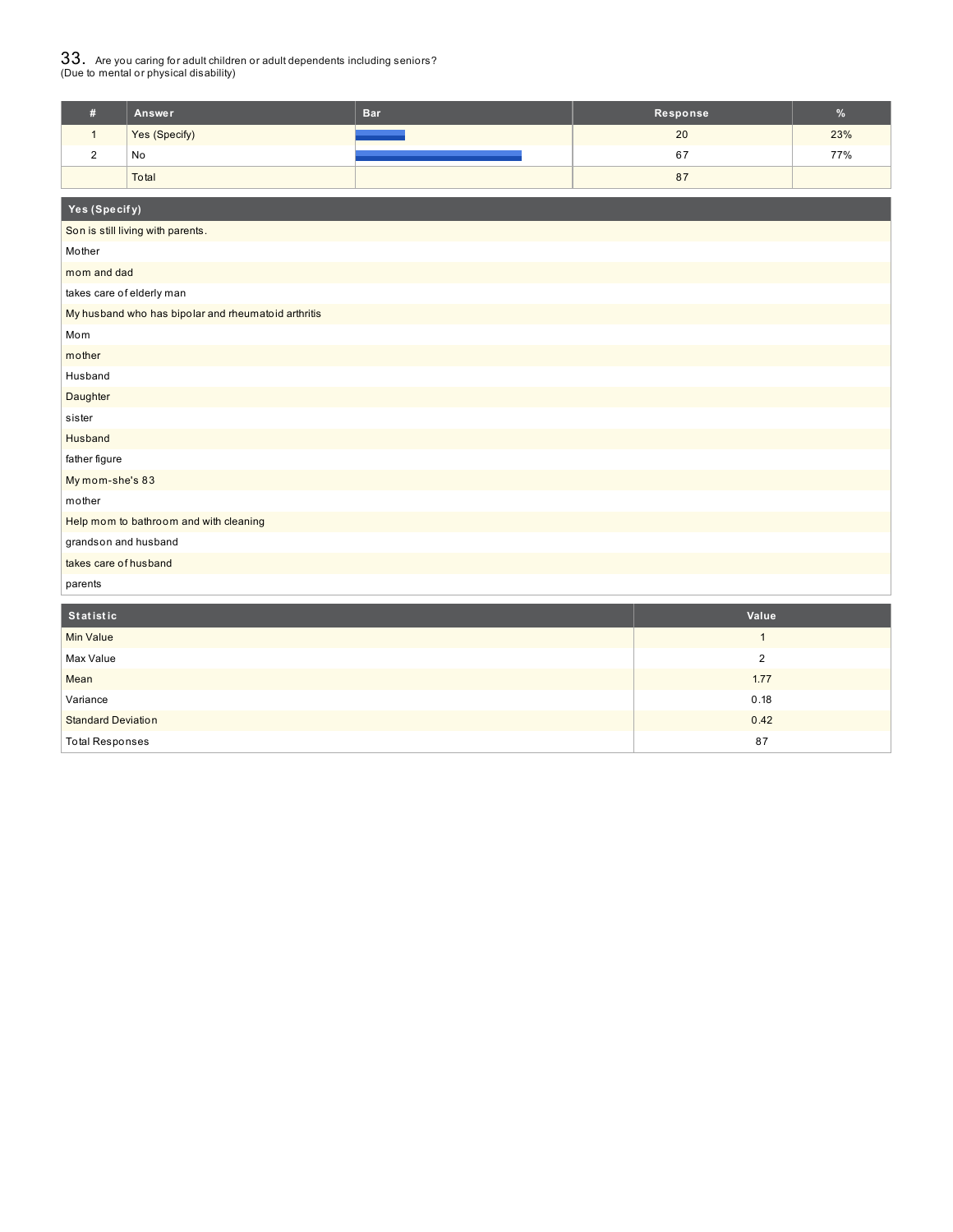${\bf 34}$  . Who provides care for the adult children or adult dependents? (Check all<br>that apply)

| #               | Answer                           | <b>Bar</b> | Response     | %     |
|-----------------|----------------------------------|------------|--------------|-------|
|                 | Self                             |            | 17           | 85%   |
| 2               | Friends                          |            | 0            | 0%    |
| 3               | Family                           |            |              | 35%   |
| $\overline{4}$  | Church                           |            | 2            | 10%   |
| $5\phantom{.0}$ | Daycare                          |            | $\mathbf{0}$ | $0\%$ |
| 6               | Have to leave elder/senior alone |            | 5            | 25%   |
| 8               | Other                            |            |              | 35%   |
| 9               | Able to stay home alone          |            | $\mathbf 0$  | 0%    |

| Other                  |       |  |  |  |
|------------------------|-------|--|--|--|
| Statistic              | Value |  |  |  |
| Min Value              |       |  |  |  |
| Max Value              | c     |  |  |  |
| <b>Total Responses</b> | 20    |  |  |  |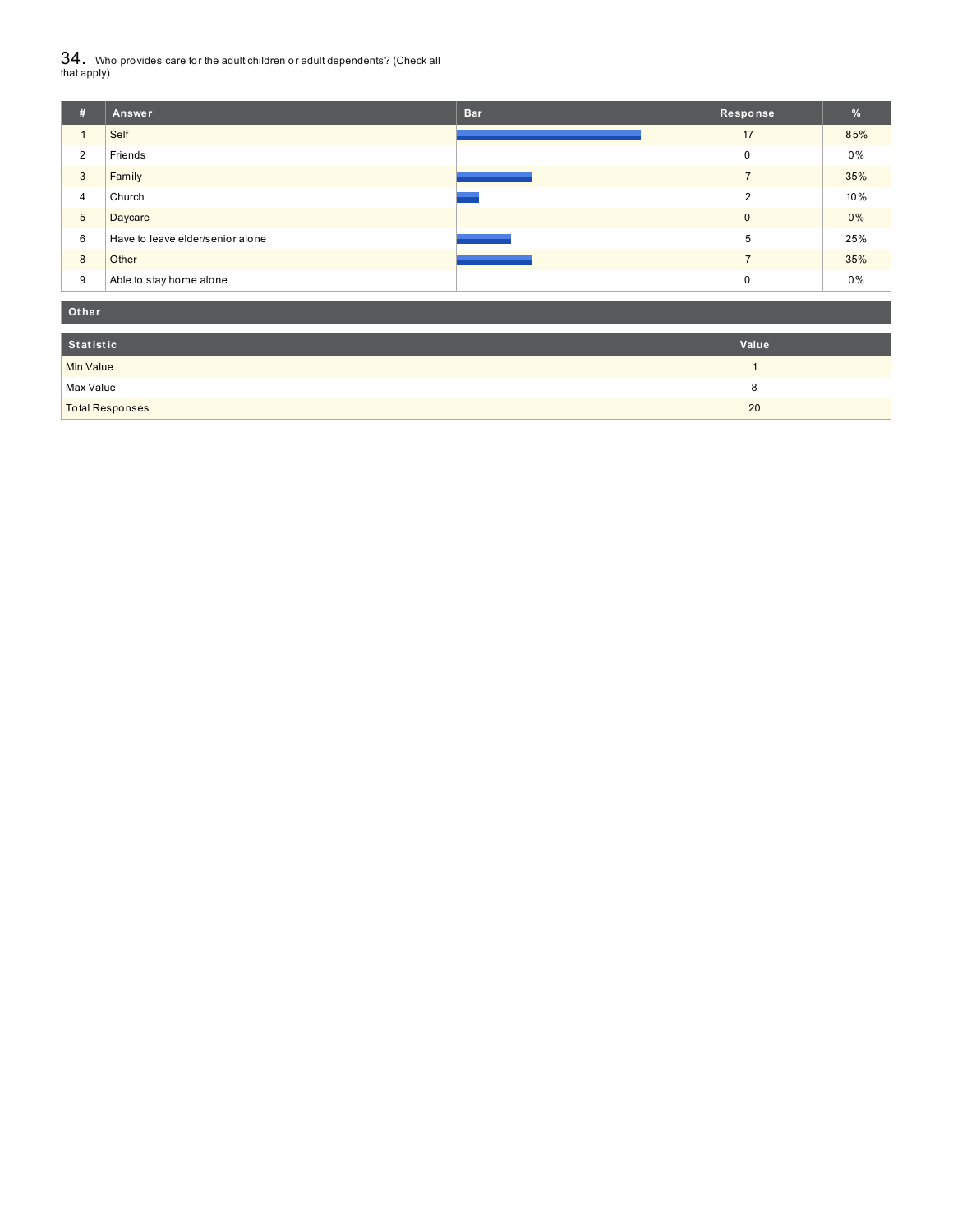# 35. How many people live where you stay?

| #              | Answer                 | <b>Bar</b> | Response       | $\frac{9}{6}$ |
|----------------|------------------------|------------|----------------|---------------|
| $\mathbf{1}$   | $\overline{A}$         |            | 18             | 20%           |
| $\overline{2}$ | $\overline{2}$         |            | 35             | 39%           |
| 3              | 3                      |            | 21             | 24%           |
| $\overline{4}$ | 4                      |            | 5              | 6%            |
| 5              | 5                      |            | 3              | 3%            |
| 6              | 6                      |            | $\overline{2}$ | 2%            |
| $\overline{7}$ | $\overline{7}$         |            |                | $1\%$         |
| 8              | 8                      |            |                | 1%            |
| 9              | 9                      |            | $\mathbf{0}$   | $0\%$         |
| 10             | 10                     |            | $\Omega$       | 0%            |
| 11             | Other (please specify) |            | 3              | 3%            |
|                | Total                  |            | 89             |               |

## **Ot her (please specif y)**

#### 11

Veteran's Group Home- No income

Group veterans home 6 max

| Statistic                 | Value |
|---------------------------|-------|
| Min Value                 |       |
| Max Value                 | 11    |
| Mean                      | 2.76  |
| Variance                  | 4.21  |
| <b>Standard Deviation</b> | 2.05  |
| <b>Total Responses</b>    | 89    |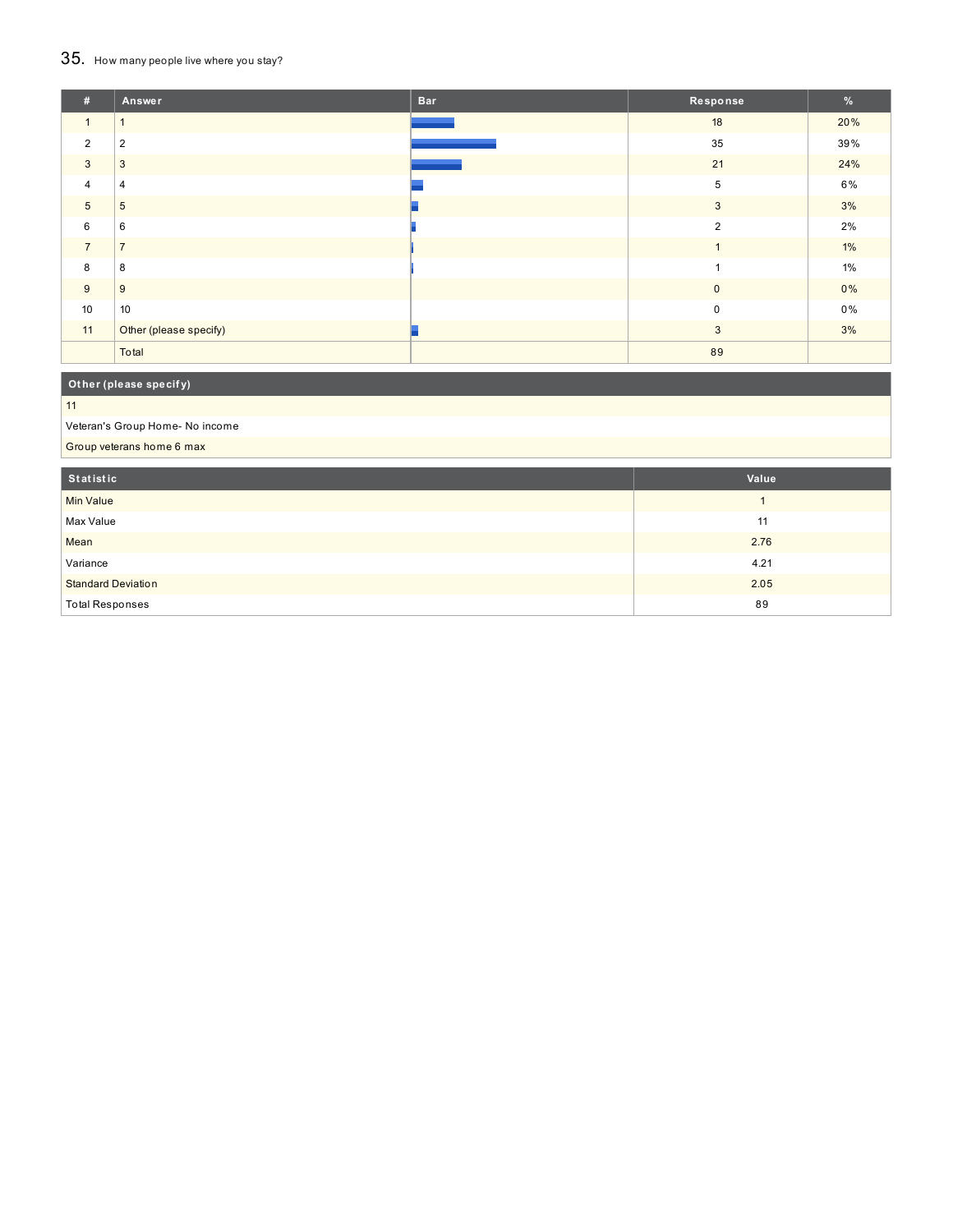# $36_\cdot$  is your household income more or less than [state response amount that<br>matches the number of people in the household from above]

| #              | Question                                       | <b>MORE than</b> | <b>LESS than</b> | <b>Total Responses</b> | Mean |
|----------------|------------------------------------------------|------------------|------------------|------------------------|------|
| $\mathbf{1}$   | Family of 1- \$11,490                          | 9                | 14               | 23                     | 1.61 |
| $\overline{2}$ | Family of 2- \$15,510                          | 18               | 16               | 34                     | 1.47 |
| 3              | Family of 3- \$19,530                          |                  | 12               | 19                     | 1.63 |
| 4              | Family of 4-\$23,550                           |                  | 3                | $\overline{4}$         | 1.75 |
| 5              | Family of 5-\$27,570                           | $\overline{2}$   |                  | 3                      | 1.33 |
| 6              | Family of 6-\$31,590                           | $\mathbf 0$      | $\overline{2}$   | 2                      | 2.00 |
| $\overline{7}$ | Family of 7-\$35,610                           | $\mathbf{0}$     |                  |                        | 2.00 |
| 8              | Family of 8-\$39,630                           | $\mathbf 0$      |                  |                        | 2.00 |
| 9              | Family of 9-\$43,650                           | $\mathbf{0}$     | $\mathbf{0}$     | $\mathbf{0}$           | 0.00 |
| 10             | Family of 10-\$47,670                          | $\mathbf 0$      | $\mathbf 0$      | $\mathbf 0$            | 0.00 |
| 11             | For each additional Family member add: \$4,020 | $\Omega$         |                  |                        | 2.00 |

#### **For each addit ional Family member add: \$4,020**

\$51,690

| <b>Statistic</b>      | Family<br>$of 1-$<br>\$11,490 | Family<br>of $2-$<br>\$15,510 | Family<br>$of 3-$<br>\$19,530 | Family<br>of $4-$<br>\$23,550 | Family<br>of $5-$<br>\$27,570 | Family<br>of $6-$<br>\$31,590 | Family<br>of $7 -$<br>\$35,610 | Family<br>$of 8-$<br>\$39,630 | Family<br>$of 9-$<br>\$43,650 | Family of<br>$10 -$<br>\$47,670 | For each additional<br>Family member add:<br>\$4,020 |
|-----------------------|-------------------------------|-------------------------------|-------------------------------|-------------------------------|-------------------------------|-------------------------------|--------------------------------|-------------------------------|-------------------------------|---------------------------------|------------------------------------------------------|
| <b>Min Value</b>      | $\mathbf{1}$                  | $\overline{ }$                |                               |                               |                               | 2                             | $\overline{2}$                 | 2                             | $\overline{\phantom{0}}$      | $\overline{\phantom{0}}$        | 2                                                    |
| Max Value             | $\overline{2}$                | $\overline{2}$                | $\overline{2}$                | $\overline{2}$                | 2                             | $\overline{2}$                | 2                              | $\overline{2}$                | $\overline{\phantom{a}}$      | -                               | 2                                                    |
| Mean                  | 1.61                          | 1.47                          | 1.63                          | 1.75                          | 1.33                          | 2.00                          | 2.00                           | 2.00                          | 0.00                          | 0.00                            | 2.00                                                 |
| Variance              | 0.25                          | 0.26                          | 0.25                          | 0.25                          | 0.33                          | 0.00                          | 0.00                           | 0.00                          | 0.00                          | 0.00                            | 0.00                                                 |
| Standard<br>Deviation | 0.50                          | 0.51                          | 0.50                          | 0.50                          | 0.58                          | 0.00                          | 0.00                           | 0.00                          | 0.00                          | 0.00                            | 0.00                                                 |
| Total<br>Responses    | 23                            | 34                            | 19                            | $\overline{4}$                | 3                             | $\overline{2}$                |                                |                               | $\mathbf 0$                   | $\mathbf 0$                     |                                                      |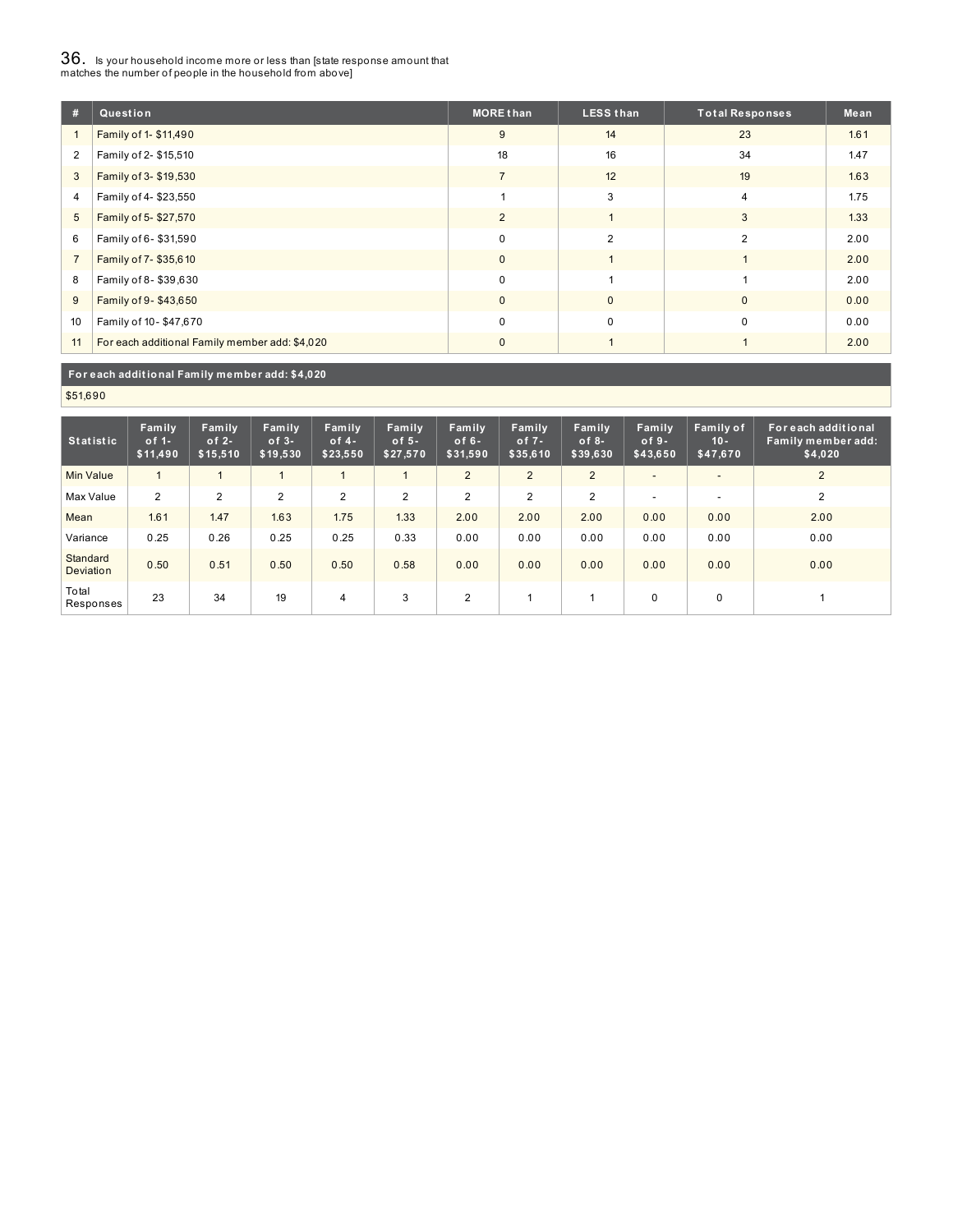$37_\cdot$  Which of these monthly bills do you pay? (Read list and check all that apply)

| #               | Answer              | <b>Bar</b> | Response       | $\%$  |
|-----------------|---------------------|------------|----------------|-------|
| $\mathbf{1}$    | Cable/Satellite TV  |            | 46             | 52%   |
| $\overline{2}$  | Car/Transportation  |            | 37             | 42%   |
| $\mathbf{3}$    | <b>Child Care</b>   |            | $\mathbf{1}$   | $1\%$ |
| 4               | Child Support       |            | $\overline{4}$ | 4%    |
| $5\overline{)}$ | <b>Credit Cards</b> |            | 27             | 30%   |
| 6               | Food                |            | 77             | 87%   |
| $\overline{7}$  | Gasoline            |            | 61             | 69%   |
| 8               | Insurance           |            | 64             | 72%   |
| 9               | Internet            |            | 32             | 36%   |
| 10              | Loans               |            | 19             | 21%   |
| 11              | Loans- Payday       |            | $\overline{4}$ | 4%    |
| 12              | Loans-School        |            | $\overline{2}$ | 2%    |
| 13              | Medical             |            | 39             | 44%   |
| 14              | Mortgage            |            | 13             | 15%   |
| 15              | Phone-cell          |            | 58             | 65%   |
| 16              | Phone-house         |            | 41             | 46%   |
| 17              | Rent                |            | 30             | 34%   |
| 18              | <b>Utilities</b>    |            | 65             | 73%   |
| 19              | other               |            | $\mathbf{3}$   | 3%    |
| 20              | None                |            | $\pmb{0}$      | 0%    |

| other                  |       |
|------------------------|-------|
| Statistic              | Value |
| Min Value              |       |
| Max Value              | 19    |
| <b>Total Responses</b> | 89    |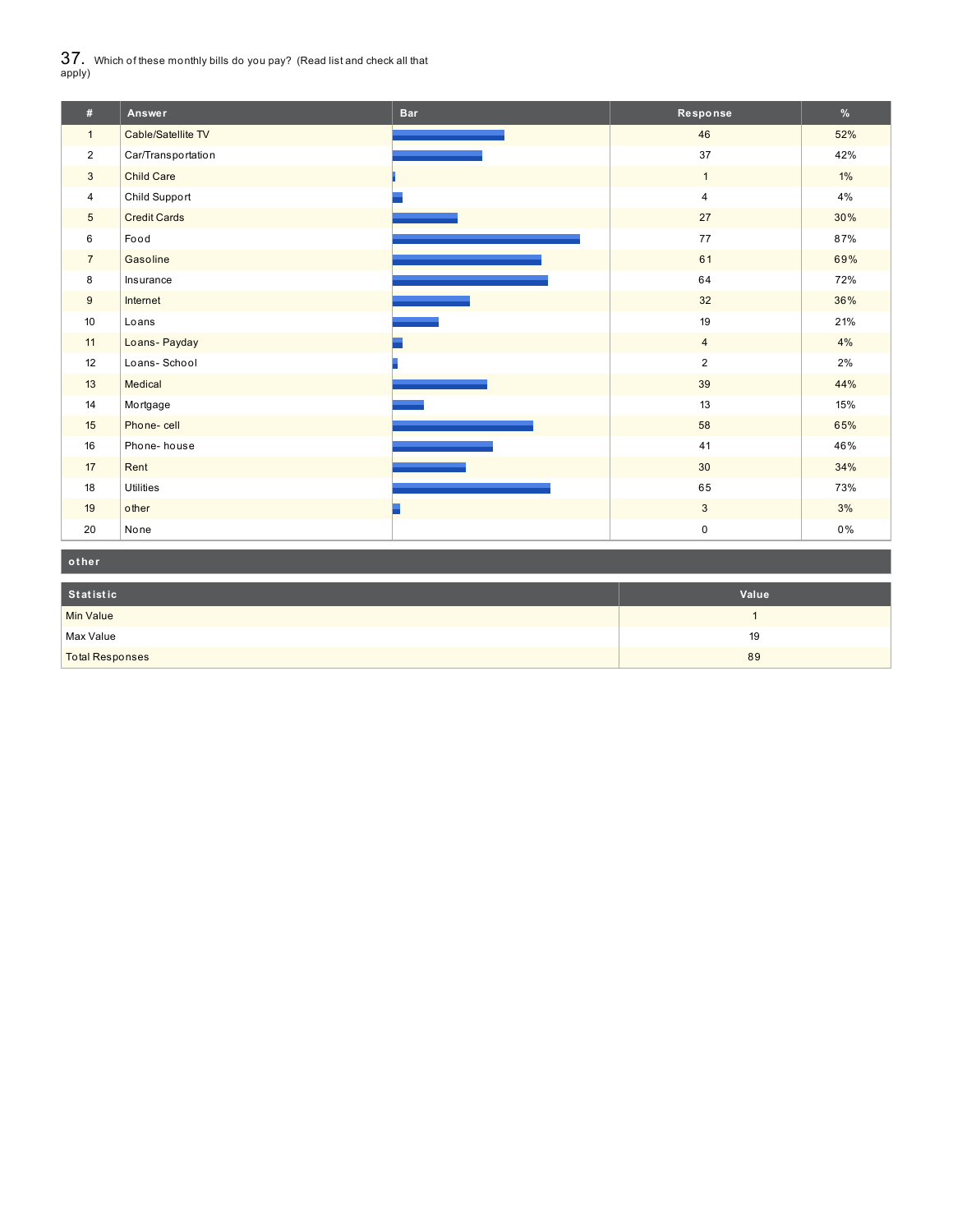38. <sup>I</sup> am going to read you <sup>a</sup> list of sources from which you might be getting income? Please tell me which ones you do receive income from. (Mark all that apply)

| #              | Answer                                         | <b>Bar</b> | Response       | $\frac{9}{6}$ |
|----------------|------------------------------------------------|------------|----------------|---------------|
| $\overline{1}$ | Child support                                  |            | $\overline{4}$ | 5%            |
| $\overline{2}$ | Employer wages                                 |            | 16             | 21%           |
| 3              | Family/Friends                                 |            | 13             | 17%           |
| 4              | Kindness of strangers                          |            | $\overline{7}$ | 9%            |
| 5              | NO INCOME                                      |            | 25             | 32%           |
| 6              | Other (please specify)                         |            | 44             | 57%           |
| $\overline{7}$ | Pension/Retirement                             |            | $\overline{2}$ | 3%            |
| 8              | SS                                             |            | $\pmb{0}$      | 0%            |
| 9              | <b>SSI/SSDI</b>                                |            | $\pmb{0}$      | 0%            |
| 10             | Student grants/loans                           |            | $\overline{4}$ | 5%            |
| 11             | TANF (Temporary assistance for needy families) |            | 5              | 6%            |
| 12             | Unemployment benefits                          |            | $\mathbf 0$    | 0%            |
| 13             | <b>VA</b> benefits                             |            | $\overline{4}$ | 5%            |
|                | Other (please specify)                         |            |                |               |

| Statistic | Value |
|-----------|-------|
|           |       |

| Statistic              | Value |
|------------------------|-------|
| Min Value              |       |
| Max Value              | 13    |
| <b>Total Responses</b> | 77    |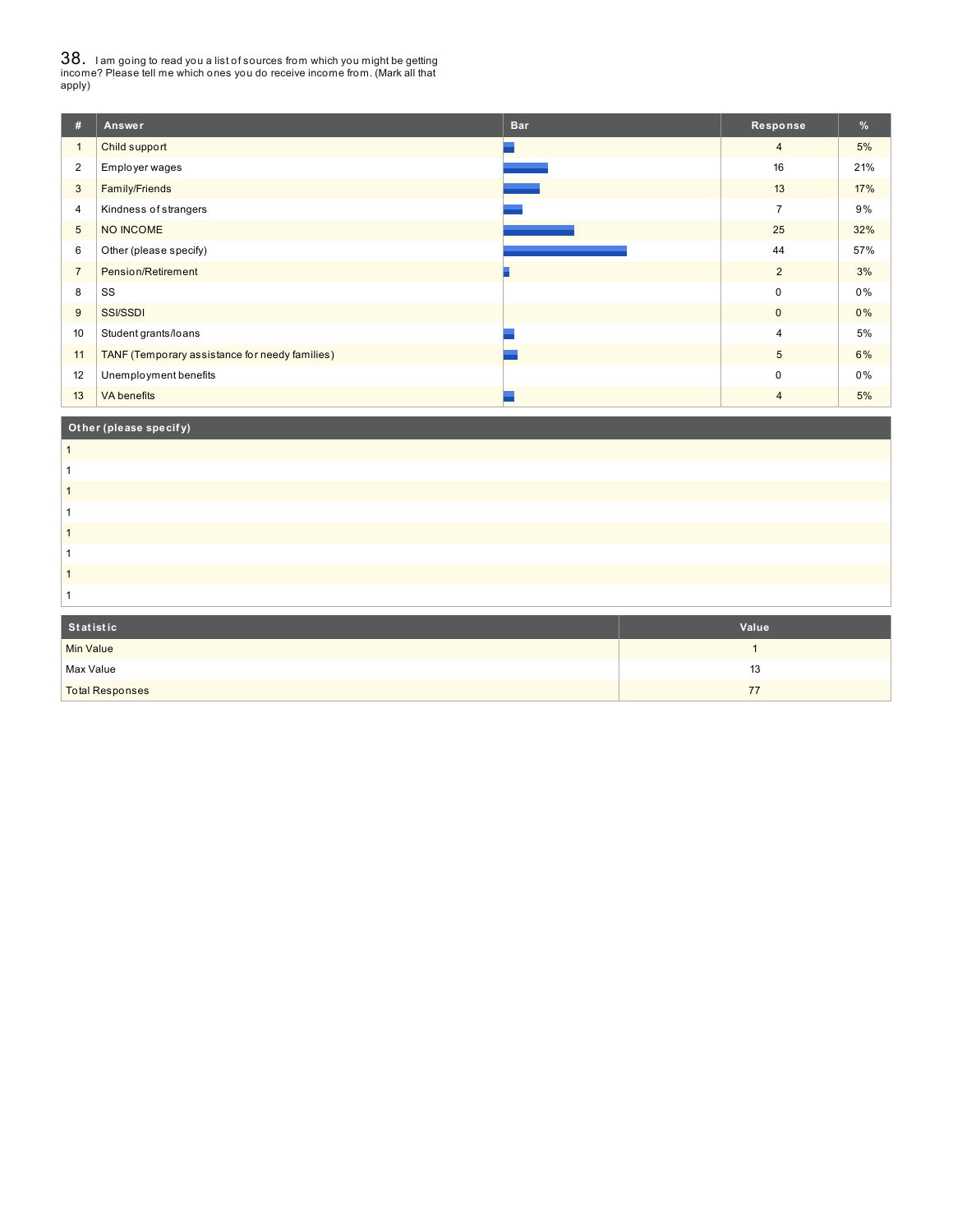# $39_\cdot$  Tell me if you or a household member receive any of these types of<br>assistance? (Read list and mark all that apply)

| #              | <b>Bar</b><br>Answer                                   | Response        | $\%$ |
|----------------|--------------------------------------------------------|-----------------|------|
| $\mathbf{1}$   | <b>CHIPS- Children's Medicaid</b>                      | 12              | 13%  |
| $\overline{2}$ | Department of Family and Protective Services (DFPS)    | 4               | 4%   |
| 3              | Dept. of Assistive and Rehabilitative Services (DARS)  | $5\phantom{.0}$ | 6%   |
| 4              | Dept. of State Health Services (DSHS)                  | 6               | 7%   |
| 5              | Housing Voucher (Section 8)                            | $\overline{4}$  | 4%   |
| 6              | Medicaid                                               | 35              | 39%  |
| $\overline{7}$ | Medicare                                               | 89              | 100% |
| 8              | SNAP (Food stamps)                                     | 31              | 35%  |
| 9              | <b>TANF- Temporary Assistance for Needy Families</b>   | $\mathbf 0$     | 0%   |
| 10             | Texas Workforce Commission                             | 8               | 9%   |
| 11             | WIC- Woman, infants, and children nutrition assistance | 3               | 3%   |
| 12             | Women's Health Services                                | 3               | 3%   |
| 13             | <b>NONE</b>                                            | 6               | 7%   |
| 14             | Other                                                  | 15              | 17%  |
| 15             | Area Agency on Aging                                   | 6               | 7%   |
| 16             | Department of Aging and Disability Services (DADS)     | 0               | 0%   |

#### **Ot her**

| Statistic              | Value |
|------------------------|-------|
| Min Value              |       |
| Max Value              | 15    |
| <b>Total Responses</b> | 89    |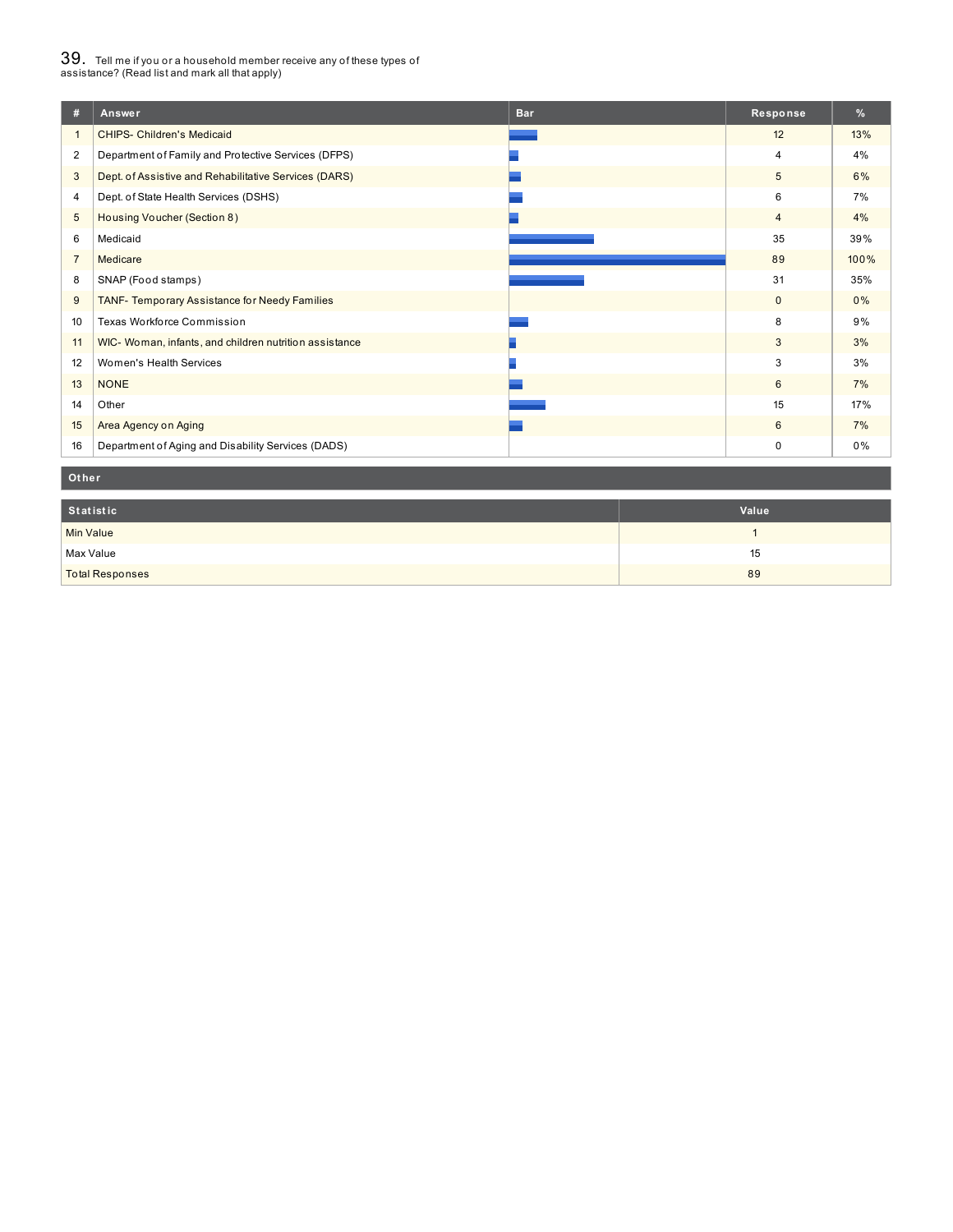### 40. Do you or someone in your household have educational needs?

| #                | Answer                         | <b>Bar</b> | Response       | %   |  |
|------------------|--------------------------------|------------|----------------|-----|--|
| $\mathbf{1}$     | Yes, me                        |            | 11             | 12% |  |
| $\overline{2}$   | Yes, a household member        |            | 11             | 12% |  |
| 3                | Yes, a household member and me |            | $6\phantom{1}$ | 7%  |  |
| 4                | No                             |            | 61             | 69% |  |
|                  | Total                          |            | 89             |     |  |
|                  |                                |            |                |     |  |
| <b>Statistic</b> |                                |            | Value          |     |  |
| <b>Min Value</b> |                                |            | $\mathbf{1}$   |     |  |
| Max Value        |                                |            | 4              |     |  |
| Mean             |                                |            | 3.31           |     |  |
| Variance         |                                |            | 1.22           |     |  |
|                  | <b>Standard Deviation</b>      |            | 1.10           |     |  |
|                  | <b>Total Responses</b>         |            | 89             |     |  |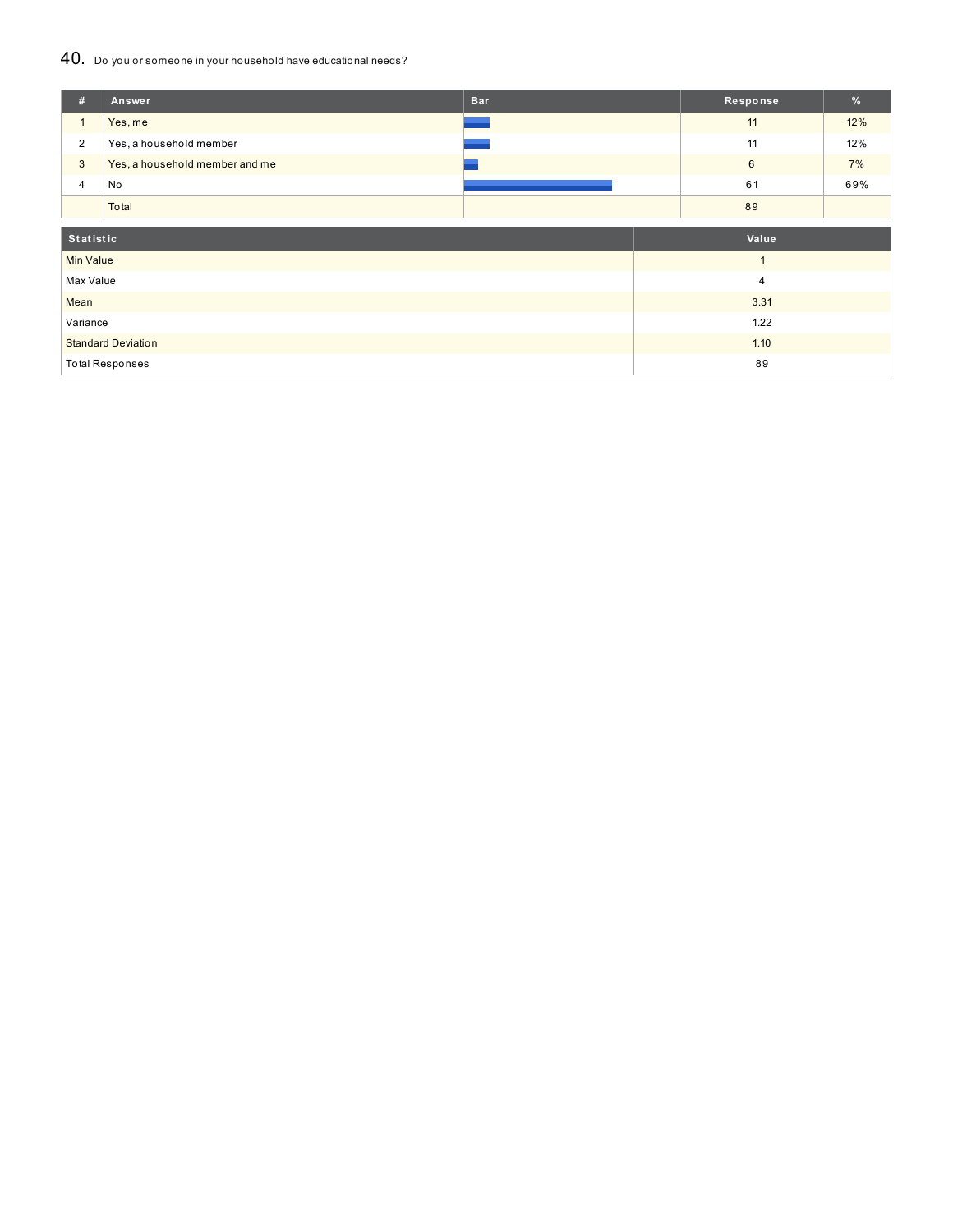# $41_\cdot$  Tell me if you have any of these School/Education related needs. (Read<br>list and check all that apply)

| #              | <b>Bar</b><br>Answer                                  | Response       | $\%$ |
|----------------|-------------------------------------------------------|----------------|------|
| $\mathbf{1}$   | <b>Adult Basic Education</b>                          | 11             | 39%  |
| 2              | Adult Education (i.e. computer classes)               | 10             | 36%  |
| 3              | ARD Assistance (Special Education services at school) | $\overline{4}$ | 14%  |
| 4              | Child's behavior concern                              | 4              | 14%  |
| 5              | Child's homework/schoolwork concerns                  | 5              | 18%  |
| 6              | Child's school attendance concerns                    | 1              | 4%   |
| $\overline{7}$ | Child's standardized exams STARR                      | 3              | 11%  |
| 8              | Money for tuition. (School, College, Trade School)    | 11             | 39%  |
| 9              | Difficulty reading (adult)                            | $\overline{7}$ | 25%  |
| 10             | Difficulty reading (child)                            | 3              | 11%  |
| 11             | English as a second language                          | 5              | 18%  |
| 12             | GED/High School Diploma                               | 11             | 39%  |
| 13             | Need clothes for school                               | $\overline{7}$ | 25%  |
| 14             | None                                                  | 15             | 54%  |
| 15             | Obtaining money for school supplies, books, etc.      | $\overline{4}$ | 14%  |
| 17             | Other                                                 | 0              | 0%   |

#### **Ot her**

| Statistic              | Value |
|------------------------|-------|
| Min Value              |       |
| Max Value              | 15    |
| <b>Total Responses</b> | 28    |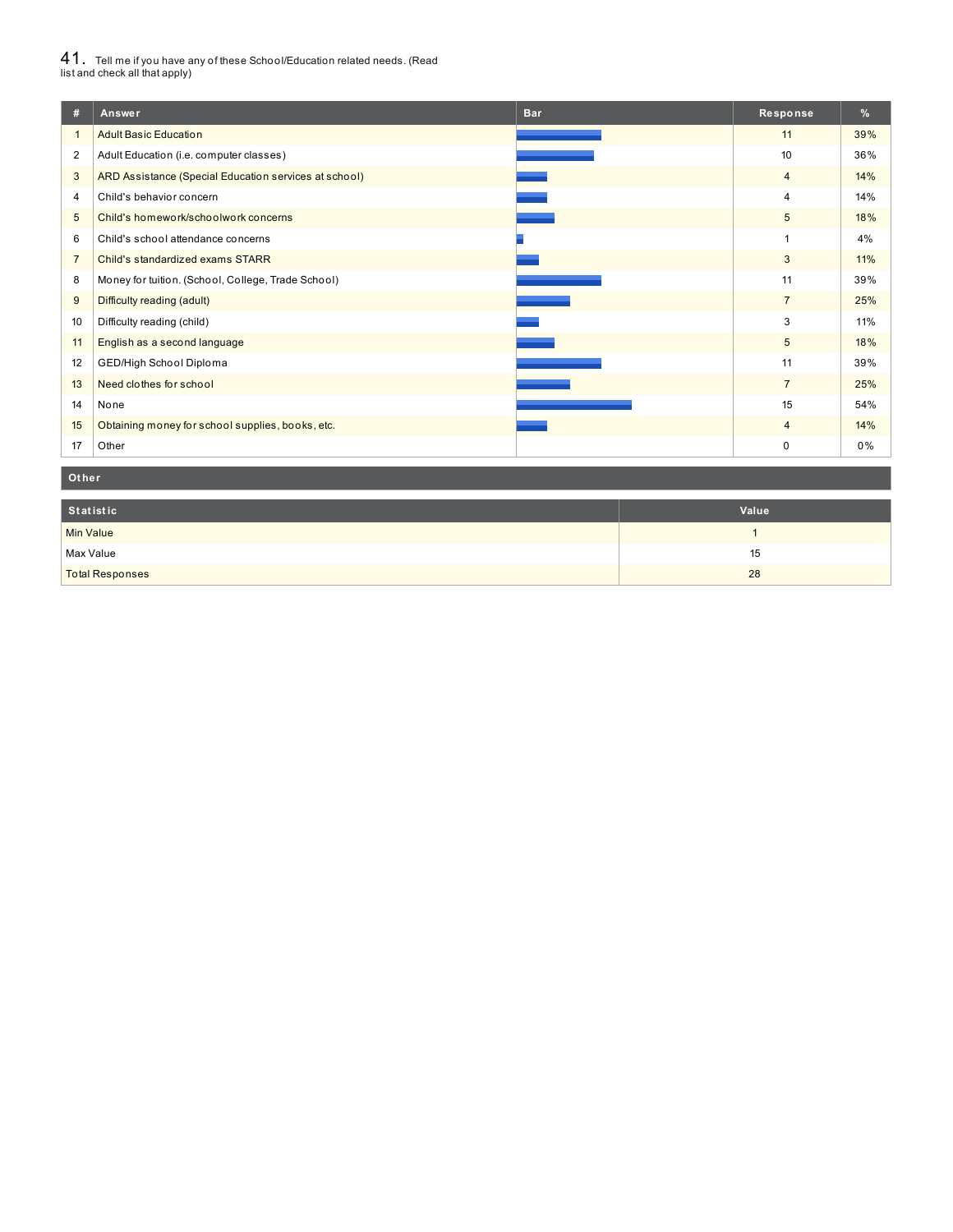$42_\cdot$  In the past 24 months has your child had to transfer schools because you<br>moved?

| #                         | Answer                               | <b>Bar</b> | Response | $\frac{9}{6}$ |
|---------------------------|--------------------------------------|------------|----------|---------------|
|                           | Yes                                  |            | 6        | 7%            |
| $\overline{2}$            | No                                   |            | 14       | 17%           |
| $\mathbf{3}$              | Not applicable, no school aged child |            | 64       | 76%           |
|                           | Total                                |            | 84       |               |
|                           |                                      |            | Value    |               |
| Statistic                 |                                      |            |          |               |
| <b>Min Value</b>          |                                      |            |          |               |
| Max Value                 |                                      |            | 3        |               |
| Mean                      |                                      |            | 2.69     |               |
| Variance                  |                                      |            | 0.36     |               |
| <b>Standard Deviation</b> |                                      |            | 0.60     |               |
| <b>Total Responses</b>    |                                      |            | 84       |               |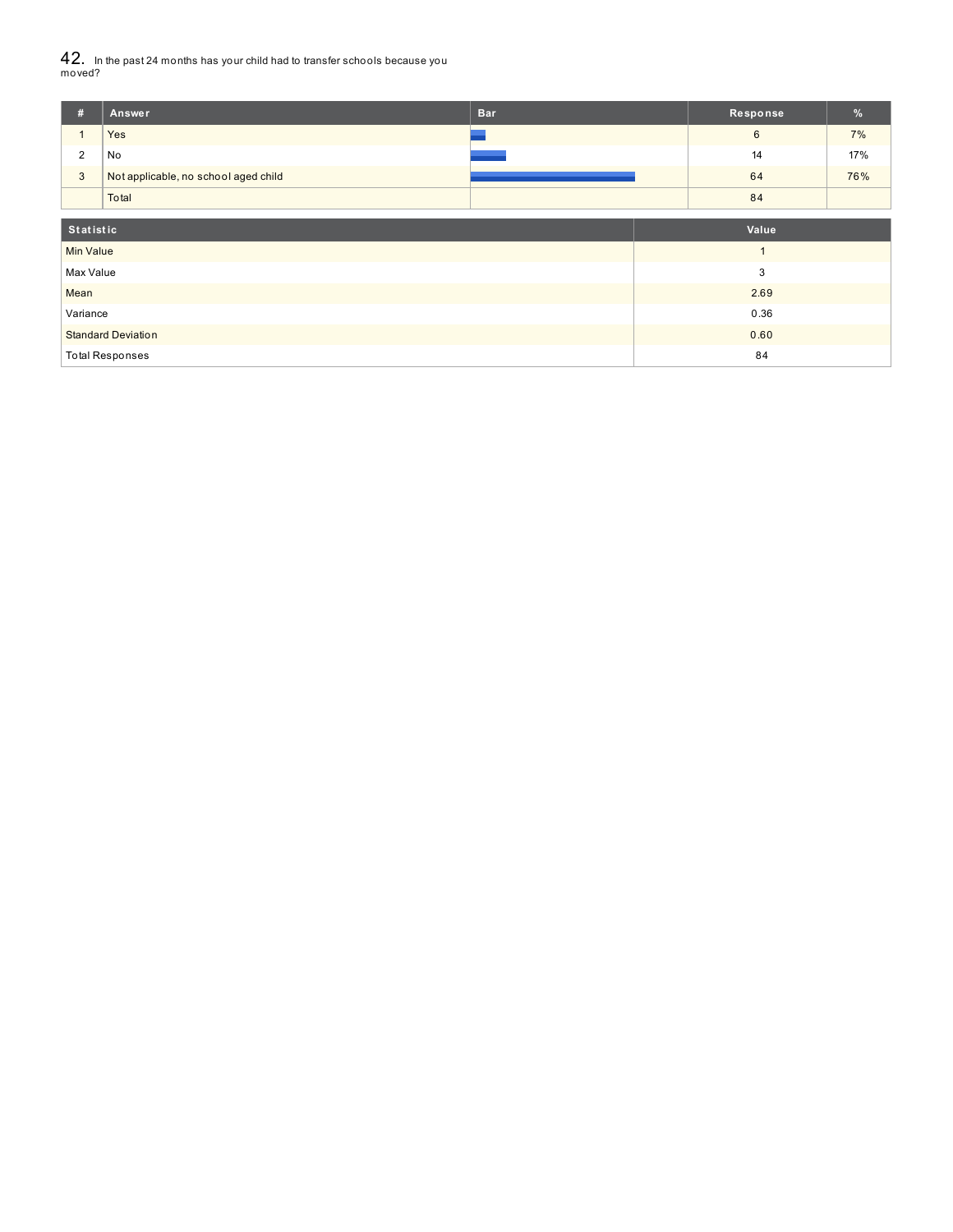### 43. If yes, How many times?

| <b>Text Response</b> |       |
|----------------------|-------|
|                      |       |
|                      |       |
|                      |       |
| 2                    |       |
|                      |       |
|                      |       |
| Statistic            | Value |
| Total Responses      | 6     |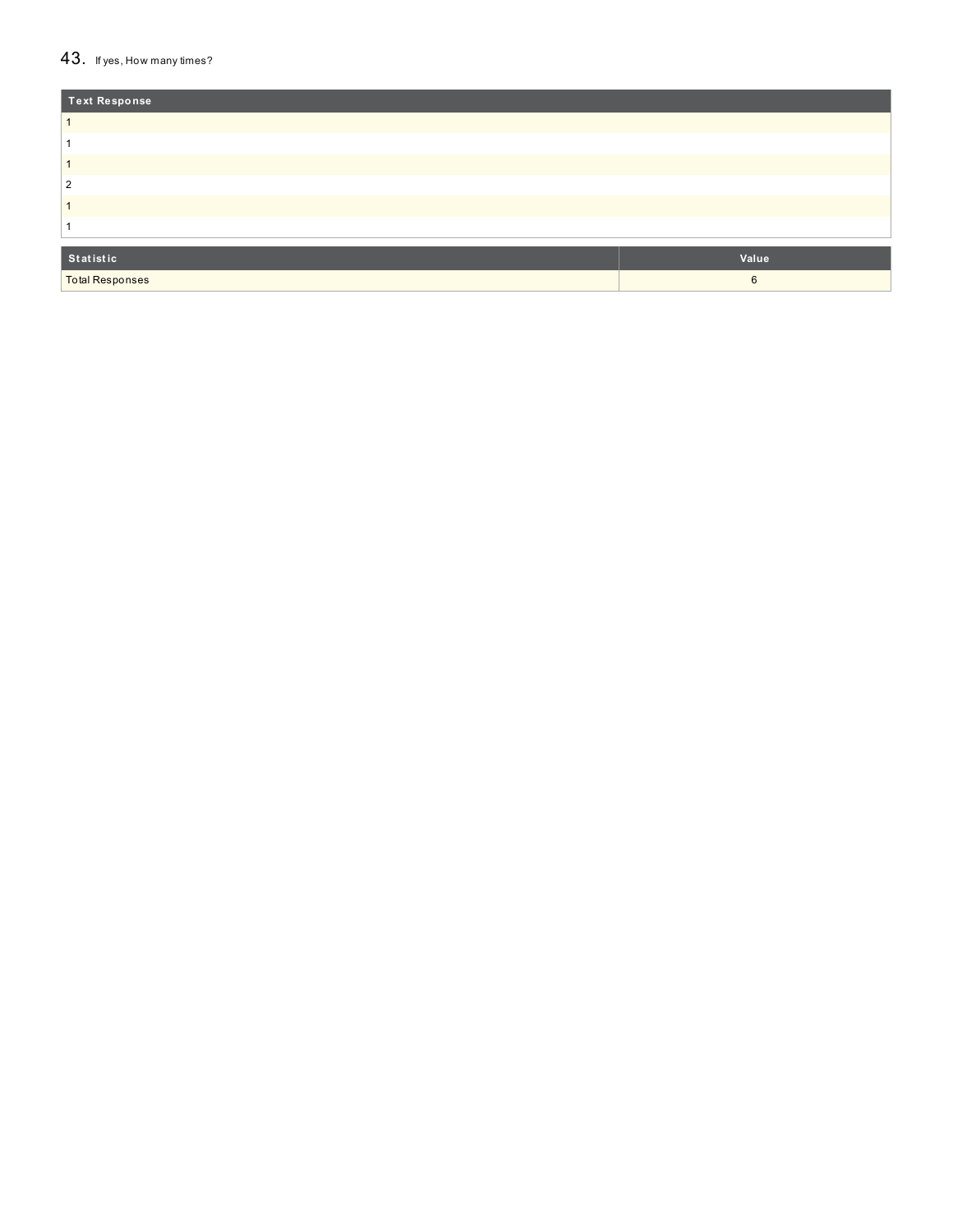# $44_\cdot$  Tell me if you have any of the following housing related needs? (Read list<br>and mark all that apply)

| #              | Answer                               | <b>Bar</b> | Response    | $\%$ |
|----------------|--------------------------------------|------------|-------------|------|
| $\mathbf{1}$   | Home not safe-structure              |            | 14          | 24%  |
| $\overline{2}$ | Housing not affordable               |            | 15          | 25%  |
| 3              | furniture or household goods         |            | 17          | 29%  |
| 4              | handicap access or modification      |            | 23          | 39%  |
| 5              | mortgage or rent assistance          |            | 11          | 19%  |
| 6              | other medical related accommodations |            | 8           | 14%  |
| $\overline{7}$ | pet friendly environment             |            | 15          | 25%  |
| 8              | repairs                              |            | 29          | 49%  |
| 9              | utility assistance                   |            | 22          | 37%  |
| 10             | Neighborhood not safe                |            | 8           | 14%  |
| 11             | <b>NONE</b>                          |            | 5           | 8%   |
| 12             | Other (Please specify)               |            | $\mathbf 0$ | 0%   |

**Ot her (Please specif y)**

| Statistic              | Value |
|------------------------|-------|
| <b>Min Value</b>       |       |
| Max Value              |       |
| <b>Total Responses</b> | 59    |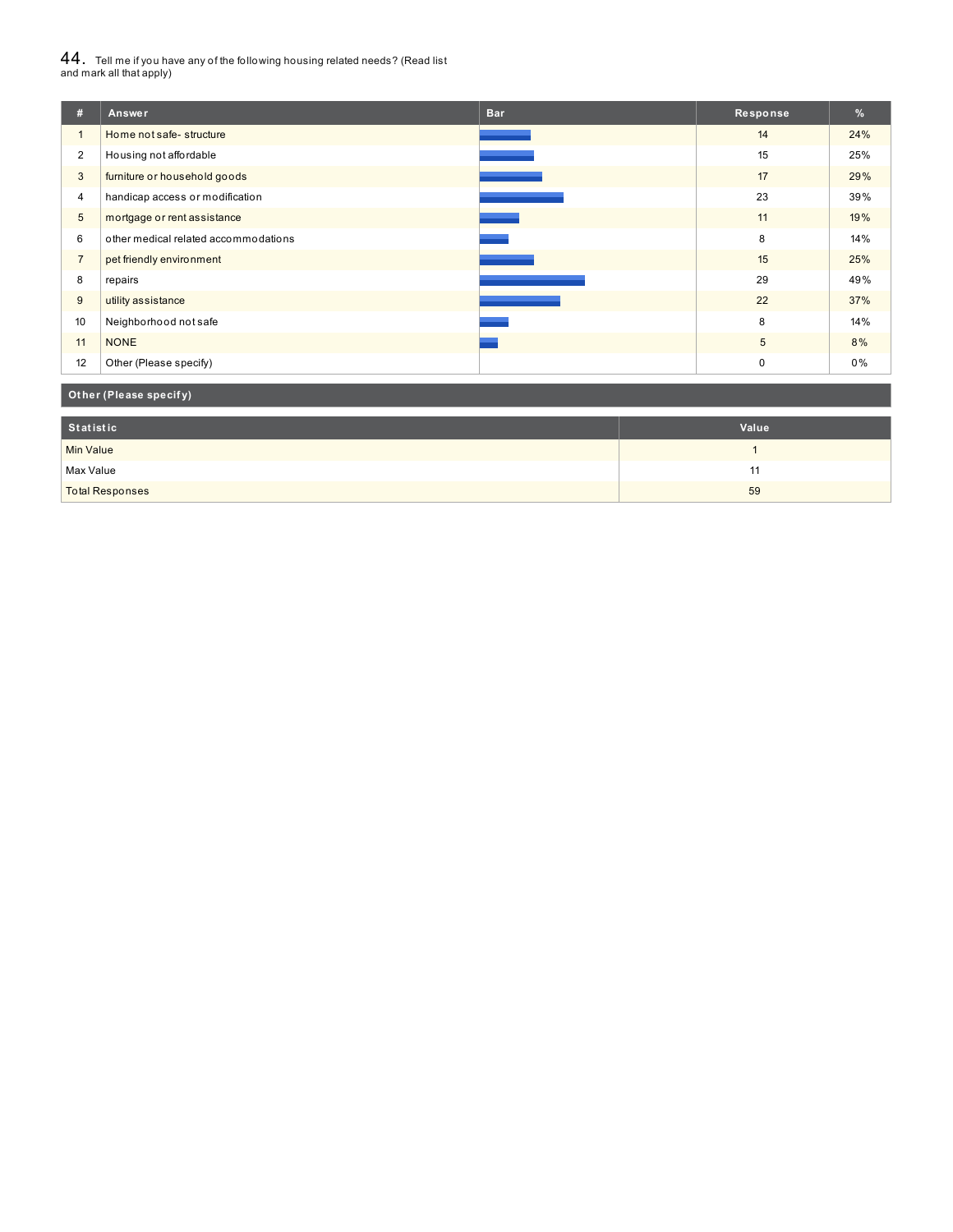$45_\cdot$  Tell me if you need any of the following transportation related help? (Mark<br>all that apply)

| #                          | Answer                                        | <b>Bar</b> | Response       | %   |
|----------------------------|-----------------------------------------------|------------|----------------|-----|
| 1                          | car/truck                                     |            | 19             | 23% |
| 2                          | bus tickets (\$ for bus)                      |            | 15             | 18% |
| 3                          | child safety seat(s)                          |            | 3              | 4%  |
| 4                          | <b>Driver's License</b>                       |            | 13             | 16% |
| 5                          | gasoline                                      |            | 36             | 43% |
| 6                          | information about bus routes/services         |            | 11             | 13% |
| $\overline{7}$             | Insurance                                     |            | 16             | 19% |
| 8                          | auto repairs                                  |            | 24             | 29% |
| 9                          | vehicle inspection                            |            | 14             | 17% |
| 14                         | Transportation for someone with disability    |            | 14             | 17% |
| 10                         | vehicle registration                          |            | 11             | 13% |
| 12                         | Other that I did not mention (please specify) |            | $\overline{4}$ | 5%  |
| 11                         | <b>NONE</b>                                   |            | 28             | 34% |
|                            | Other that I did not mention (please specify) |            |                |     |
|                            | chair carrier for car                         |            |                |     |
|                            | Go Bus on Weekends                            |            |                |     |
| Second car needed for home |                                               |            |                |     |
| \$ for Train               |                                               |            |                |     |
|                            |                                               |            |                |     |

| Statistic              | Value |
|------------------------|-------|
| Min Value              |       |
| Max Value              | 14    |
| <b>Total Responses</b> | 83    |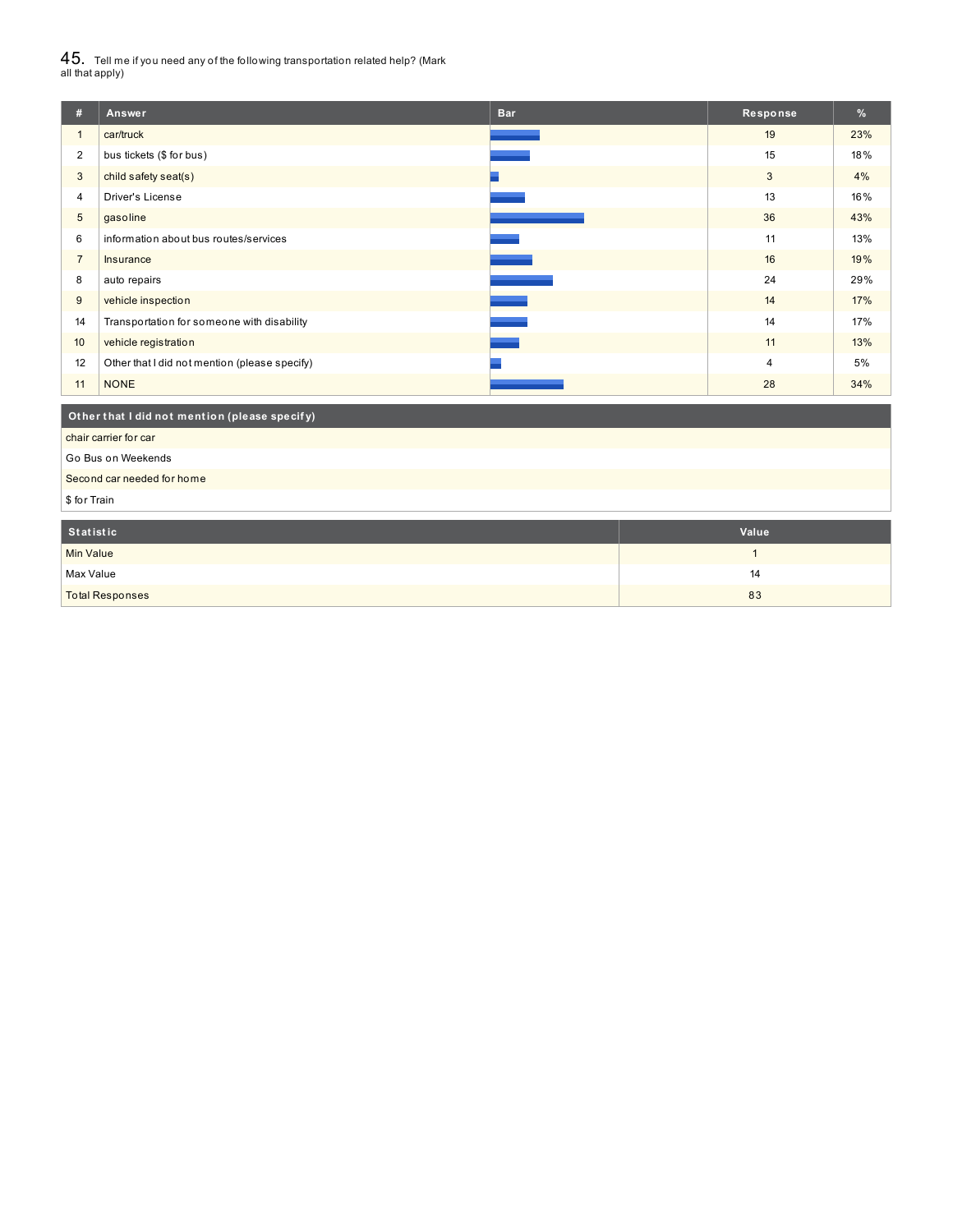# ${\bf 46}_{\cdot}\,$  Have you ever lost a job (or not been able to accept a job offer) because<br>of transportation issues?

| #                         | <b>Answer</b> | <b>Bar</b>     |       | Response       | $\%$ |
|---------------------------|---------------|----------------|-------|----------------|------|
| $\mathbf{1}$              | Yes           |                |       | 17             | 20%  |
| 2                         | No            |                |       | 70             | 80%  |
|                           | Total         |                |       | 87             |      |
|                           |               |                |       |                |      |
| Statistic                 |               |                | Value |                |      |
| <b>Min Value</b>          |               |                |       | $\overline{ }$ |      |
| Max Value                 |               | $\overline{2}$ |       |                |      |
| Mean                      |               | 1.80           |       |                |      |
| Variance                  |               | 0.16           |       |                |      |
| <b>Standard Deviation</b> |               |                | 0.40  |                |      |
| <b>Total Responses</b>    |               |                | 87    |                |      |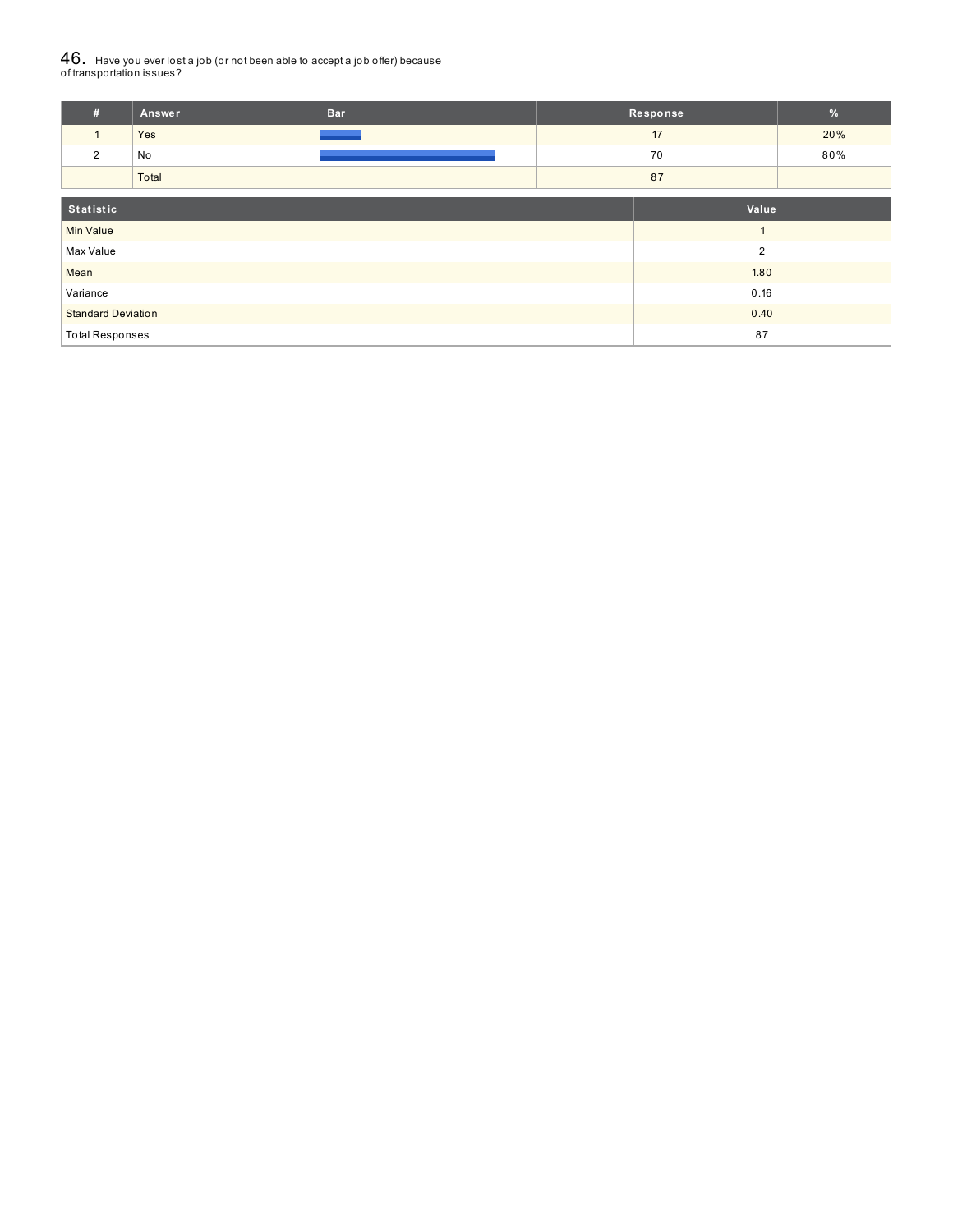$47_\cdot$  Please tell me if you are in need of help with any of these things: (Mark all<br>that apply)

| #                | Answer                                     | <b>Bar</b> | Response       | %   |
|------------------|--------------------------------------------|------------|----------------|-----|
| $\mathbf{1}$     | Alcohol and drug abuse                     |            | 5              | 6%  |
| $\overline{2}$   | Anger control                              |            | 10             | 12% |
| 3                | Caregiver support                          |            | 10             | 12% |
| 4                | Couples communication                      |            | 5              | 6%  |
| 5                | Depression                                 |            | 27             | 33% |
| 6                | Disability counseling                      |            | 10             | 12% |
| $\overline{7}$   | Elder abuse                                |            | $\overline{2}$ | 2%  |
| 8                | Family conflicts                           |            | 15             | 18% |
| $\boldsymbol{9}$ | Making decisions/problem solving           |            | 16             | 20% |
| 11               | Parenting classes                          |            | 3              | 4%  |
| 12               | Personal problems                          |            | 20             | 24% |
| 13               | Planning for the future/ Goal setting      |            | 15             | 18% |
| 14               | Post Traumatic Stress Disorder (PTSD)      |            | 11             | 13% |
| 15               | Self-esteem                                |            | 19             | 23% |
| 16               | Spouse or child abuse                      |            | 5              | 6%  |
| 17               | Thoughts of suicide (in the past 6 months) |            | 6              | 7%  |
| 18               | Trauma                                     |            | 11             | 13% |
| 19               | Victimization                              |            | 11             | 13% |
| 20               | other (please specify)                     |            | $\overline{4}$ | 5%  |
| 10               | <b>NONE</b>                                |            | 27             | 33% |
|                  |                                            |            |                |     |
|                  | other (please specify)                     |            |                |     |

anxiety, pain

Victim of family violance patient at andrews center

Senior Citizen Community Social Events

Legal Problems

| Statistic              | Value |
|------------------------|-------|
| <b>Min Value</b>       |       |
| Max Value              | 20    |
| <b>Total Responses</b> | 82    |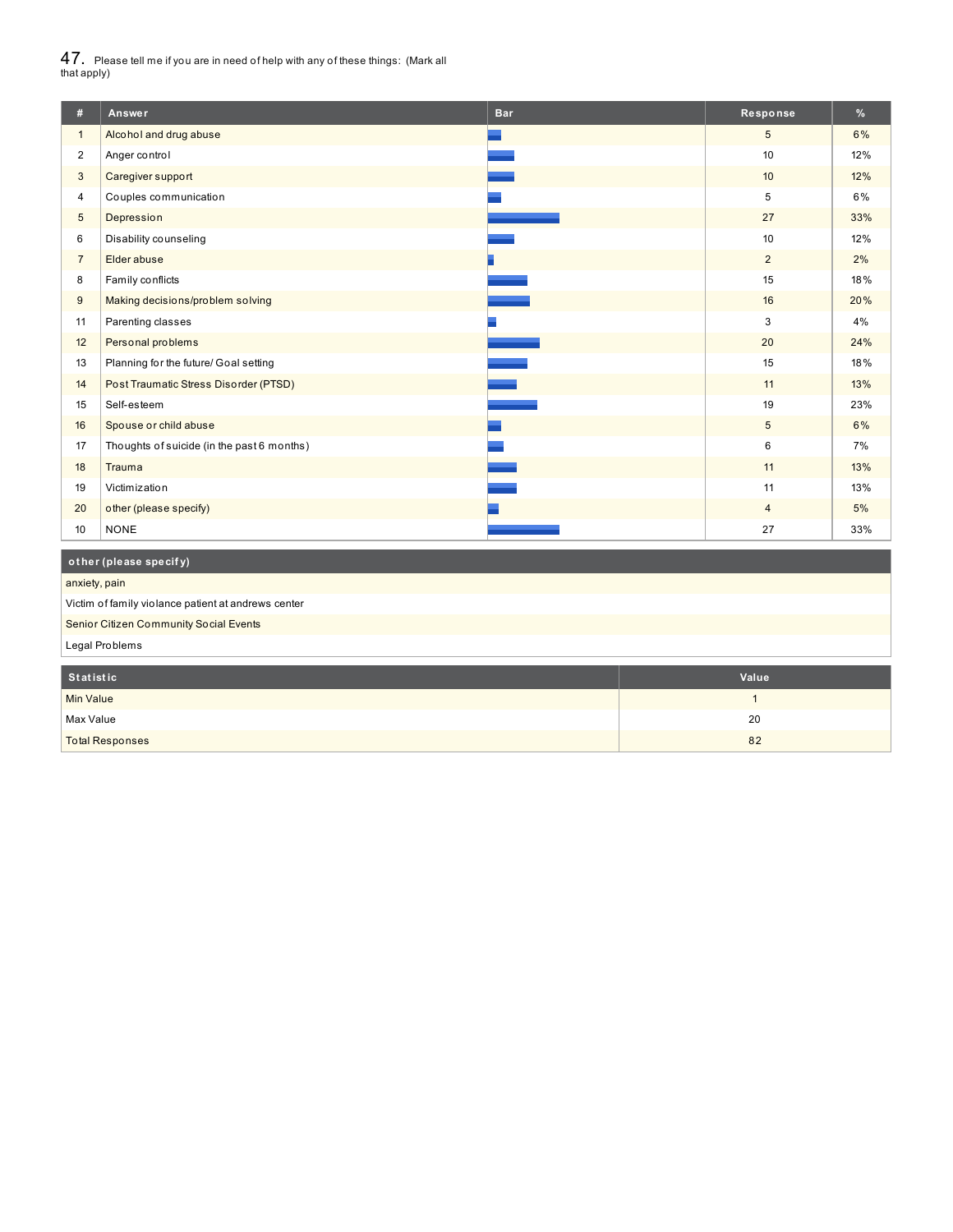## 48. Where do you usually get your food?

| <b>Text Response</b>                                    |
|---------------------------------------------------------|
| supermarket                                             |
| Walmart                                                 |
| Grocery Store                                           |
| Walmart                                                 |
| supermarket                                             |
| PATH                                                    |
| Grocery store or food bank                              |
| Walmart                                                 |
| walmart                                                 |
| Meals on Wheels; Grocery Store                          |
| grocery store                                           |
| food stamps and PATH                                    |
| super market                                            |
| grocery store or pantry                                 |
| super one walmart or brookshires                        |
| PATH, West Erwin                                        |
| <b>PATH</b>                                             |
| super 1 and walmart                                     |
| Walmart, SuperOne                                       |
| use food stamps at grocery store                        |
| super 1 and organizations                               |
| grocery store sometimes pantry                          |
| SAMs or Super one                                       |
| Walmart                                                 |
| grocery store                                           |
| grocery store - Wal Mart                                |
| Grocery store - Wal Mart                                |
| dollar tree and super 1                                 |
| Grocery Store                                           |
| mother, dollar store                                    |
| <b>Grocery Store</b>                                    |
| Kroger                                                  |
| Grocery                                                 |
| Brookshires or Wal-Mart grocery store                   |
| PATH, grocery store, Salvation Army, St Vincent de Paul |
| SNAP, ETCC Shelter                                      |
| Wal-Mart, Brookshires                                   |
| grocery store; meals on wheels                          |
| walmart                                                 |
| grocery store with food stamps                          |
| Brookshires, Dollar Store                               |
| brookshires                                             |
| grocery store                                           |
| grocery store (Wal-Mart)                                |
| Walmart and Super 1                                     |
| here at the shelter                                     |
| Brookshire's                                            |
| Walmart                                                 |
| Super 1                                                 |
| Grocery where sales are best                            |
| brookshires, super one, sams                            |
| <b>Brookshires</b>                                      |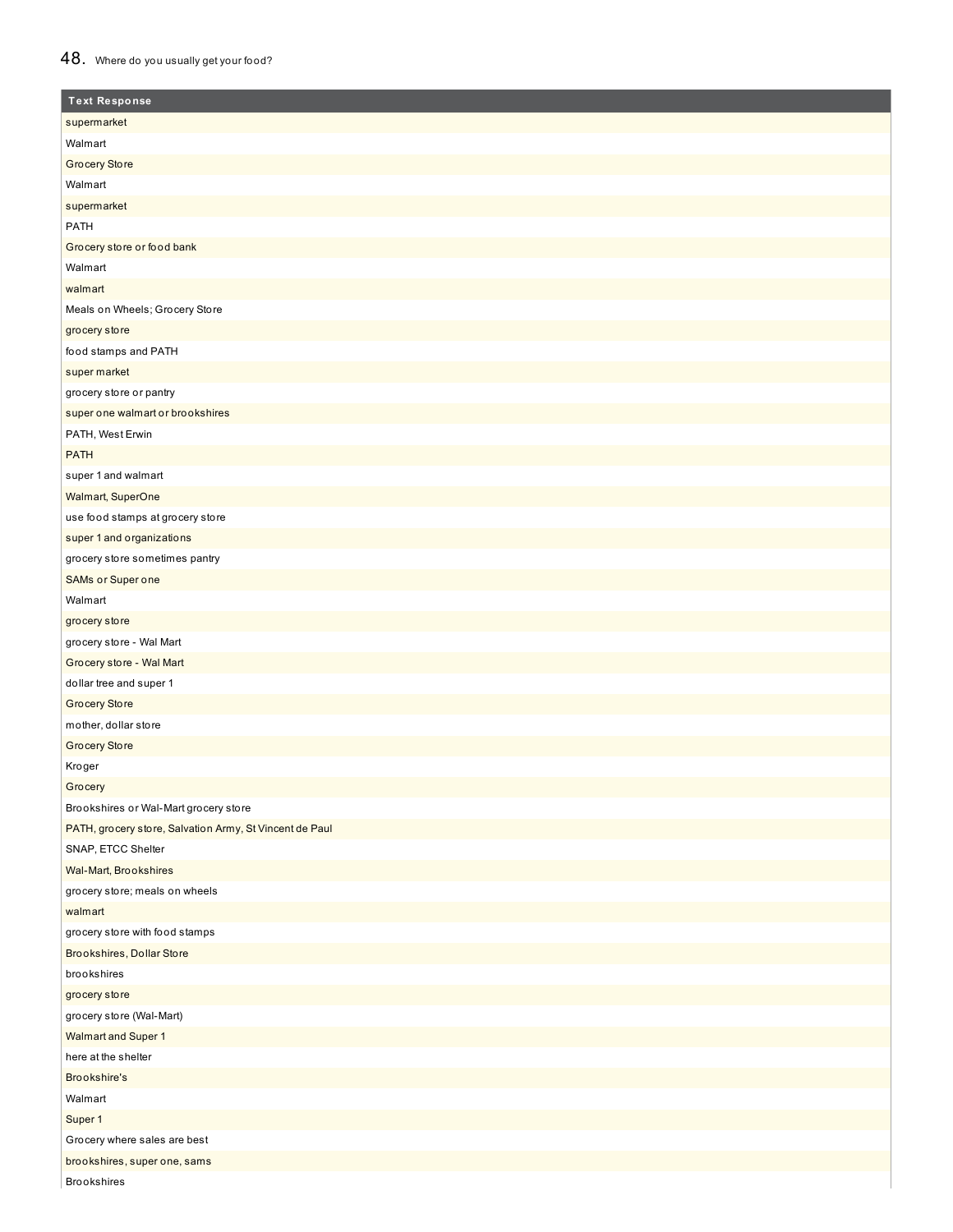| grocery store                                               |       |
|-------------------------------------------------------------|-------|
| Salvation Army, mission tyler, PATH, trinity, first baptist |       |
| salvation army, churches                                    |       |
| Super One, misc church food banks                           |       |
| Wal-Mart                                                    |       |
| <b>Store</b>                                                |       |
| <b>Brookshiers</b>                                          |       |
| The Veteran's Home (Pegues)                                 |       |
| walmart                                                     |       |
| Grocery Store, Brookshires                                  |       |
| grocery store                                               |       |
| PATH and outreach center                                    |       |
| <b>Walmart and Brookshires</b>                              |       |
| walmart and friends                                         |       |
| Super 1                                                     |       |
| Super 1, PATH, and St. Paul's                               |       |
| Veterans group home                                         |       |
| walmart                                                     |       |
| Super 1                                                     |       |
| Super Market                                                |       |
| <b>Brookshires or Walmart</b>                               |       |
| brookshires or super one                                    |       |
| <b>Brookshires</b>                                          |       |
| <b>Brookshires</b>                                          |       |
| <b>Brookshires</b>                                          |       |
| Grocery Store                                               |       |
| Food banks, benevolence center, food stamps                 |       |
| Meals on wheels or dollar store                             |       |
| super 1                                                     |       |
| Grocery Store                                               |       |
| <b>Store</b>                                                |       |
| <b>Store</b>                                                |       |
| walmart                                                     |       |
| Statistic                                                   | Value |

8 5

Total Responses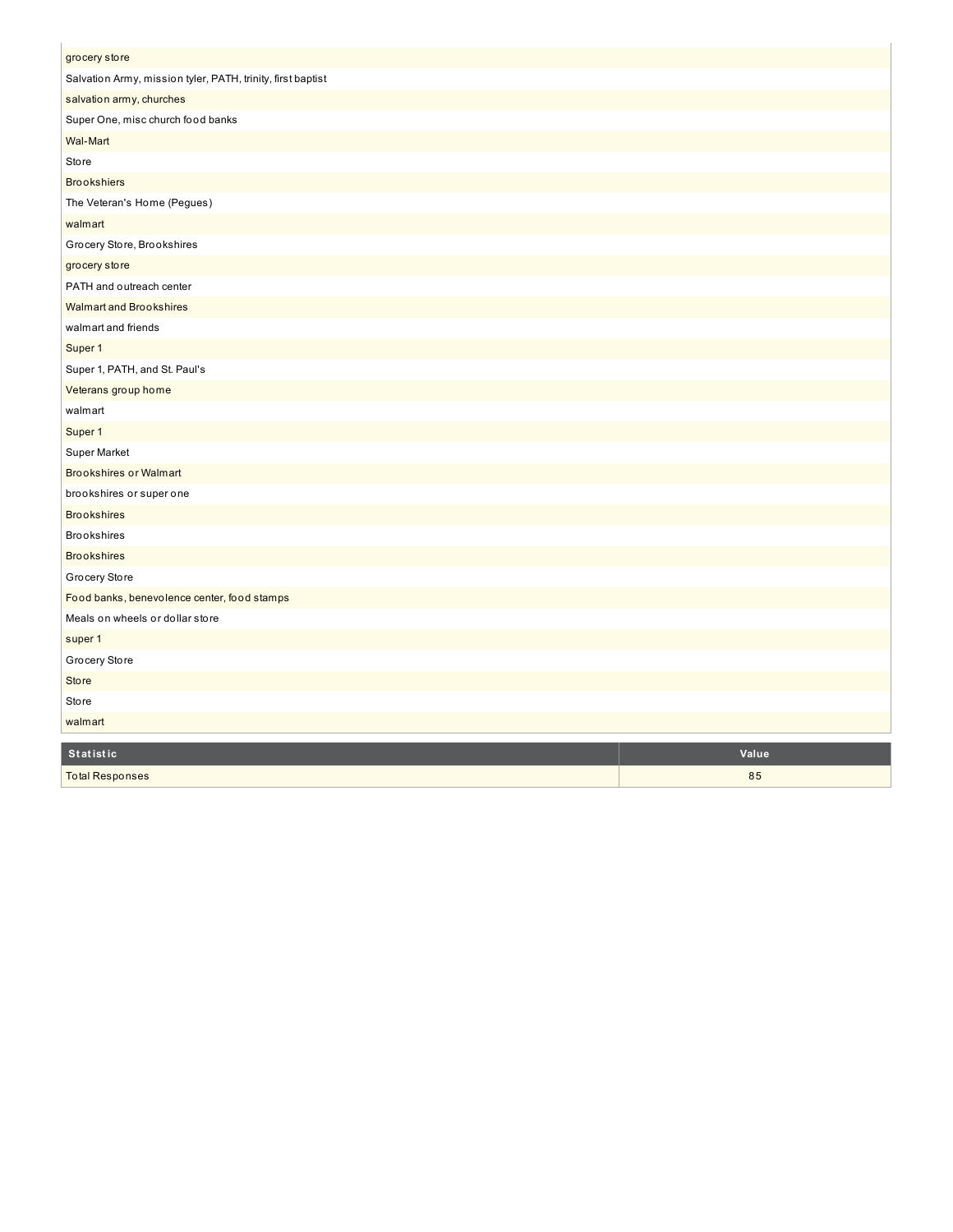# $49_\cdot$  Do you need information on how to cook food for any of these special<br>diets? (Read list and mark all that apply)

| #              | Answer                      | <b>Bar</b> | Response      | %     |
|----------------|-----------------------------|------------|---------------|-------|
| $\mathbf{1}$   | <b>Diabetes</b>             |            | 19            | 63%   |
| 2              | Hypertension                |            | 14            | 47%   |
| 3              | <b>Heart Disease</b>        |            | 11            | 37%   |
| $\overline{4}$ | <b>HIV/AIDS</b>             |            | $\mathcal{P}$ | 7%    |
| 5              | <b>Gluten</b> free          |            | 3             | 10%   |
| 6              | No, do not need information |            | 4             | 13%   |
| $\overline{ }$ | Other                       |            | $\Omega$      | $0\%$ |

#### **Ot her**

| Statistic              | Value |
|------------------------|-------|
| Min Value              |       |
| Max Value              |       |
| <b>Total Responses</b> | 30    |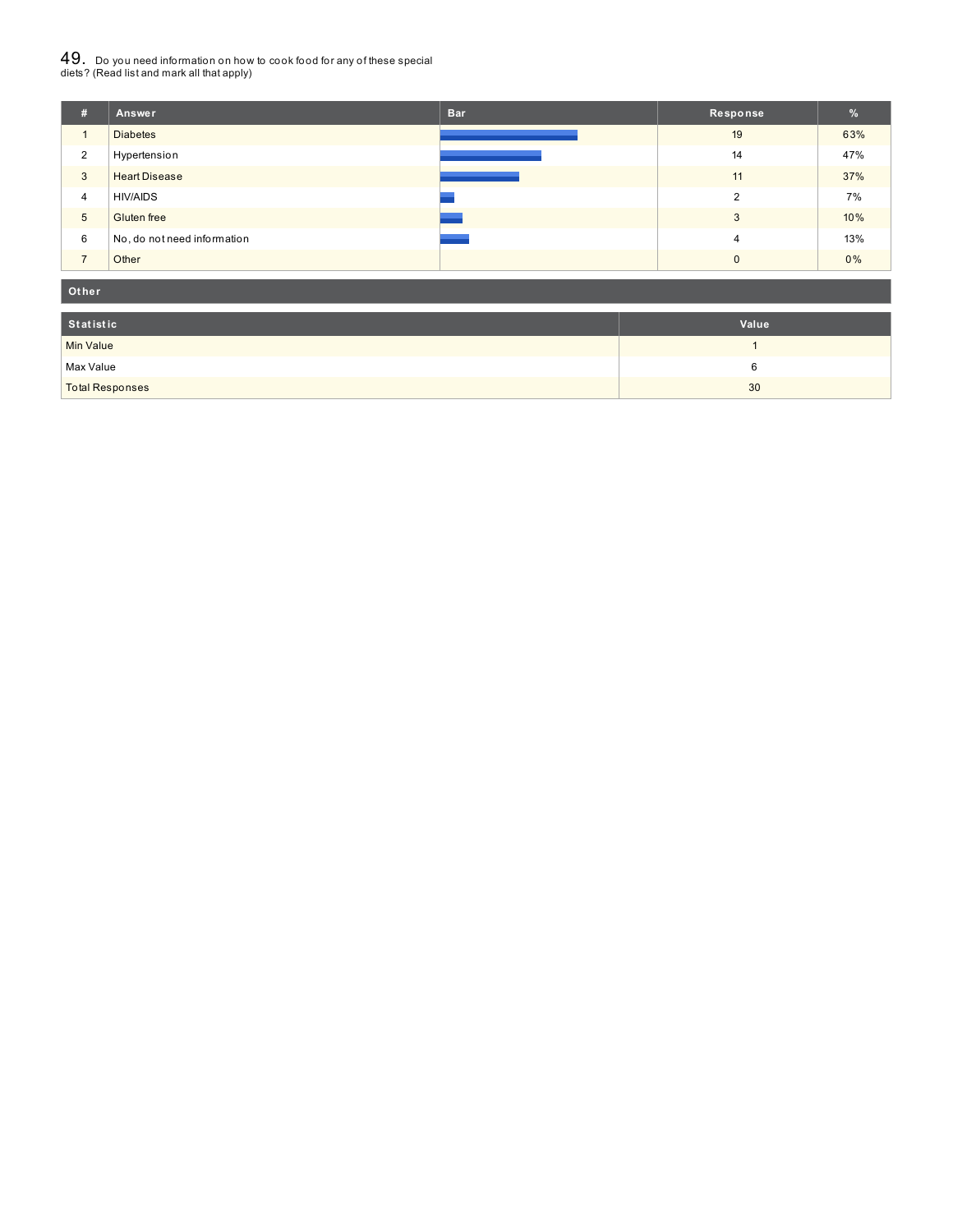#### 50. Do you need information on food nutrition?

| #                         | Answer    | <b>Bar</b>     |                | Response | $\frac{9}{6}$ |
|---------------------------|-----------|----------------|----------------|----------|---------------|
| $\mathbf{1}$              | Yes       |                | 26             |          | 30%           |
| 2                         | No        |                |                | 62       | 70%           |
|                           | Total     |                |                | 88       |               |
|                           |           |                |                |          |               |
|                           | Statistic |                |                | Value    |               |
| <b>Min Value</b>          |           | $\overline{1}$ |                |          |               |
| Max Value                 |           |                | $\overline{2}$ |          |               |
| Mean                      |           |                |                | 1.70     |               |
| Variance                  |           | 0.21           |                |          |               |
| <b>Standard Deviation</b> |           |                |                | 0.46     |               |
| <b>Total Responses</b>    |           |                |                | 88       |               |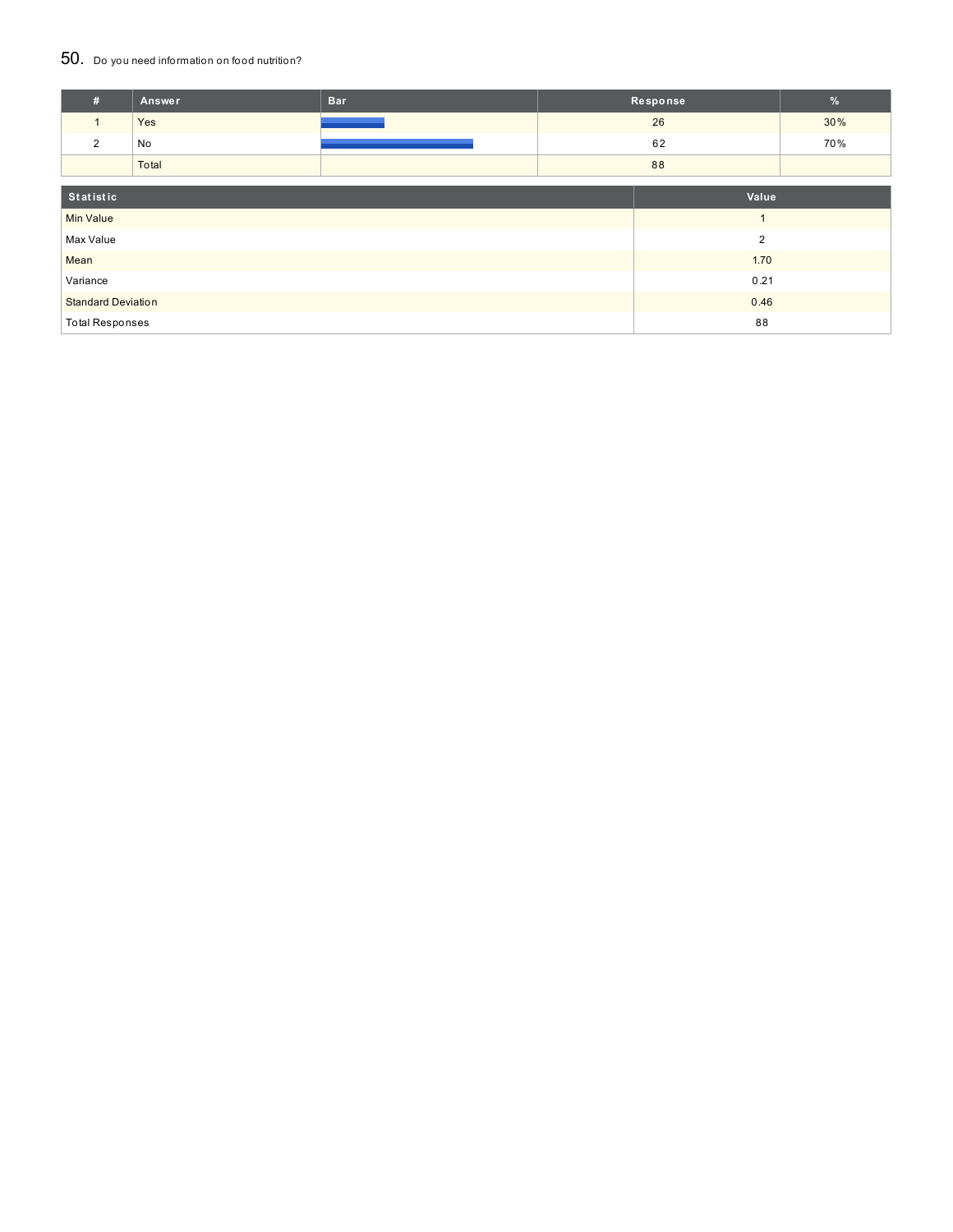## 51. Do you need to know how to store food so it will last longer?

| #                         | Answer    | <b>Bar</b>     |      | Response | $\%$ |
|---------------------------|-----------|----------------|------|----------|------|
| $\mathbf{1}$              | Yes       |                |      | 22       | 25%  |
| $\overline{2}$            | No        |                |      | 65       | 75%  |
|                           | Total     |                |      | 87       |      |
|                           |           |                |      |          |      |
|                           | Statistic |                |      | Value    |      |
| <b>Min Value</b>          |           |                |      |          |      |
| Max Value                 |           | $\overline{2}$ |      |          |      |
| Mean                      |           |                |      | 1.75     |      |
| Variance                  |           |                | 0.19 |          |      |
| <b>Standard Deviation</b> |           | 0.44           |      |          |      |
| <b>Total Responses</b>    |           |                | 87   |          |      |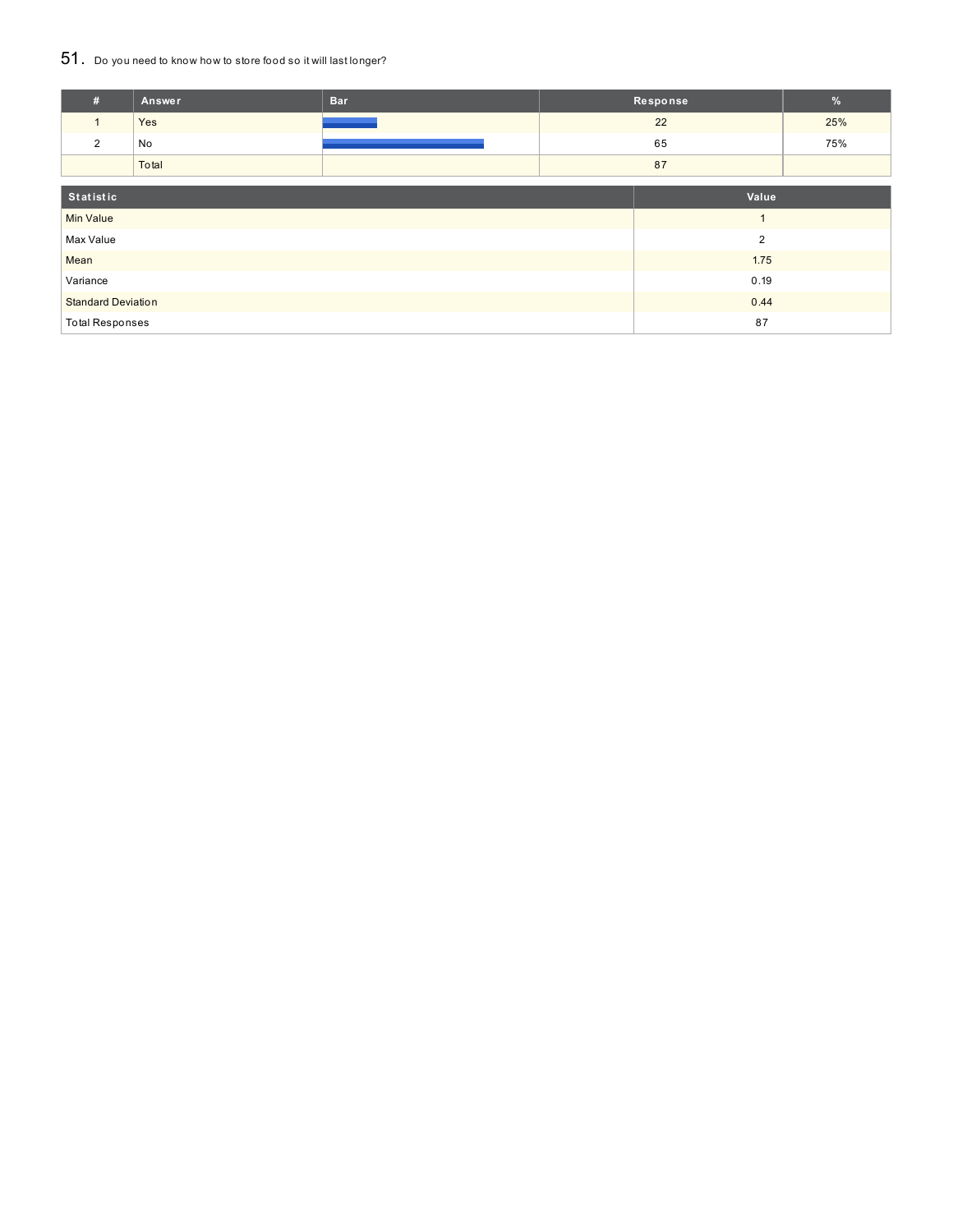# $52_\cdot$  Please tell me if you or someone in your household has any of these<br>healthcare needs. (Read list and mark all that apply)

| #              | Answer                                      | <b>Bar</b> | Response       | %     |
|----------------|---------------------------------------------|------------|----------------|-------|
| $\mathbf{1}$   | Adult diagnosed with disability             |            | 25             | 30%   |
| 2              | AIDS/HIV risk                               |            | $\mathbf 0$    | $0\%$ |
| $\mathbf{3}$   | Child diagnosed with disability             |            | $\overline{4}$ | 5%    |
| $\overline{4}$ | Dental care                                 |            | 38             | 46%   |
| $\sqrt{5}$     | <b>Diabetes</b>                             |            | 33             | 40%   |
| 6              | Eye/vision care                             |            | 42             | 51%   |
| $\overline{7}$ | <b>General Medical care</b>                 |            | 25             | 30%   |
| 8              | Hearing care                                |            | 16             | 20%   |
| 9              | <b>Heart Disease</b>                        |            | 15             | 18%   |
| 10             | Hypertension                                |            | 32             | 39%   |
| 11             | Medical equipment                           |            | 17             | 21%   |
| 12             | Mental Health care                          |            | 20             | 24%   |
| 13             | <b>NONE</b>                                 |            | 28             | 34%   |
| 15             | prescription medication (\$ for)            |            | $\mathbf{1}$   | $1\%$ |
| 16             | Prosthesis                                  |            | 21             | 26%   |
| 17             | Pulmonary Disease (COPD, Emphysema, Asthma) |            | $\mathbf{1}$   | 1%    |
| 18             | STD's (Sexually transmitted diseases)       |            | 3              | 4%    |
| 19             | Substance abuse treatment                   |            | $\mathbf{1}$   | 1%    |
| 20             | Teen pregnancy                              |            | 20             | 24%   |
| 21             | Transportation to appointments              |            | 24             | 29%   |
| 22             | Other                                       |            | 9              | 11%   |
| 23             | sleep problems                              |            | $\mathbf 0$    | 0%    |
| Other          |                                             |            |                |       |

| Statistic              | Value |
|------------------------|-------|
| <b>Min Value</b>       |       |
| Max Value              | 22    |
| <b>Total Responses</b> | 82    |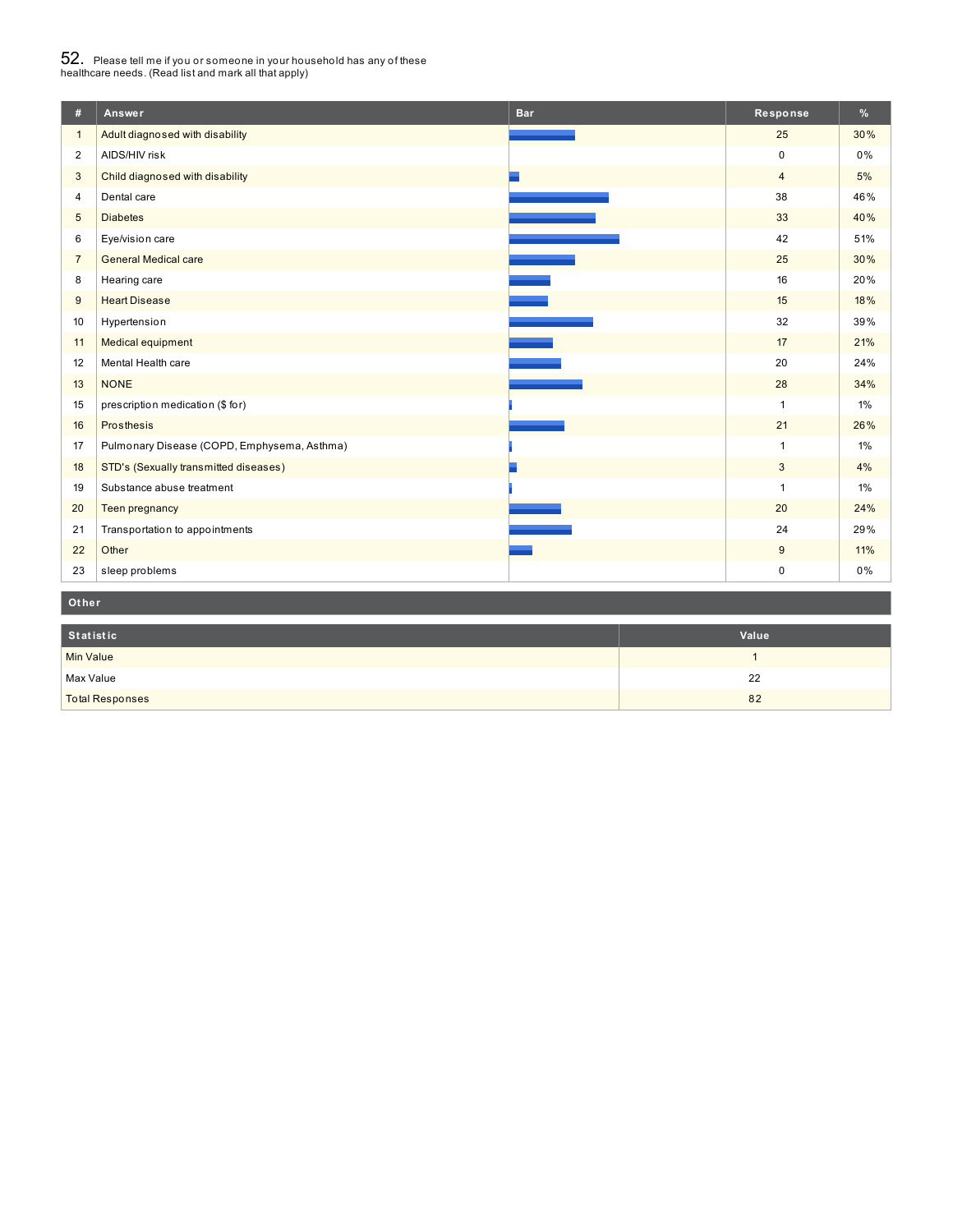#### 53. Do you have health insurance or other health care coverage?

| $\#$                           | Answer                                           | <b>Bar</b> | Response | $\%$ |  |  |  |  |
|--------------------------------|--------------------------------------------------|------------|----------|------|--|--|--|--|
| $\mathbf{1}$                   | Yes, please specify                              |            | 70       | 80%  |  |  |  |  |
| $\sqrt{2}$                     | No                                               |            | 17       | 20%  |  |  |  |  |
|                                | Total                                            |            | 87       |      |  |  |  |  |
|                                |                                                  |            |          |      |  |  |  |  |
|                                | Yes, please specify                              |            |          |      |  |  |  |  |
| Medicare                       |                                                  |            |          |      |  |  |  |  |
| Medicare                       |                                                  |            |          |      |  |  |  |  |
|                                | Medicare                                         |            |          |      |  |  |  |  |
|                                | Blue Cross & Medicare                            |            |          |      |  |  |  |  |
|                                | <b>Medicare and Medicaid</b>                     |            |          |      |  |  |  |  |
| <b>Father Provides</b>         |                                                  |            |          |      |  |  |  |  |
| Medicare                       |                                                  |            |          |      |  |  |  |  |
| Medicare                       |                                                  |            |          |      |  |  |  |  |
|                                | <b>Medicare and Medicaid</b>                     |            |          |      |  |  |  |  |
|                                | Medicare and Medicaid                            |            |          |      |  |  |  |  |
| Medicare                       |                                                  |            |          |      |  |  |  |  |
| Medicare                       |                                                  |            |          |      |  |  |  |  |
| Idigent care<br>Medicare       |                                                  |            |          |      |  |  |  |  |
|                                |                                                  |            |          |      |  |  |  |  |
|                                | <b>Medicaid and Medicare</b>                     |            |          |      |  |  |  |  |
| Medicare; Medicaid<br>Medicare |                                                  |            |          |      |  |  |  |  |
| Medicare                       |                                                  |            |          |      |  |  |  |  |
|                                | <b>Blue Cross Blue Shield</b>                    |            |          |      |  |  |  |  |
| Medicare                       |                                                  |            |          |      |  |  |  |  |
| <b>Medicaire Advantage</b>     |                                                  |            |          |      |  |  |  |  |
|                                | Medicare United Healthcare Plan Care Improvement |            |          |      |  |  |  |  |
| Medicare                       |                                                  |            |          |      |  |  |  |  |
| Medicare/Medicaid              |                                                  |            |          |      |  |  |  |  |
| Medicare                       |                                                  |            |          |      |  |  |  |  |
| medicare                       |                                                  |            |          |      |  |  |  |  |
| Medicare; Medicaid             |                                                  |            |          |      |  |  |  |  |
| MDCR/MDCD                      |                                                  |            |          |      |  |  |  |  |
|                                | medicare medicaid, va                            |            |          |      |  |  |  |  |
| Medicare; Medicaid             |                                                  |            |          |      |  |  |  |  |
|                                | Medicare; Medicare Supplement                    |            |          |      |  |  |  |  |
| Medicare Supplment             |                                                  |            |          |      |  |  |  |  |
| Medicaid                       |                                                  |            |          |      |  |  |  |  |
|                                | VA/Medicare/Tricare/GI                           |            |          |      |  |  |  |  |
| Medicare/UT BCBS               |                                                  |            |          |      |  |  |  |  |
|                                | Medicaid and Medicare                            |            |          |      |  |  |  |  |
| Medicare                       |                                                  |            |          |      |  |  |  |  |
|                                | medicare and bcbs                                |            |          |      |  |  |  |  |
|                                | Medicare and Supplment                           |            |          |      |  |  |  |  |
| Medicare Medicaid              |                                                  |            |          |      |  |  |  |  |
|                                | Medicare/Medicaid/CBA                            |            |          |      |  |  |  |  |
|                                | Medicaid/Medicare                                |            |          |      |  |  |  |  |
| Medicaid                       |                                                  |            |          |      |  |  |  |  |
| Medicare and VA                |                                                  |            |          |      |  |  |  |  |
| medicare Tricare               |                                                  |            |          |      |  |  |  |  |
|                                | Medicare Advantage Plan                          |            |          |      |  |  |  |  |
| Medicare; Tri-Care             |                                                  |            |          |      |  |  |  |  |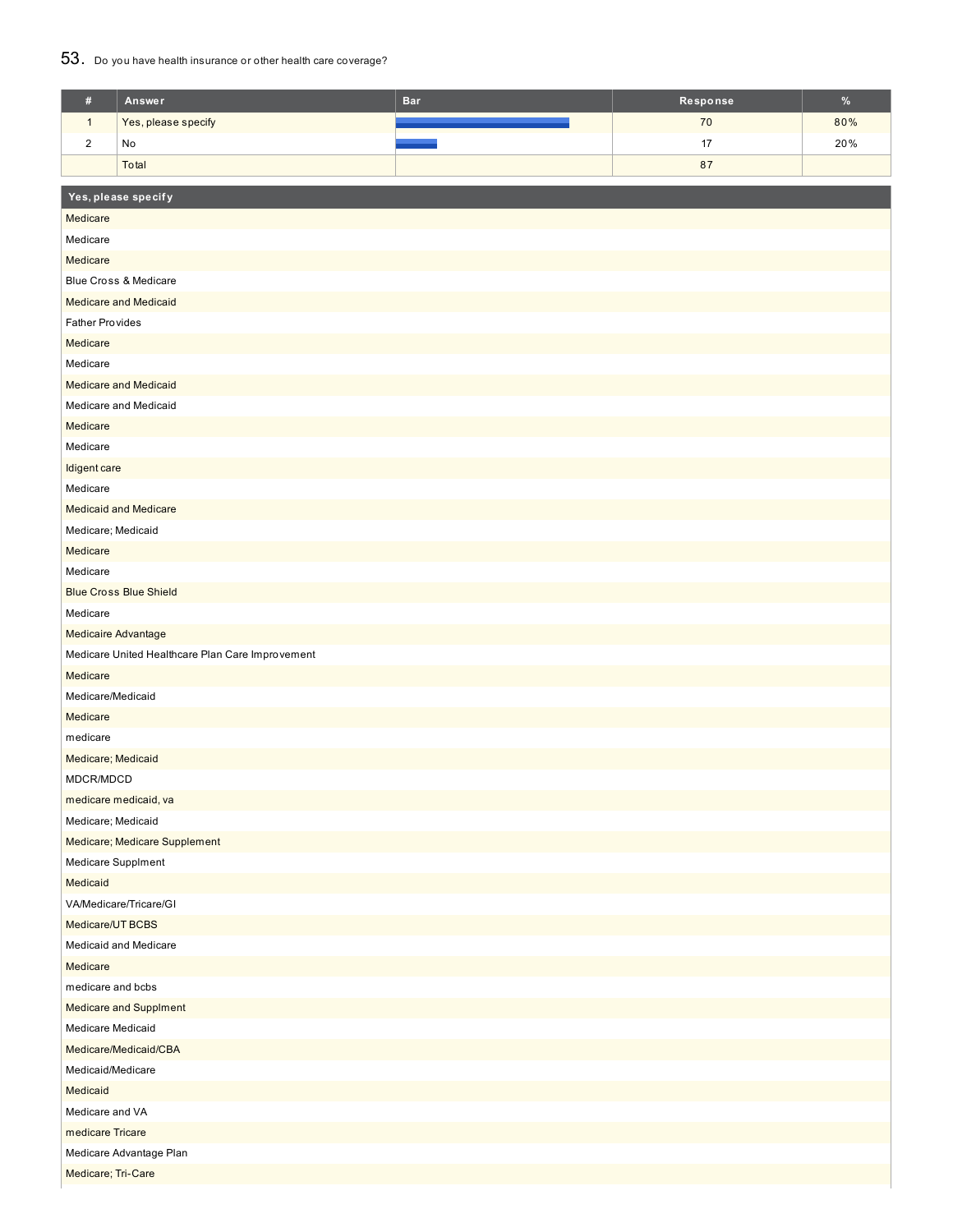| Medicare and Medicaid          |
|--------------------------------|
| <b>Medicaid and TRIcare</b>    |
| Medcare                        |
| Medicaid and medicare          |
| Medicare                       |
| medicare                       |
| Medicaid and medicare          |
| <b>US Military Services</b>    |
| Medicare                       |
| medicare, medicaid, private    |
| Medicare and ARP               |
| Medicare and TRIcare           |
| <b>Tricare and Medicare</b>    |
| <b>Medicare and Supplement</b> |
| Medicaid and Medicare          |
| <b>Medicaid and Medicare</b>   |
| Medicare, VA                   |
| Medicare                       |
| Medicare                       |
| blue cross blue shield         |

| Statistic                 | Value |
|---------------------------|-------|
| Min Value                 |       |
| Max Value                 | ົ     |
| Mean                      | 1.20  |
| Variance                  | 0.16  |
| <b>Standard Deviation</b> | 0.40  |
| <b>Total Responses</b>    | 87    |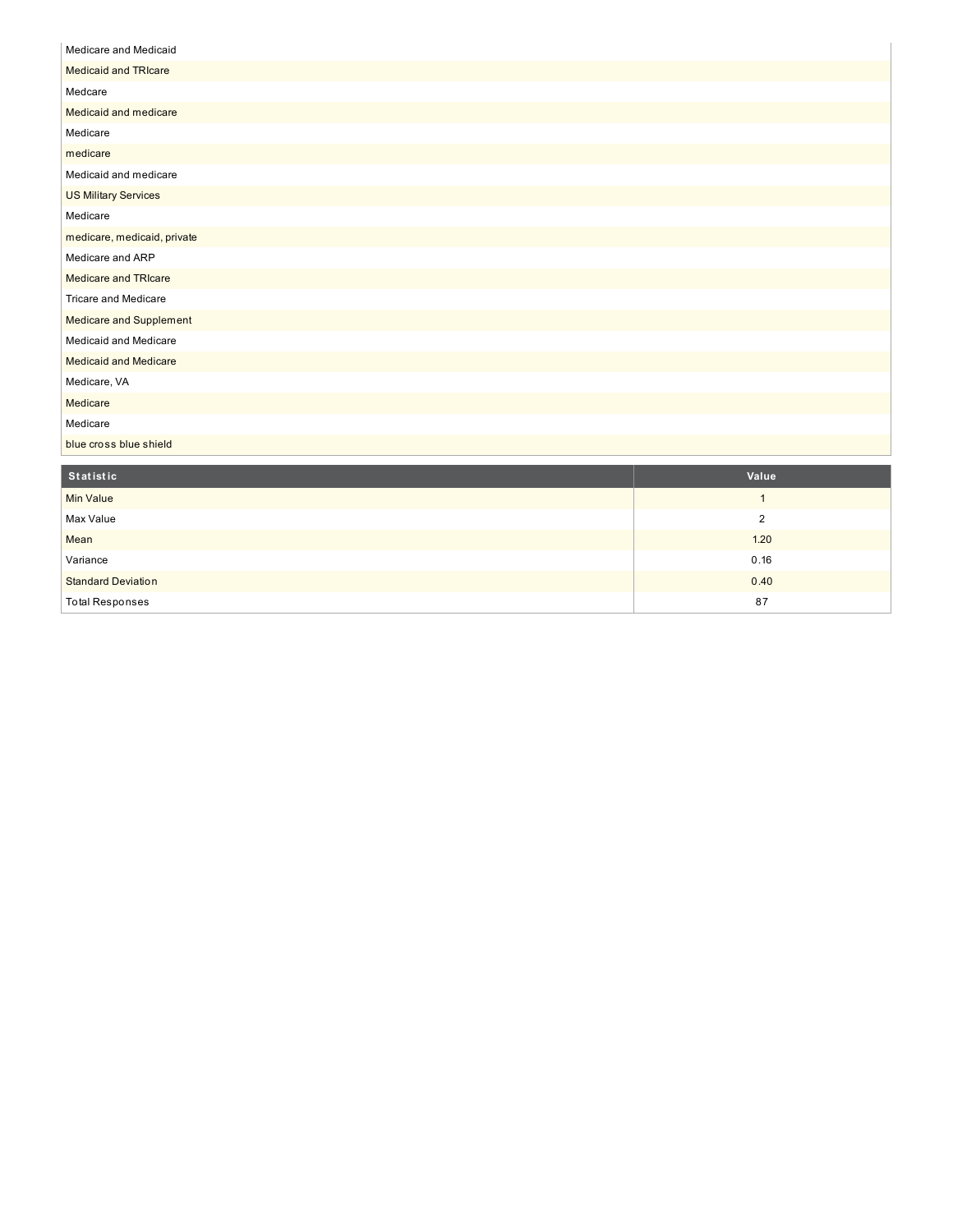## 54. Are there others in your household who are uninsured?

| #                         | Answer                                 | <b>Bar</b> |      | Response | %   |
|---------------------------|----------------------------------------|------------|------|----------|-----|
| $\overline{2}$            | Yes                                    |            |      | 16       | 24% |
|                           | No, others in household have insurance |            |      | 34       | 50% |
| $\mathbf{3}$              | No others in my household              |            |      | 18       | 26% |
|                           | Total                                  |            |      | 68       |     |
|                           |                                        |            |      |          |     |
| Statistic                 |                                        |            |      | Value    |     |
| <b>Min Value</b>          |                                        |            |      |          |     |
| Max Value                 |                                        |            |      | 3        |     |
| Mean                      |                                        |            | 1.76 |          |     |
| Variance                  |                                        |            | 0.72 |          |     |
| <b>Standard Deviation</b> |                                        |            | 0.85 |          |     |
|                           | <b>Total Responses</b>                 |            |      | 68       |     |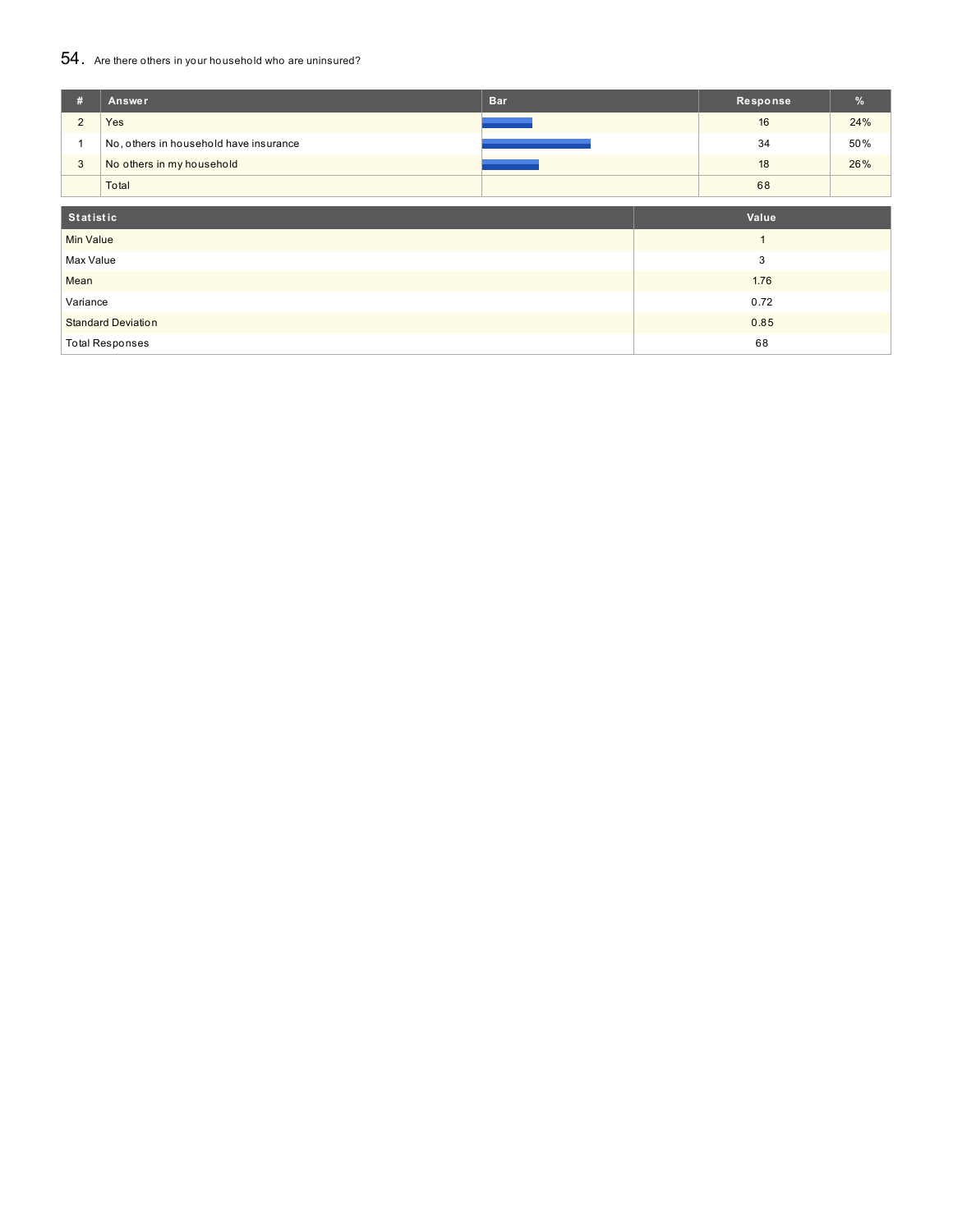## 55. Who provides your health insurance?

| Ŧ.       | Answer     | <b>Bar</b> | Response | %   |
|----------|------------|------------|----------|-----|
|          | Self       |            | 4        | 6%  |
| $\Omega$ | Employer   |            |          | 3%  |
| 3        | Government |            | 58       | 83% |
| 4        | Other      |            | 6        | 9%  |
|          | Total      |            | 70       |     |

**Ot her**

previous employer and governement

Medicare

#### husband's employment and government

I bought my Medicare and Government pays for my VA

Disability

Health Spring

| Statistic                 | Value |
|---------------------------|-------|
| <b>Min Value</b>          |       |
| Max Value                 |       |
| Mean                      | 2.94  |
| Variance                  | 0.34  |
| <b>Standard Deviation</b> | 0.59  |
| <b>Total Responses</b>    | 70    |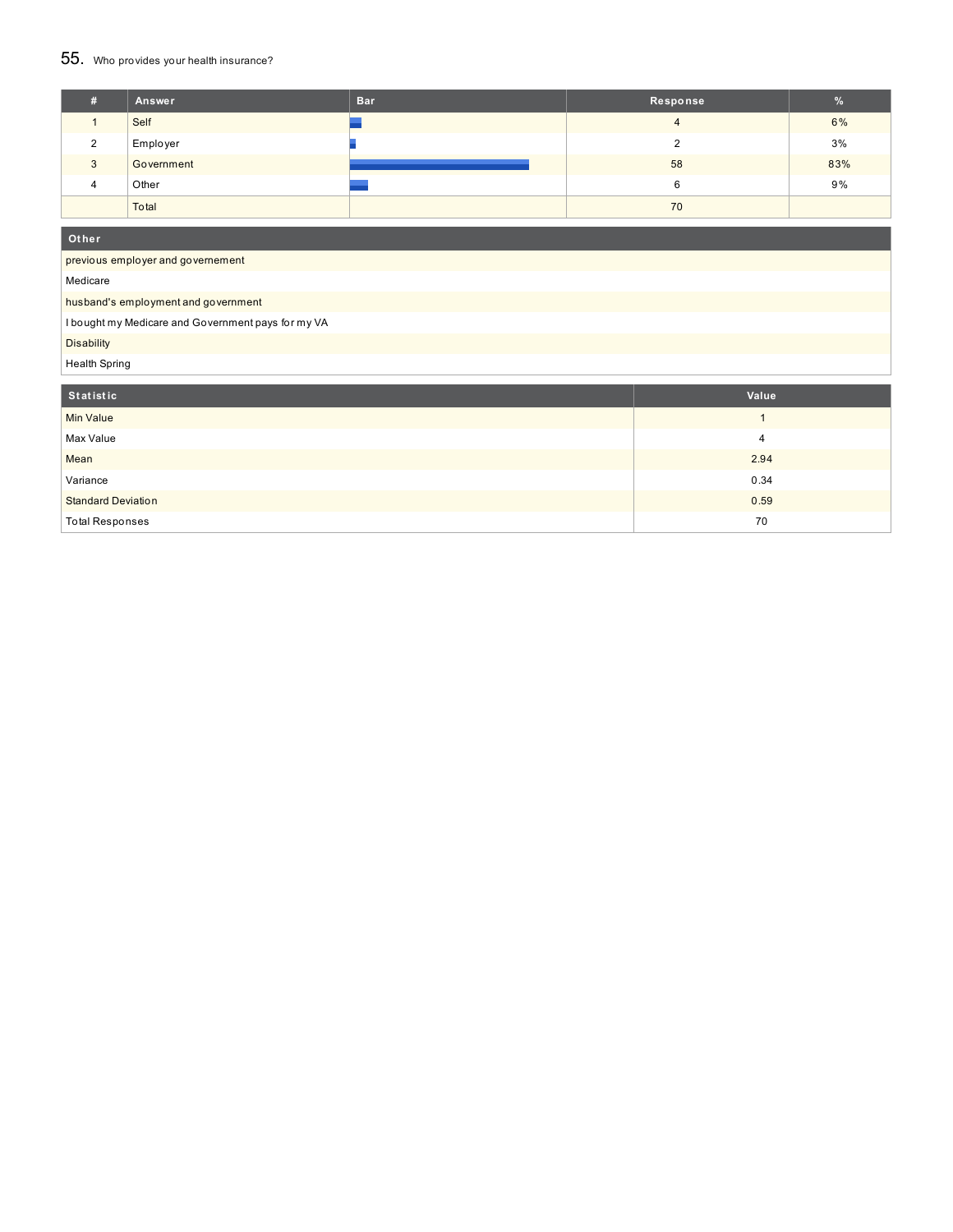# $56_\cdot$  Tell me if you have any of these financial needs or problems. (Read list<br>and mark all that apply)

| #              | <b>Bar</b><br>Answer                                                                                                                             | Response | %   |
|----------------|--------------------------------------------------------------------------------------------------------------------------------------------------|----------|-----|
|                | Achieving a "living wage" of income (if you achieve a "living wage" it means you don't need help<br>from social services or government programs) | 26       | 31% |
| 2              | Health insurance                                                                                                                                 | 24       | 28% |
| 3              | Car insurance                                                                                                                                    | 15       | 18% |
| 4              | Home/Renter insurance                                                                                                                            | 18       | 21% |
| 5              | Need help collecting child support                                                                                                               | 3        | 4%  |
| 6              | Need TANF (temporary assistance for needy families)                                                                                              | 8        | 9%  |
| $\overline{7}$ | Budgeting-getting the most from your money & prioritizing                                                                                        | 18       | 21% |
| 8              | Bank account                                                                                                                                     | 10       | 12% |
| 9              | <b>NONE</b>                                                                                                                                      | 27       | 32% |
| 10             | Have bad credit rating                                                                                                                           | 29       | 34% |
| 11             | Have past due bills                                                                                                                              | 18       | 21% |
| 12             | Currently in collections                                                                                                                         | 29       | 34% |
|                |                                                                                                                                                  |          |     |

| Statistic              | Value |
|------------------------|-------|
| <b>Min Value</b>       |       |
| Max Value              | 12    |
| <b>Total Responses</b> | 85    |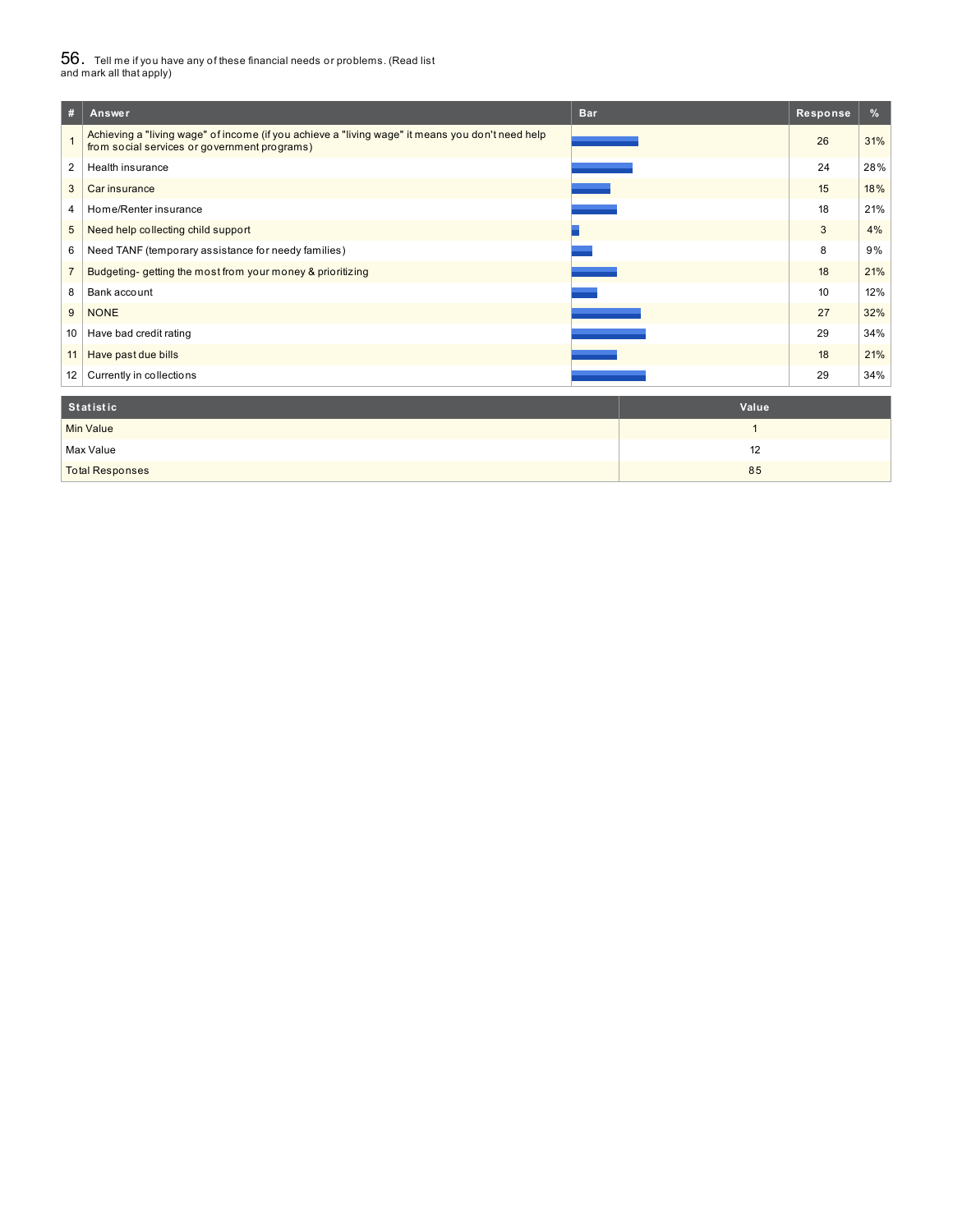## 57. Are you a US veteran?

| #                         | Answer         | <b>Bar</b> |      | Response | $\%$ |
|---------------------------|----------------|------------|------|----------|------|
| $\mathbf{1}$              | Yes            |            |      | 12       | 14%  |
| 2                         | No             |            |      | 75       | 86%  |
|                           | Total          |            |      | 87       |      |
|                           |                |            |      |          |      |
| Statistic<br>Value        |                |            |      |          |      |
| <b>Min Value</b>          |                |            |      |          |      |
| Max Value                 | $\overline{2}$ |            |      |          |      |
| Mean                      |                |            |      | 1.86     |      |
| Variance                  |                |            | 0.12 |          |      |
| <b>Standard Deviation</b> |                |            | 0.35 |          |      |
| <b>Total Responses</b>    |                |            | 87   |          |      |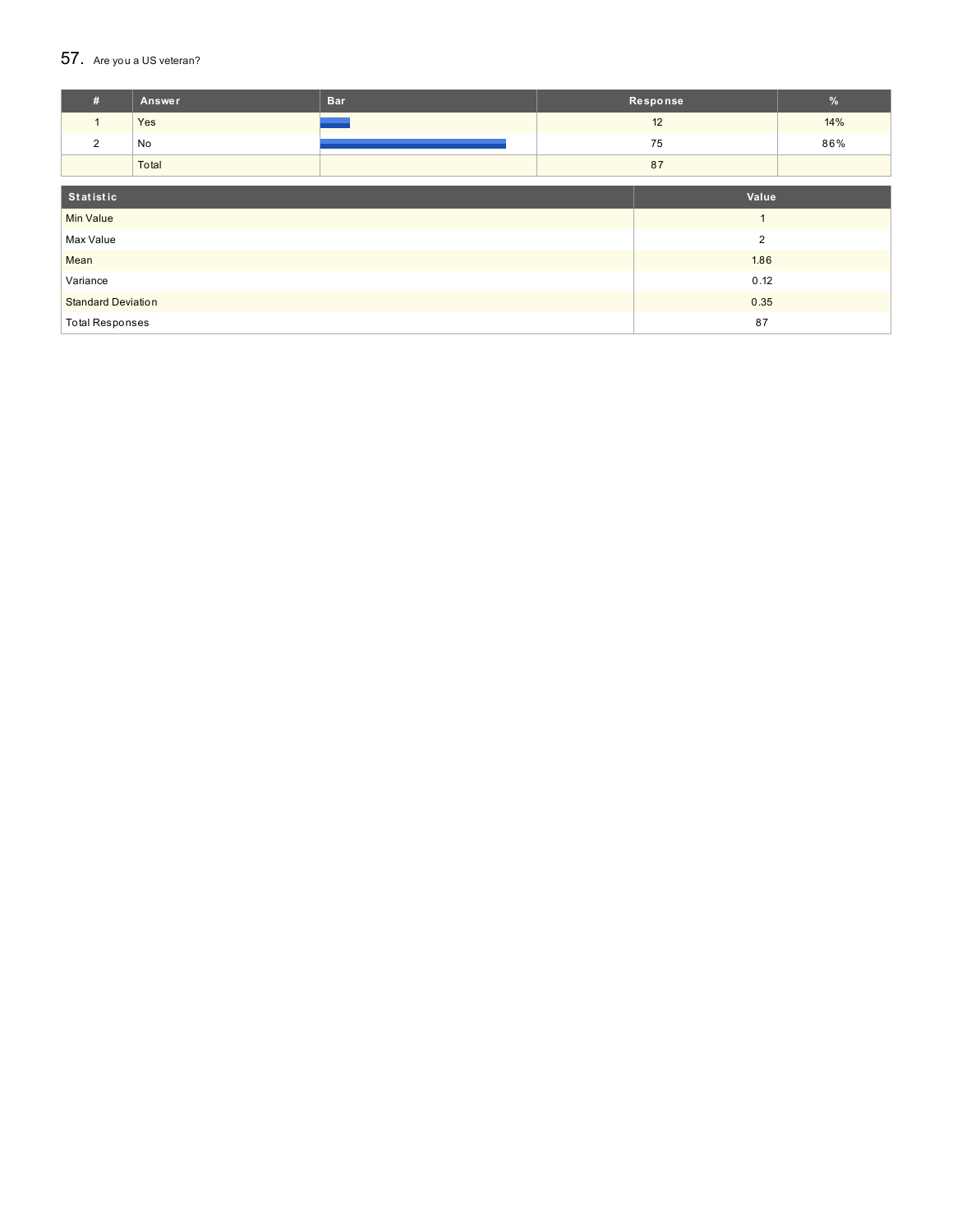#### 58. If you are, are you receiving veteran's benefits?

| #                           | Answer         | <b>Bar</b> |      | Response        | $\frac{9}{6}$ |
|-----------------------------|----------------|------------|------|-----------------|---------------|
| $\mathbf{1}$                | Yes            |            |      | $6\phantom{1}6$ | 50%           |
| $\overline{2}$              | No             |            |      | 6               | 50%           |
|                             | Total          |            |      | 12              |               |
| Statistic                   |                |            |      | Value           |               |
| <b>Min Value</b>            | $\overline{ }$ |            |      |                 |               |
| Max Value<br>$\overline{2}$ |                |            |      |                 |               |
| Mean                        |                |            |      | 1.50            |               |
| Variance                    |                |            | 0.27 |                 |               |
| <b>Standard Deviation</b>   |                |            |      | 0.52            |               |
| <b>Total Responses</b>      |                |            | 12   |                 |               |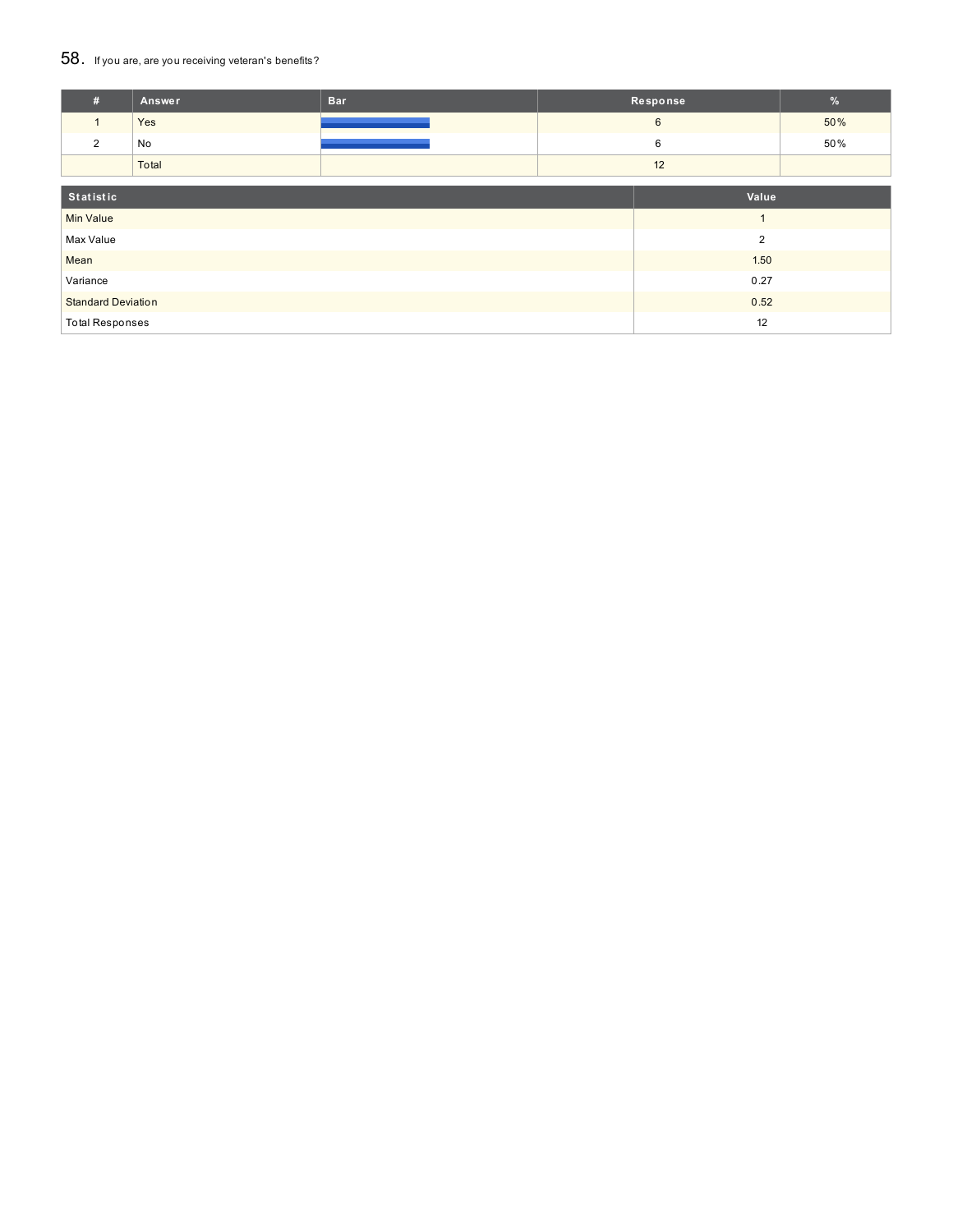#### 59. If you are not receiving veteran's benefits, do you need help getting them?

| #                           | Answer | <b>Bar</b> |      | Response       | $\%$ |
|-----------------------------|--------|------------|------|----------------|------|
|                             | Yes    |            |      | $\overline{4}$ | 67%  |
| $\overline{2}$              | No     |            |      | $\overline{2}$ | 33%  |
|                             | Total  |            |      | 6              |      |
| Statistic                   |        |            |      | Value          |      |
| <b>Min Value</b>            |        |            |      |                |      |
| Max Value<br>$\overline{2}$ |        |            |      |                |      |
| Mean                        |        |            |      | 1.33           |      |
| Variance                    |        | 0.27       |      |                |      |
| <b>Standard Deviation</b>   |        |            | 0.52 |                |      |
| <b>Total Responses</b>      |        |            | 6    |                |      |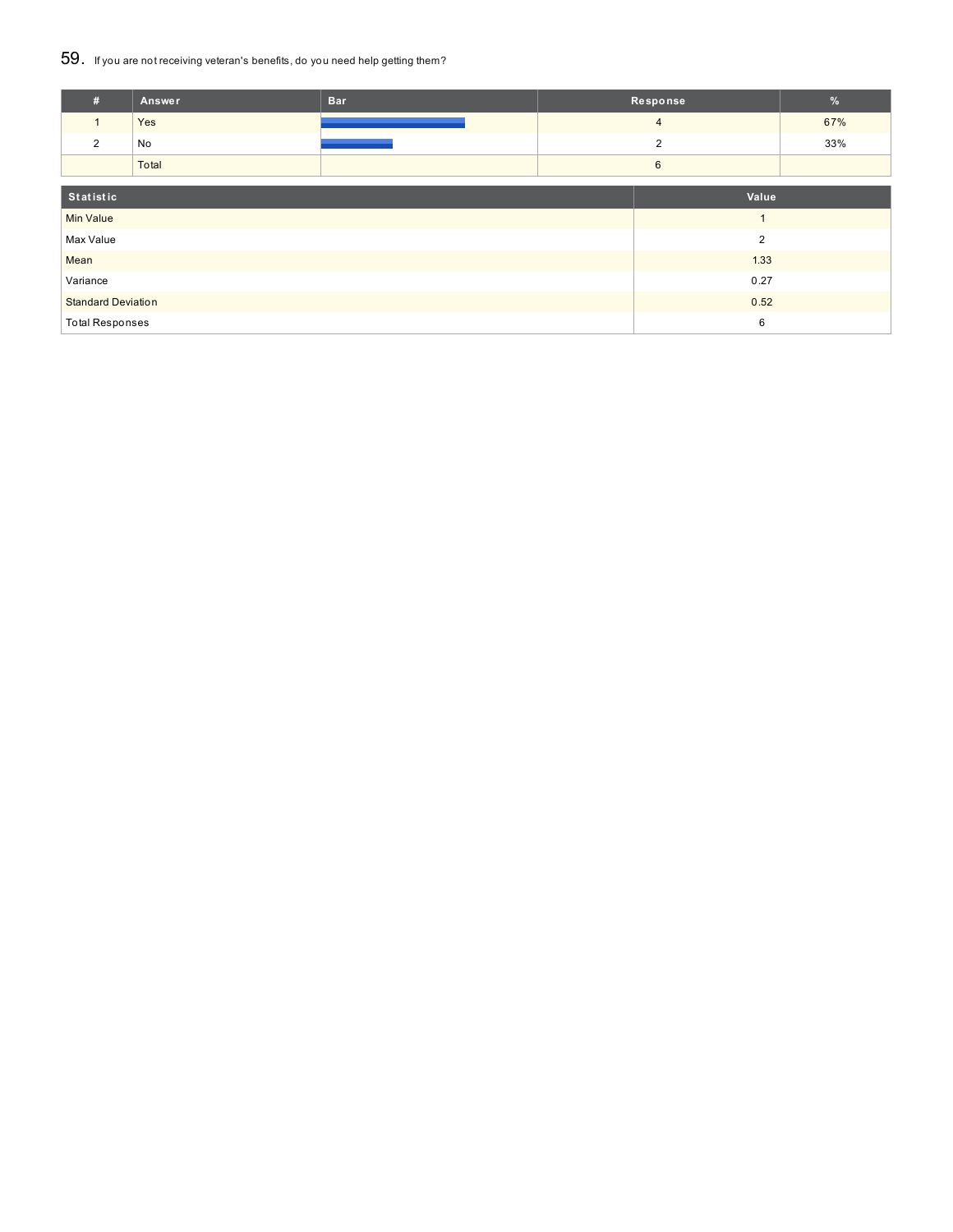# $60_\cdot$  If you are a veteran or dependent, do you need assistance with any of the<br>following? (Read list and mark all that apply)

| #                | Answer                              | <b>Bar</b> | Response       | $\frac{9}{6}$ |
|------------------|-------------------------------------|------------|----------------|---------------|
| $\mathbf{1}$     | <b>Burial and Memorial</b>          |            | $\mathbf{0}$   | 0%            |
| $\overline{2}$   | Connecting to Veteran Organization  |            | $\mathbf{1}$   | 8%            |
| 3                | <b>Disability</b>                   |            | $\mathbf{1}$   | 8%            |
| $\overline{4}$   | <b>Education and Training</b>       |            | $\mathbf 0$    | $0\%$         |
| 5                | <b>Employment</b>                   |            | $\mathbf{1}$   | 8%            |
| 6                | <b>Health Care</b>                  |            | $\overline{1}$ | 8%            |
| $\overline{7}$   | Healthcare for family members       |            | $\mathbf{1}$   | 8%            |
| 8                | Housing                             |            | $\overline{2}$ | 17%           |
| 9                | Life Insurance                      |            | $\mathbf{1}$   | 8%            |
| 10 <sup>10</sup> | Medals and records                  |            | $\mathbf 0$    | 0%            |
| 11               | <b>Medical benefits</b>             |            | $\mathbf{1}$   | 8%            |
| 12               | Mental Health Care                  |            | $\mathbf{1}$   | 8%            |
| 13               | Pension                             |            | $\mathbf{0}$   | $0\%$         |
| 14               | Reserve and Guard                   |            | $\mathbf 0$    | 0%            |
| 15               | <b>Special and Limited Benefits</b> |            | $\mathbf{0}$   | 0%            |
| 16               | <b>Transition Assistance</b>        |            | $\mathbf 0$    | 0%            |
| 17               | Transportation                      |            | $\mathbf{0}$   | 0%            |
| 18               | VA claim Appeals                    |            | $\overline{2}$ | 17%           |
| 19               | Women Veteran Health Services       |            | $\mathbf{0}$   | 0%            |
| 20               | Other                               |            | $\pmb{0}$      | 0%            |
| 21               | None                                |            | $\overline{7}$ | 58%           |

**Ot her**

| Statistic              | Value |
|------------------------|-------|
| <b>Min Value</b>       |       |
| Max Value              | 21    |
| <b>Total Responses</b> | 12    |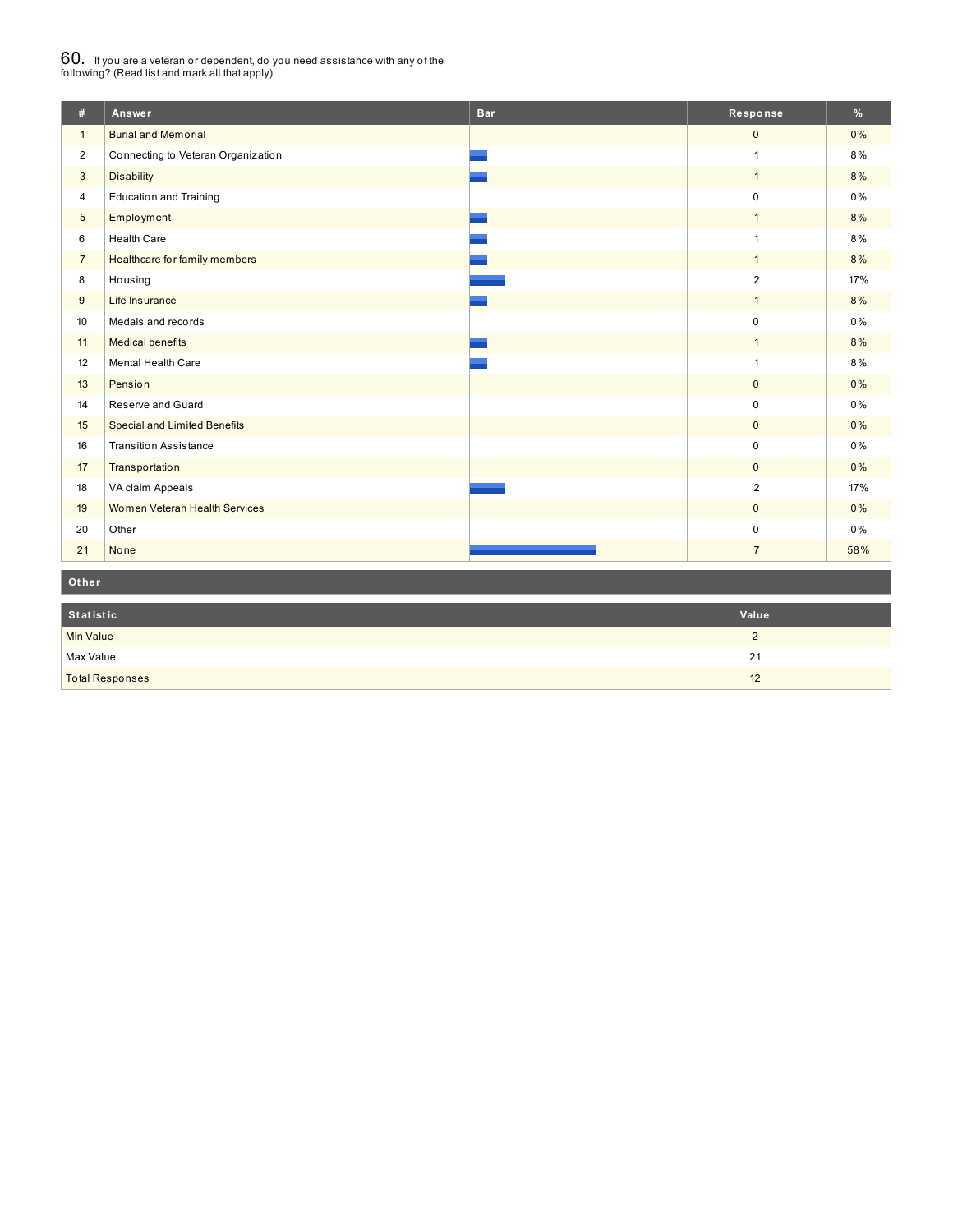#### 61. Do you have any legal needs?

| #                           | Answer | <b>Bar</b> |      | Response | $\frac{9}{6}$ |
|-----------------------------|--------|------------|------|----------|---------------|
| $\mathbf{1}$                | Yes    |            |      | 10       | 12%           |
| 2                           | No     |            |      | 76       | 88%           |
|                             | Total  |            |      | 86       |               |
|                             |        |            |      |          |               |
| Statistic                   |        |            |      | Value    |               |
| <b>Min Value</b>            |        |            |      |          |               |
| Max Value<br>$\overline{2}$ |        |            |      |          |               |
| Mean                        |        |            | 1.88 |          |               |
| Variance                    |        |            |      | 0.10     |               |
| <b>Standard Deviation</b>   |        |            |      | 0.32     |               |
| <b>Total Responses</b>      |        |            |      | 86       |               |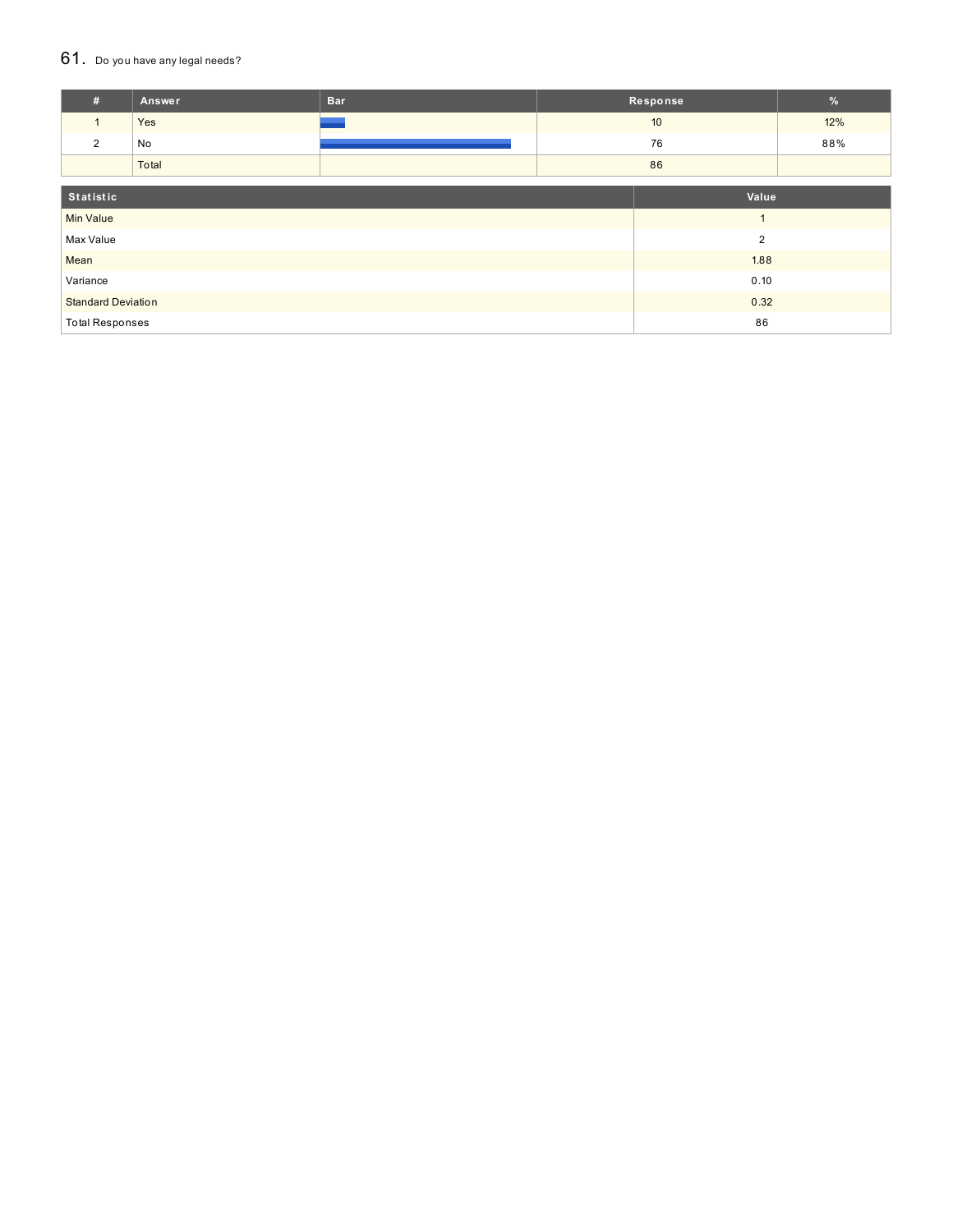#### 62. If yes, what kind of legal needs?

| #               | Answer<br><b>Bar</b>                                      | Response       | %   |
|-----------------|-----------------------------------------------------------|----------------|-----|
| $\mathbf{1}$    | Children's schooling                                      | $\mathbf{0}$   | 0%  |
| 2               | Civil Rights/Liberties                                    | 1              | 10% |
| 3               | Community/Regional                                        | $\mathbf 0$    | 0%  |
| 4               | Discrimination related to Americans with Disabilities Act | 1              | 10% |
| $5\phantom{.0}$ | Family/Domestic                                           | 6              | 60% |
| 6               | <b>Health Related</b>                                     | 3              | 30% |
| $\overline{7}$  | Housing/Property                                          | 3              | 30% |
| 8               | Immigration                                               | $\mathbf 0$    | 0%  |
| 9               | Personal Economic/Injury                                  | $\mathbf{1}$   | 10% |
| 10              | Personal Finance/Consumer                                 | 1              | 10% |
| 11              | <b>Public Benefits</b>                                    | $\overline{2}$ | 20% |
| 12              | Small Business/Farm                                       | 1              | 10% |
| 13              | Veteran                                                   | $\overline{1}$ | 10% |
| 14              | Wills, Estates, Advanced Directives                       | 2              | 20% |
| 15              | <b>Work Related</b>                                       | $\mathbf{1}$   | 10% |
| 16              | Other                                                     | $\mathbf 0$    | 0%  |

**Ot her**

| Statistic              | Value |
|------------------------|-------|
| <b>Min Value</b>       | ▃     |
| Max Value              | 15    |
| <b>Total Responses</b> | 10    |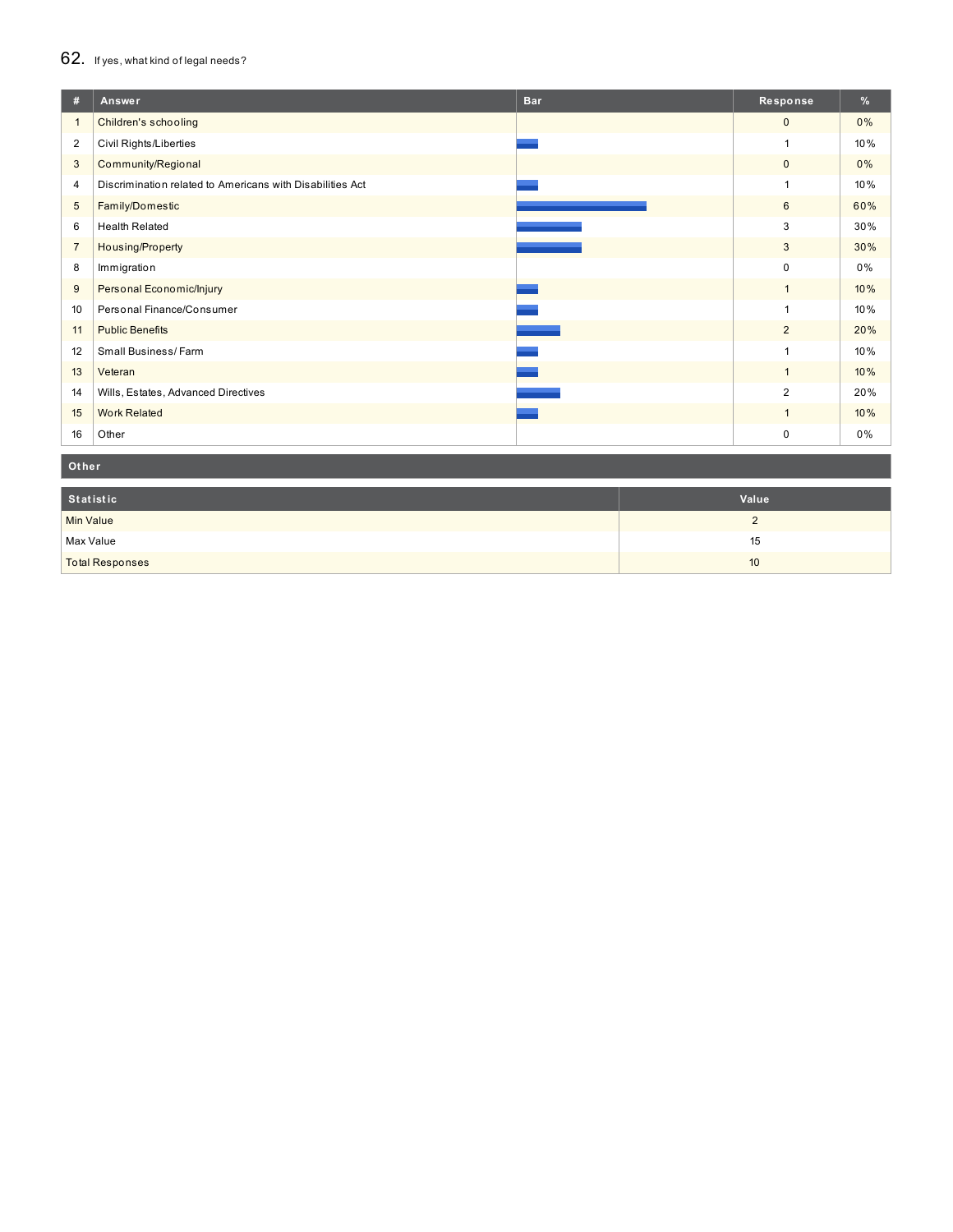| <b>Text Response</b>                                                                                                                             |       |
|--------------------------------------------------------------------------------------------------------------------------------------------------|-------|
| No                                                                                                                                               |       |
| No                                                                                                                                               |       |
| Food assistance and being transported to the places that give people food.                                                                       |       |
| Being able to pay the deposit for utilities. Section 8 housing needed in Smith county.                                                           |       |
| More affordable and available pre-k. And it needs to not be so comlicated to get into CCMS program for children.                                 |       |
| Ask about whether want to go to military or college                                                                                              |       |
| Would be helpful for the Salvation Army to be more available for needy people.                                                                   |       |
| Can't think of anything that was not covered                                                                                                     |       |
| what do I plan to do with my future                                                                                                              |       |
| That even though i said Im working I still live with my mother I only work 8hrs a week taking care of mom. I am disable myself and can't do much |       |
| nothing                                                                                                                                          |       |
| nothing                                                                                                                                          |       |
| I think you've covered most everything.                                                                                                          |       |
| N/A                                                                                                                                              |       |
| I think you covered it all.                                                                                                                      |       |
| Nothing                                                                                                                                          |       |
| Oversight to help people in medium to low-medium income levels. // Labor standards regulation and legislation needs also exist.                  |       |
| I don't know.                                                                                                                                    |       |
| HUD Housing / More advertisement on low-income housing and more affordable housing options                                                       |       |
| N/A                                                                                                                                              |       |
| <b>Nothing Really</b>                                                                                                                            |       |
| I cant thing of anything                                                                                                                         |       |
| Energy efficiency on your home                                                                                                                   |       |
| Nothing Really                                                                                                                                   |       |
| I don't know.                                                                                                                                    |       |
| none                                                                                                                                             |       |
| Nothing you have asked everything                                                                                                                |       |
| Nothing really everything was covered                                                                                                            |       |
| Help with school supplies and clothing                                                                                                           |       |
| Most important thing is to help me get to Phoenix so I can achieve my goals.                                                                     |       |
| Nothing really                                                                                                                                   |       |
| Nothing                                                                                                                                          |       |
| Nothing really. Everything's on there.                                                                                                           |       |
| I can't think of anything.                                                                                                                       |       |
| It's good you covered it all                                                                                                                     |       |
| More specific about medical care.                                                                                                                |       |
| I think you just about covered everything.                                                                                                       |       |
| more people need to know about ut health northeast                                                                                               |       |
| No ya'll are pretty good                                                                                                                         |       |
| You covered a lot and I cant thing of anything else                                                                                              |       |
| can't think of anything                                                                                                                          |       |
| We covered it all                                                                                                                                |       |
| Not much really.                                                                                                                                 |       |
| I think you got it all there.                                                                                                                    |       |
| n/a                                                                                                                                              |       |
| N/A                                                                                                                                              |       |
| n/a                                                                                                                                              |       |
|                                                                                                                                                  |       |
| Statistic                                                                                                                                        | Value |
| <b>Total Responses</b>                                                                                                                           | 47    |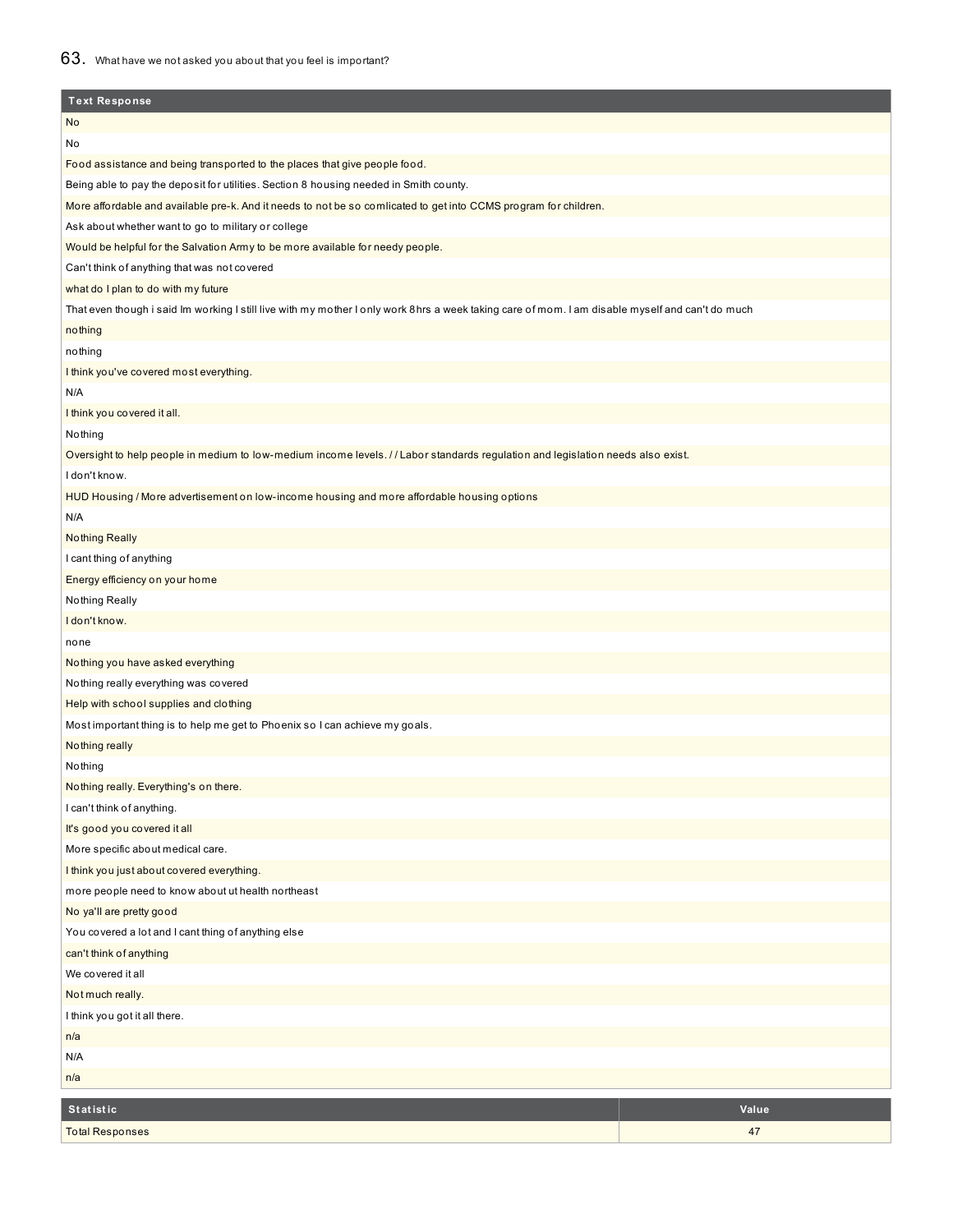### 64. What need do you have that we have not asked you about?

| <b>Text Response</b>                                                                                                                            |       |
|-------------------------------------------------------------------------------------------------------------------------------------------------|-------|
| No                                                                                                                                              |       |
| No                                                                                                                                              |       |
| Gas vouchers. Home furnishings.                                                                                                                 |       |
| need a job                                                                                                                                      |       |
| Help people with diabetes, especially with getting food to fit their diet. Need more money on food stamps to be able to buy food for this diet. |       |
| Can't think of anything at this moment                                                                                                          |       |
| how to prepare for college                                                                                                                      |       |
| Housing Legal Assistance                                                                                                                        |       |
| none                                                                                                                                            |       |
| none                                                                                                                                            |       |
| Nothing that I can think of.                                                                                                                    |       |
| N/A                                                                                                                                             |       |
| None                                                                                                                                            |       |
| Nothing                                                                                                                                         |       |
| General money issues.                                                                                                                           |       |
| Nothing that I can think of.                                                                                                                    |       |
| <b>Mental Health Services</b>                                                                                                                   |       |
| N/A                                                                                                                                             |       |
| N/A                                                                                                                                             |       |
| caregiver support-respite care, rural area transportation to attend health fairs (go bus)                                                       |       |
| Help with neighbor. House is a mess.                                                                                                            |       |
| UT Health Northeast is a great community resource and has been helpful in assessing VA and government benefits.                                 |       |
| Nothing that I can think of                                                                                                                     |       |
| Nothing                                                                                                                                         |       |
| A housing need cause I don't wanna live with my momma forever.                                                                                  |       |
| none                                                                                                                                            |       |
| Nothing                                                                                                                                         |       |
| Nothing                                                                                                                                         |       |
| More info abput services available.                                                                                                             |       |
| (Shook head no)                                                                                                                                 |       |
| Thats it                                                                                                                                        |       |
| Nothing                                                                                                                                         |       |
| Nothing.                                                                                                                                        |       |
| None.                                                                                                                                           |       |
| You covered all my needs                                                                                                                        |       |
| Nothing                                                                                                                                         |       |
| Nothing                                                                                                                                         |       |
| none I am blessed                                                                                                                               |       |
| Cant think of any                                                                                                                               |       |
| None                                                                                                                                            |       |
| can't think of anything                                                                                                                         |       |
| Don't have any needs we are doing fine                                                                                                          |       |
| (Shook head no)                                                                                                                                 |       |
| You got everything.                                                                                                                             |       |
| i don't know                                                                                                                                    |       |
| N/A                                                                                                                                             |       |
| n/a                                                                                                                                             |       |
| <b>Statistic</b>                                                                                                                                | Value |
| <b>Total Responses</b>                                                                                                                          | 47    |